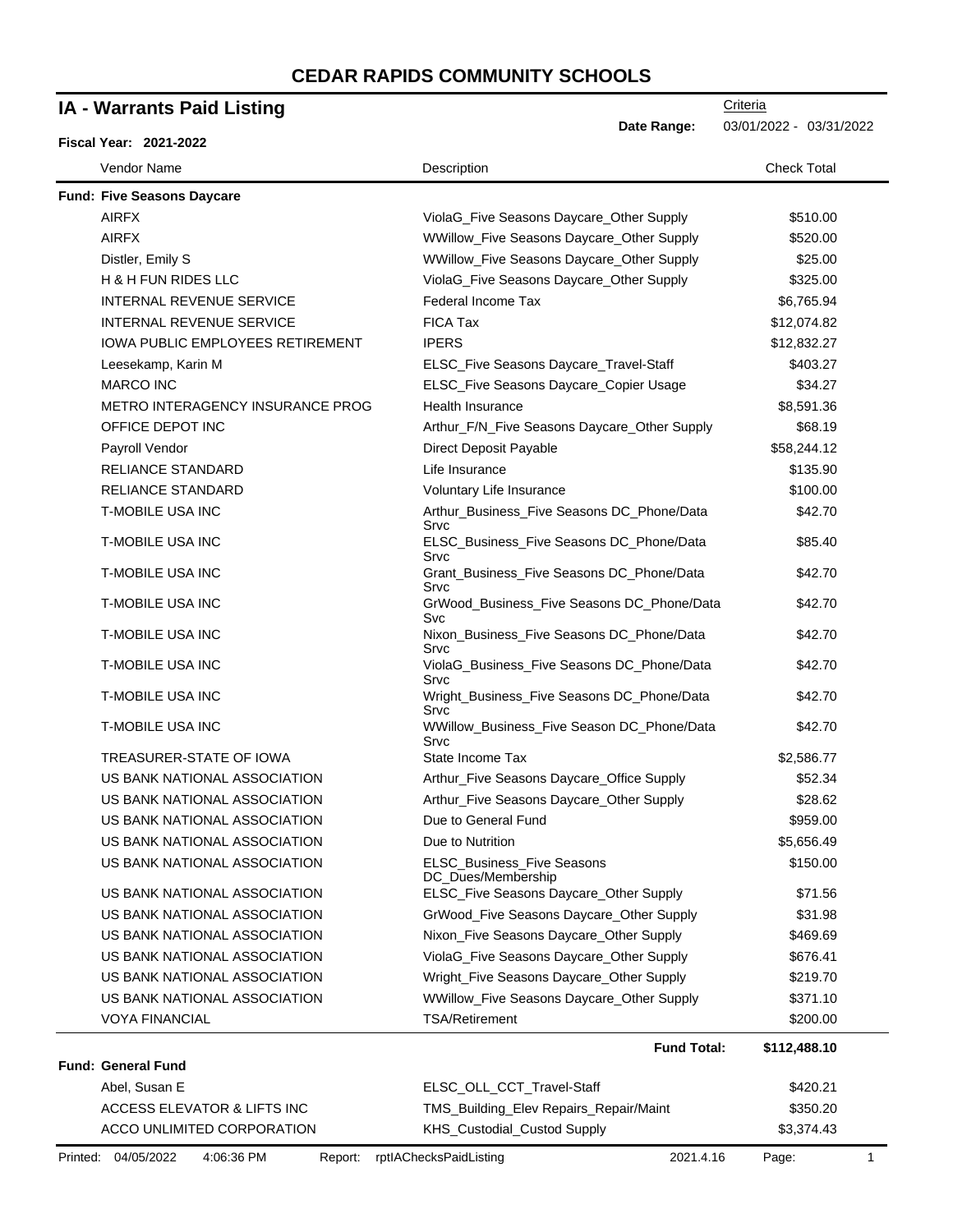### **IA - Warrants Paid Listing**

#### **Fiscal Year: 2021-2022**

Date Range: 03/01/2022 - 03/31/2022

| Vendor Name                      | Description                                         | <b>Check Total</b> |
|----------------------------------|-----------------------------------------------------|--------------------|
| ACME TOOLS                       | District_Building_Carp Stock_Repair Parts           | \$34.02            |
| ACME TOOLS                       | HSLev_Voc Instruct_CarlPerkinsGr_Instr Supply       | \$299.80           |
| ADEL WHOLESALE                   | District_Building_B/G_Repair Parts                  | \$736.53           |
| ADVANCE BUILDERS CORP            | District_Building_Repair/Maint                      | \$1,184.85         |
| AHLERS & COONEY, P.C.            | ELSC_Legal_BOE/Supt Support_Legal Service           | \$742.00           |
| AIR FILTER SALES AND SERVICES IN | Pierce_Building_PM Filters_Repair Parts             | \$257.85           |
| AIR FILTER SALES AND SERVICES IN | RMS_Building_PM Filters_Repair Parts                | \$1,479.60         |
| <b>ALAN M LAWRENCE</b>           | ELSC_Instr&CurDvlp_Metro Orchest_Inst Purch<br>Srvc | \$200.00           |
| ALBURNETT COMMUNITY SCHOOL       | ELSC_Spec Instruc_L1_Tuit In-State                  | \$26,595.36        |
| ALBURNETT COMMUNITY SCHOOL       | ELSC_Spec Instruc_L2_Tuit In-State                  | \$6,081.57         |
| ALL TEMP REFRIGERATION INC       | District_Building_Repair/Maint                      | \$2,282.97         |
| Amazon Capital Services Inc.     | Arthur_Reg Instr_School_Instr Supply                | \$47.84            |
| Amazon Capital Services Inc.     | Arthur_Reg Instr_School_Other Supply                | \$329.78           |
| Amazon Capital Services Inc.     | Arthur_Reg Instruct_SPED_School_Other Supply        | \$81.95            |
| Amazon Capital Services Inc.     | Arthur_Spec Instruc_SPED Unalloc_Instr Supply       | \$227.94           |
| Amazon Capital Services Inc.     | District_Building_B/G_Maint Supply-Tools            | \$62.05            |
| Amazon Capital Services Inc.     | District_Building_Mechanic Stock_Repair Parts       | \$5,713.46         |
| Amazon Capital Services Inc.     | District_Reg Instruct_Derecho2020_Other Supply      | \$74.75            |
| Amazon Capital Services Inc.     | ELSC_Building_B/G_Maint Supply-Tools                | \$229.00           |
| Amazon Capital Services Inc.     | ELSC_Building_B/G_Other Supply                      | \$62.08            |
| Amazon Capital Services Inc.     | ELSC_Building_Green Team_Other Supply               | \$54.60            |
| Amazon Capital Services Inc.     | ELSC_Building_Office Supply                         | \$38.90            |
| Amazon Capital Services Inc.     | ELSC_Comm Relation_Office Supply                    | \$343.76           |
| Amazon Capital Services Inc.     | ELSC_Nursing_Health Srvcs_Other Supply              | \$395.22           |
| Amazon Capital Services Inc.     | ELSC_OLL_Digital Literacy_Office Supply             | \$13.95            |
| Amazon Capital Services Inc.     | ELSC_OLL_Dir Instr Srvc_Office Supply               | \$36.86            |
| Amazon Capital Services Inc.     | ELSC_Printing_Other Supply                          | \$5.47             |
| Amazon Capital Services Inc.     | ELSC_Purchasing_Office Supply                       | \$7.97             |
| Amazon Capital Services Inc.     | ELSC_Reg Instruct_Lang Arts_ISL_Instr Supply        | \$89.18            |
| Amazon Capital Services Inc.     | ELSC_SW Vol Presch_Instr Supply                     | \$28.64            |
| Amazon Capital Services Inc.     | ELSC_Technology_ESSER III_Tech < \$5000/unit        | \$2,236.49         |
| Amazon Capital Services Inc.     | ELSC_Technology_Office Supply                       | \$116.49           |
| Amazon Capital Services Inc.     | ELSC_Technology_Other Supply                        | \$2,258.93         |
| Amazon Capital Services Inc.     | ELSC_Warehouse_Purch/Warehouse_Other<br>Supply      | \$3,007.50         |
| Amazon Capital Services Inc.     | Erskine_Reg Instr_School_Instr Supply               | \$1,121.61         |
| Amazon Capital Services Inc.     | Erskine_Reg Instr_School_Other Supply               | \$28.19            |
| Amazon Capital Services Inc.     | ESLev_Reg Instruct_ISL_Other Supply                 | \$26.10            |
| Amazon Capital Services Inc.     | ESLev_Reg Instruct_Math_ISL_Instr Supply            | \$2,455.80         |
| Amazon Capital Services Inc.     | ESLev_Spec Instruc_SPED Unalloc_Instr Supply        | \$467.61           |
| Amazon Capital Services Inc.     | FMS_Library_Media_School_Library Books              | \$114.06           |
| Amazon Capital Services Inc.     | FMS_Library_Media_School_Office Supply              | \$340.90           |
| Amazon Capital Services Inc.     | FMS_Nursing_School_Medical Supply                   | \$38.95            |
| Amazon Capital Services Inc.     | FMS_Reg Instruct_School_Instr Supply                | \$383.73           |
| Amazon Capital Services Inc.     | FMS_Reg Instruct_School_Other Supply                | \$115.76           |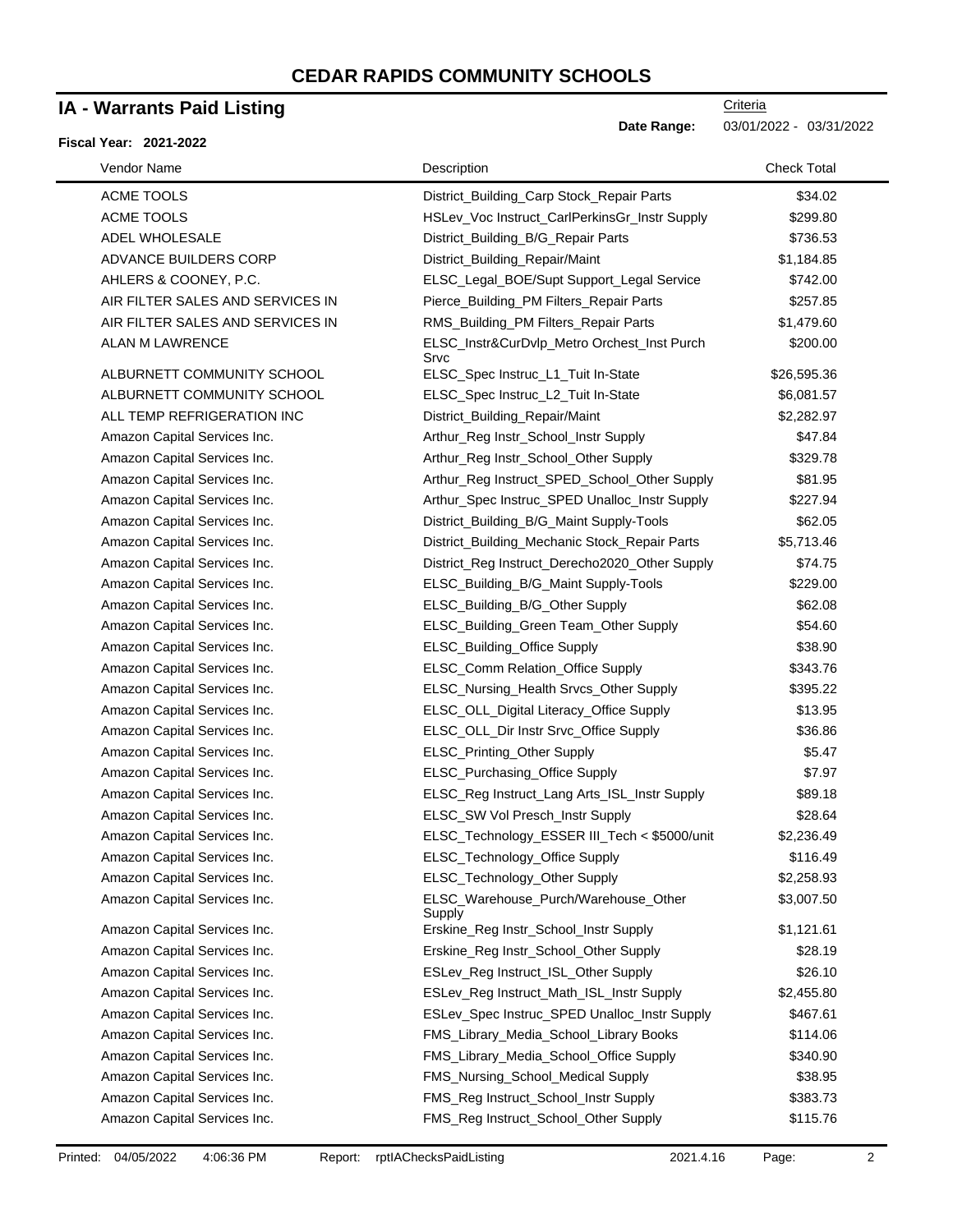### **IA - Warrants Paid Listing**

#### **Fiscal Year: 2021-2022**

| Vendor Name                  | Description                                          | <b>Check Total</b> |
|------------------------------|------------------------------------------------------|--------------------|
| Amazon Capital Services Inc. | Garfield_Reg Instr_School_Instr Supply               | \$78.96            |
| Amazon Capital Services Inc. | Garfield_Reg Instr_School_Other Supply               | \$173.71           |
| Amazon Capital Services Inc. | Grant_Reg Instr_Art_School_Instr Supply              | \$61.89            |
| Amazon Capital Services Inc. | Grant_Reg Instr_Health&PE_School_Instr Supply        | \$15.60            |
| Amazon Capital Services Inc. | Grant_Reg Instr_School_Instr Supply                  | \$49.96            |
| Amazon Capital Services Inc. | Grant_Reg Instr_School_Other Supply                  | \$157.30           |
| Amazon Capital Services Inc. | GrWood_Reg Instr_School_Other Supply                 | \$36.22            |
| Amazon Capital Services Inc. | GrWood_Reg Instruct_PBIS_Other Supply                | \$15.99            |
| Amazon Capital Services Inc. | HarConn_Categ/Grants_Activity_Other Supply           | \$17.98            |
| Amazon Capital Services Inc. | HarConn_Spec Instruc_SPED Unalloc_Instr Supply       | \$29.65            |
| Amazon Capital Services Inc. | Harrison_Reg Instr_Health&PE_School_Instr<br>Supply  | \$12.25            |
| Amazon Capital Services Inc. | Harrison_Reg Instr_School_Instr Supply               | \$32.76            |
| Amazon Capital Services Inc. | Harrison_Reg Instr_School_Other Supply               | \$218.55           |
| Amazon Capital Services Inc. | HMS_Principal Office_School_Other Supply             | \$199.98           |
| Amazon Capital Services Inc. | HMS_Reg Instruct_School_Instr Supply                 | \$1,653.37         |
| Amazon Capital Services Inc. | HMS_Reg Instruct_School_Other Supply                 | \$952.82           |
| Amazon Capital Services Inc. | Hoover_Categ/Grants_Food Pantry_Other Supply         | \$357.18           |
| Amazon Capital Services Inc. | Hoover_Categ/Grants_InnovatAtRisk_Instr Supply       | \$1,042.31         |
| Amazon Capital Services Inc. | Hoover Categ/Grants InnovatAtRisk Other Supply       | \$214.69           |
| Amazon Capital Services Inc. | Hoover_Reg Instr_Furn/Eq_Equip \$500-\$4999/unit     | \$1,400.00         |
| Amazon Capital Services Inc. | Hoover_Reg Instr_School_Instr Supply                 | \$43.59            |
| Amazon Capital Services Inc. | Hoover_Reg Instr_School_Other Supply                 | \$677.30           |
| Amazon Capital Services Inc. | Hoover_Spec Instruc_SPED Unalloc_Instr Supply        | \$442.07           |
| Amazon Capital Services Inc. | HSLev_Instrucl Improve_L1_TAP _Other Supply          | \$54.99            |
| Amazon Capital Services Inc. | HSLev_Spec Instruc_SPED Unalloc_Instr Supply         | \$96.96            |
| Amazon Capital Services Inc. | HSLev_Voc Instruct_CarlPerkinsGr_Other Supply        | \$86.99            |
| Amazon Capital Services Inc. | Jackson_Spec Instruc_SPED Unalloc_Instr Supply       | \$242.83           |
| Amazon Capital Services Inc. | JHS_Spec Instruc_L1_Instr Supply                     | \$49.98            |
| Amazon Capital Services Inc. | Johnson_Library_Media_School_Office Supply           | \$7.99             |
| Amazon Capital Services Inc. | Johnson_Principal Office_School_Other Supply         | \$18.01            |
| Amazon Capital Services Inc. | Johnson_Reg Instr_School_Other Supply                | \$248.37           |
| Amazon Capital Services Inc. | Johnson_Reg Instruct_SPED_School_Other Supply        | \$19.97            |
| Amazon Capital Services Inc. | Johnson_School Innov_Magnet_Other Supply             | \$154.77           |
| Amazon Capital Services Inc. | MMS_Categ/Grants_UnityPoint Health_Other<br>Supply   | \$129.42           |
| Amazon Capital Services Inc. | MMS_Cocurr Instruct_BldgActivitySupp_Other<br>Supply | \$84.97            |
| Amazon Capital Services Inc. | MMS_Library_Media_School_Library Books               | \$50.97            |
| Amazon Capital Services Inc. | MMS_Library_Media_School_Office Supply               | \$98.90            |
| Amazon Capital Services Inc. | MMS_Reg Instruct_Orchestra_School_Instr Supply       | \$7.97             |
| Amazon Capital Services Inc. | MMS_Reg Instruct_PBIS_Other Supply                   | \$65.94            |
| Amazon Capital Services Inc. | MMS_Reg Instruct_School_Instruct Supply              | \$120.77           |
| Amazon Capital Services Inc. | MMS_Reg Instruct_School_Other Supply                 | \$578.05           |
| Amazon Capital Services Inc. | MMS_School Innov_Magnet_Other Supply                 | \$252.74           |
| Amazon Capital Services Inc. | MMS_Spec Instruc_SPED Unalloc_Instr Supply           | \$133.16           |
| Amazon Capital Services Inc. | MSLev_Reg Instruct_Engr Tech_ISL_Instr Supply        | \$23.99            |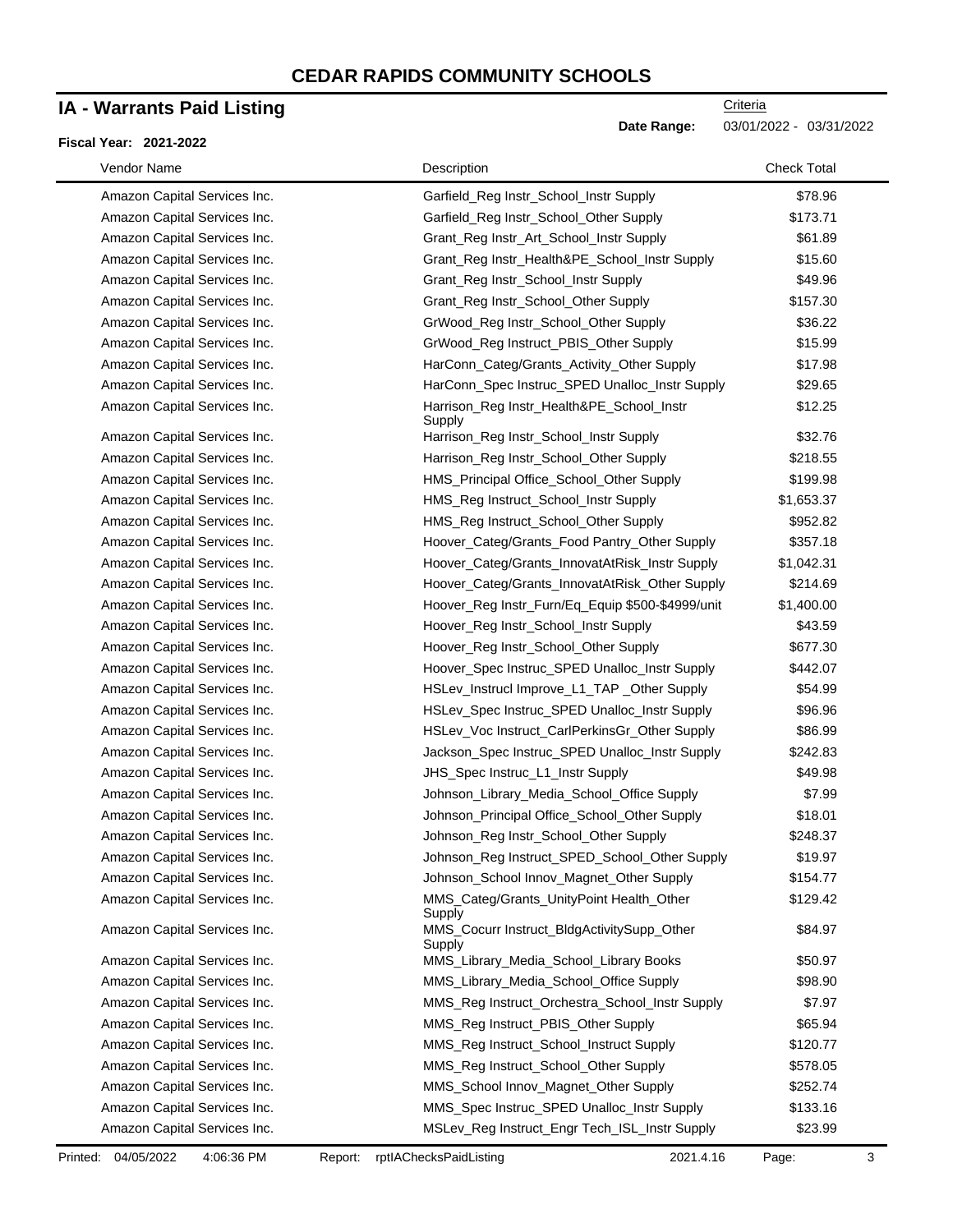### **IA - Warrants Paid Listing**

#### **Fiscal Year: 2021-2022**

| Vendor Name                  | Description                                           | <b>Check Total</b> |
|------------------------------|-------------------------------------------------------|--------------------|
| Amazon Capital Services Inc. | MSLev_Reg Instruct_Lang Arts_ISL_Instr Supply         | \$75.46            |
| Amazon Capital Services Inc. | MSLev_Spec Instruc_SPED Unalloc_Instr Supply          | \$29.94            |
| Amazon Capital Services Inc. | RMS_Library_Media_School_Library Books                | \$22.98            |
| Amazon Capital Services Inc. | RMS_Principal Office_School_Office Supply             | \$4.98             |
| Amazon Capital Services Inc. | RMS_Reg Instruct_Furn/Eq_Other Supply                 | \$558.00           |
| Amazon Capital Services Inc. | RMS_Reg Instruct_Lang Arts_School_Instr Supply        | \$164.70           |
| Amazon Capital Services Inc. | RMS_Reg Instruct_Orchestra_School_Instr Supply        | \$14.31            |
| Amazon Capital Services Inc. | RMS_Reg Instruct_School_Instr Supply                  | \$66.98            |
| Amazon Capital Services Inc. | RMS_Reg Instruct_School_Other Supply                  | \$80.78            |
| Amazon Capital Services Inc. | RMS_Spec Instruc_SPED Unalloc_Instr Supply            | \$24.99            |
| Amazon Capital Services Inc. | Taylor_Reg Instr_School_Instr Supply                  | \$57.58            |
| Amazon Capital Services Inc. | Taylor_Reg Instr_School_Other Supply                  | \$24.99            |
| Amazon Capital Services Inc. | Taylor_Reg Instruct_Furn/Eq_Other Supply              | \$402.44           |
| Amazon Capital Services Inc. | Taylor_Title I_ESSA Impr_Carryover_Other Supply       | \$79.92            |
| Amazon Capital Services Inc. | Taylor_Title I_ESSA Sch Impr_Other Supply             | \$231.19           |
| Amazon Capital Services Inc. | Taylor_Title I_Parent Engage_Instr Supply             | \$44.07            |
| Amazon Capital Services Inc. | <b>Technology Inventory-General Stock</b>             | \$1,217.60         |
| Amazon Capital Services Inc. | Transportation_Stdnt Transp_Office Supply             | \$247.36           |
| Amazon Capital Services Inc. | VanBuren_Nursing_School_Medical Supply                | \$7.49             |
| Amazon Capital Services Inc. | VanBuren_Reg Instr_Misc Donate/Project_Other<br>Suppl | \$129.57           |
| Amazon Capital Services Inc. | VanBuren_Reg Instr_School_Other Supply                | \$50.64            |
| Amazon Capital Services Inc. | VanBuren_Reg Instruct_Furn/Eq_Other Supply            | \$6.95             |
| Amazon Capital Services Inc. | VanBuren_Reg Instruct_PBIS_Other Supply               | \$70.95            |
| Amazon Capital Services Inc. | VanBuren_Title I_ESSA Sch Impr_Other Supply           | \$483.20           |
| Amazon Capital Services Inc. | ViolaG_Principal Office_Furn/Eq_Other Supply          | \$245.90           |
| Amazon Capital Services Inc. | ViolaG_Reg Instr_Art_School_Instr Supply              | \$99.16            |
| Amazon Capital Services Inc. | ViolaG_Reg Instr_Health&PE_School_Instr Supply        | \$38.78            |
| Amazon Capital Services Inc. | ViolaG_Reg Instruct_Furn/Eq_Other Supply              | \$49.85            |
| Amazon Capital Services Inc. | ViolaG_Reg Instruct_School_Other Supply               | \$38.74            |
| Amazon Capital Services Inc. | WMS_Nursing_School_Medical Supply                     | \$59.95            |
| Amazon Capital Services Inc. | WMS_Reg Instruct_ESSER 20%_Other Supply               | \$298.51           |
| Amazon Capital Services Inc. | WMS_Reg Instruct_School_Other Supply                  | \$26.76            |
| Amazon Capital Services Inc. | WMS_Spec Instruc_SPED Unalloc_Instr Supply            | \$109.63           |
| Amazon Capital Services Inc. | Wrigh_Title I_ESSA Sch Impr_Carryover_Other<br>Supply | \$137.84           |
| Amazon Capital Services Inc. | Wright_Nursing_School_Medical Supply                  | \$13.17            |
| Amazon Capital Services Inc. | Wright_Reg Instr_School_Other Supply                  | \$54.75            |
| Amazon Capital Services Inc. | WWillow_Reg Instr_Art_School_Instr Supply             | \$35.54            |
| Amazon Capital Services Inc. | WWillow_Reg Instr_School_Instr Supply                 | \$364.23           |
| Amazon Capital Services Inc. | WWillow_Reg Instr_School_Other Supply                 | \$71.37            |
| AMERICAN TIME & SIGNAL CO    | District_Building_Mechanic Stock_Repair Parts         | \$1,287.20         |
| AMERIGAS PROPANE LP          | Purchasing_Vehicle Oper/Maint_Propane/WeldGas         | \$54.00            |
| AMERIGAS PROPANE LP          | Transportation_Student Transp_Propane/WeldGas         | \$37,579.26        |
| AMPLIFIED IT LLC             | District_Technology_Purch Tech Srvc                   | \$1,625.00         |
| ANA KOCH                     | ELSC_Instr&CurDvlp_Metro Orchest_Inst Purch<br>Srvc   | \$180.80           |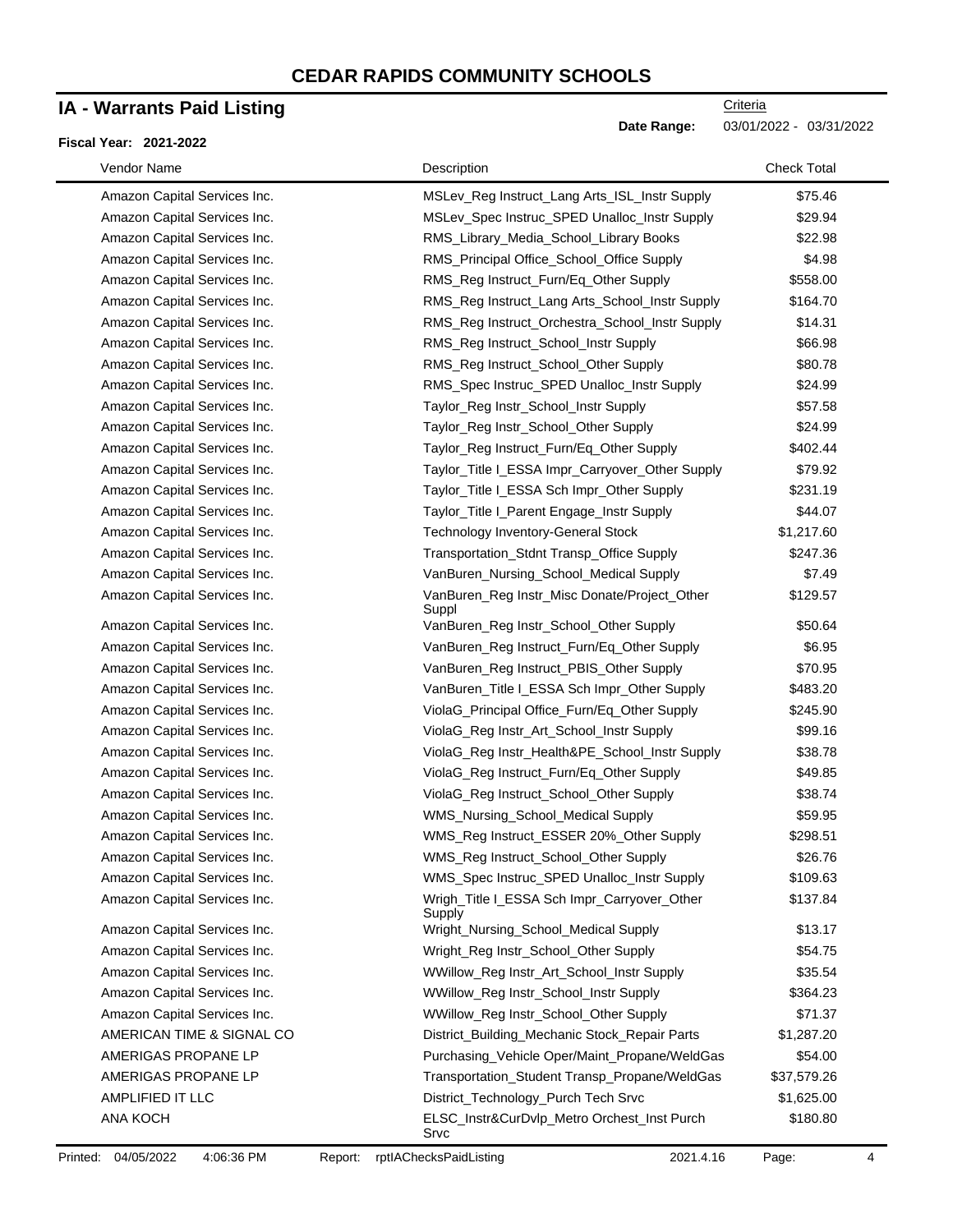### **IA - Warrants Paid Listing**

#### **Fiscal Year: 2021-2022**

| Vendor Name                      | Description                                             | <b>Check Total</b> |
|----------------------------------|---------------------------------------------------------|--------------------|
| Anderson, George R               | KHS_Reg Instruct_Reg Prog_TOY_Travel-Staff              | \$766.40           |
| ANDREW MCDONALD                  | ELSC_Instr&CurDvlp_Metro Orchest_Inst Purch<br>Srvc     | \$150.00           |
| ARAMARK UNIFORM SERVICES         | Arthur_Building_F/N Indirect_Clean/LaunSvc              | \$85.00            |
| ARAMARK UNIFORM SERVICES         | Cleveland_Building_F/N Indirect_Clean/LaunSvc           | \$100.46           |
| ARAMARK UNIFORM SERVICES         | Erskine_Building_F/N Indirect_Clean/LaunSvc             | \$135.15           |
| ARAMARK UNIFORM SERVICES         | FMS_Building_F/N Indirect_Clean/LaunSvc                 | \$383.76           |
| ARAMARK UNIFORM SERVICES         | Garfield_Building_F/N Indirect_Clean/LaunSvc            | \$76.20            |
| ARAMARK UNIFORM SERVICES         | Grant_Building_F/N Indirect_Clean/LaunSvc               | \$99.25            |
| <b>ARAMARK UNIFORM SERVICES</b>  | GrWood_Building_F/N Indirect_Clean/LaunSvc              | \$115.80           |
| ARAMARK UNIFORM SERVICES         | Harrison_Building_F/N Indirect_Clean/LaunSvc            | \$124.28           |
| ARAMARK UNIFORM SERVICES         | Hiawatha_Building_F/N Indirect_Clean/LaunSvc            | \$141.72           |
| ARAMARK UNIFORM SERVICES         | HMS_Building_F/N Indirect_Clean/LaunSvc                 | \$319.25           |
| ARAMARK UNIFORM SERVICES         | Hoover_Building_F/N Indirect_Clean/LaunSvc              | \$102.85           |
| ARAMARK UNIFORM SERVICES         | Jackson_Building_F/N Indirect_Clean/LaunSvc             | \$111.00           |
| ARAMARK UNIFORM SERVICES         | JHS_Building_F/N Indirect_Clean/LaunSvc                 | \$524.60           |
| ARAMARK UNIFORM SERVICES         | Johnson_Building_F/N Indirect_Clean/LaunSvc             | \$45.40            |
| ARAMARK UNIFORM SERVICES         | Kenwood_Building_F/N Indirect_Clean/LaunSvc             | \$125.80           |
| <b>ARAMARK UNIFORM SERVICES</b>  | KHS_Building_F/N Indirect_Clean/LaunSvc                 | \$188.00           |
| <b>ARAMARK UNIFORM SERVICES</b>  | Madison_Building_F/N Indirect_Clean/LaunSvc             | \$141.00           |
| ARAMARK UNIFORM SERVICES         | MHS_Building_F/N Indirect_Clean/LaunSvc                 | \$92.60            |
| ARAMARK UNIFORM SERVICES         | MMS_Building_F/N Indirect_Clean/LaunSvc                 | \$222.20           |
| ARAMARK UNIFORM SERVICES         | Nixon_Building_F/N Indirect_Clean/LaunSvc               | \$133.00           |
| ARAMARK UNIFORM SERVICES         | Pierce_Building_F/N Indirect_Clean/LaunSvc              | \$112.60           |
| ARAMARK UNIFORM SERVICES         | Polk AEC_Building_F/N Indirect_Clean/LaunSvc            | \$111.80           |
| ARAMARK UNIFORM SERVICES         | RMS_Building_F/N Indirect_Clean/LaunSvc                 | \$175.94           |
| ARAMARK UNIFORM SERVICES         | Taylor_Building_F/N Indirect_Clean/LaunSvc              | \$91.00            |
| ARAMARK UNIFORM SERVICES         | TMS_Building_F/N Indirect_Clean/LaunSvc                 | \$204.85           |
| ARAMARK UNIFORM SERVICES         | Truman_Building_F/N Indirect_Clean/LaunSvc              | \$174.40           |
| ARAMARK UNIFORM SERVICES         | VanBuren_Building_F/N Indirect_Clean/LaunSvc            | \$108.60           |
| ARAMARK UNIFORM SERVICES         | ViolaG_Building_F/N Indirect_Clean/LaunSvc              | \$195.60           |
| ARAMARK UNIFORM SERVICES         | WHS_Building_F/N Indirect_Clean/LaunSvc                 | \$400.96           |
| ARAMARK UNIFORM SERVICES         | WMS_Building_F/N Indirect_Clean/LaunSvc                 | \$190.70           |
| ARAMARK UNIFORM SERVICES         | Wright_Building_F/N Indirect_Clean/LaunSvc              | \$144.40           |
| ARAMARK UNIFORM SERVICES         | WWillow_Building_F/N Indirect_Clean/LaunSvc             | \$110.10           |
| <b>AUTO-JET MUFFLER CORP</b>     | Transportation_Stdnt Transp_Transp Parts                | \$403.12           |
| <b>BAKER GROUP</b>               | District_Building_Repair/Maint                          | \$560.00           |
| <b>BANACOM SIGNS LLC</b>         | HSLev_Grounds Maint_Kingston_Maint<br>Supply-Grnds      | \$93.50            |
| <b>BANACOM SIGNS LLC</b>         | Transportation_Vehicle_Tire/Parts Other Vehicle         | \$18.00            |
| <b>BARNARD INSTRUMENT REPAIR</b> | TMS_Reg Instruct_MuInstrRp-OLL_Property Repair          | \$93.75            |
| BENEFITFOCUS.COM INC             | ELSC_Payroll/Benefit_Purch Tech Srvc                    | \$273.40           |
| BENTON COMMUNITY SCHOOL DISTRICT | ELSC_Spec Instruc_L1_Tuit In-State                      | \$28,503.00        |
| BENTON COMMUNITY SCHOOL DISTRICT | ELSC_Spec Instruc_L2_Tuit In-State                      | \$5,555.70         |
| <b>BEST BUY</b>                  | District_Reg Inst_Derecho2020_Equip<br>\$500-\$4999/uni | \$3,199.98         |
| <b>BEST BUY</b>                  | District_Reg Instruct_Derecho2020_Other Supply          | \$679.98           |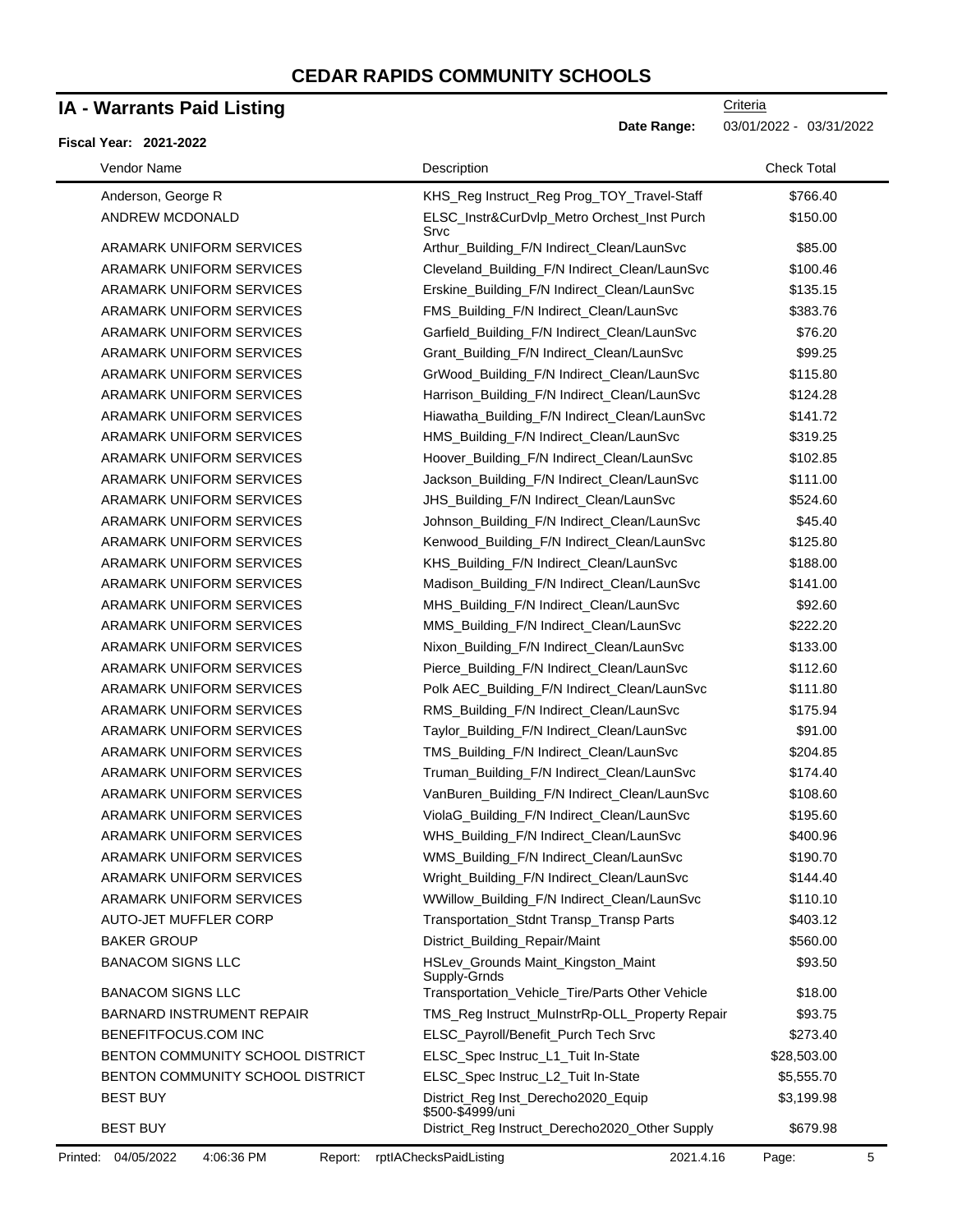### **IA - Warrants Paid Listing**

#### **Fiscal Year: 2021-2022**

**Date Range:** 03/01/2022 - 03/31/2022

| Vendor Name                        | Description                                           | <b>Check Total</b> |
|------------------------------------|-------------------------------------------------------|--------------------|
| <b>BEST BUY</b>                    | ELSC_Technology_ESSER III_Tech < \$5000/unit          | \$560.98           |
| <b>BEST BUY</b>                    | ViolaG_Principal Office_Furn/Eq_Other Supply          | \$119.88           |
| <b>BETH A STEENWYK</b>             | ELSC_Spec Instruc_L1_Consultant                       | \$666.60           |
| <b>BETH A STEENWYK</b>             | ELSC_Spec Instruc_L2_Consultant                       | \$666.60           |
| <b>BETH A STEENWYK</b>             | ELSC_Spec Instruc_L3_Consultant                       | \$666.80           |
| <b>BLAINE CUNNINGHAM</b>           | ELSC_Instr&CurDvlp_Metro Orchest_Inst Purch<br>Srvc   | \$150.00           |
| Boche, Joan M                      | ELSC_Spec Instruc_SPED Unalloc_Travel-Staff           | \$68.42            |
| BOWKER MECHANICAL CONTRACTORS LL   | District_Building_Repair/Maint                        | \$16,923.64        |
| BOWKER MECHANICAL CONTRACTORS LL   | JHS_Building_Elev Repairs_Repair/Maint                | \$13,961.71        |
| <b>BRENT NEIGHBOR</b>              | HMS_Cocurr Instruct_Activity_Non-Emp Official         | \$180.00           |
| <b>BRENT NEIGHBOR</b>              | MMS_Cocurr Instruct_Activity_Non-Emp Official         | \$85.00            |
| Brown, Lisa L                      | ELSC_Spec Instruc_SPED Unalloc_Travel-Staff           | \$63.27            |
| <b>BSN SPORTS INC</b>              | HMS_Reg Instruct_Health&PE_School_Instr<br>Supply     | \$435.98           |
| Buckley, Ann M                     | ELSC_OLL_Dir Instr Svc_Travel-Staff                   | \$205.91           |
| BUDGET CAR RENTAL AND SALES        | Transportation_Stdnt Transp_TransPrivCont             | \$305.96           |
| <b>BULK BOOKSTORE</b>              | GrWood_Reg Instr_Misc Donate/Project_Other<br>Supply  | \$423.84           |
| Burns, La Vern R                   | Transportation_StdntTrans_DriversTrip_Travel-Staf     | \$7.91             |
| Byerly, Elise K                    | ELSC_Spec Instruc_SPED Unalloc_Travel-Staff           | \$33.70            |
| Byrne, Jeremiah W                  | Transportation_StdntTrans_DriversTrip_Travel-Staf     | \$20.00            |
| C.H. MCGUINESS CO INC              | District_Building_B/G_Repair Parts                    | \$1,159.68         |
| C.H. MCGUINESS CO INC              | District_Building_Mechanic Stock_Repair Parts         | \$126.99           |
| C.R. GLASS CO                      | District_Building_Repair/Maint                        | \$3,452.46         |
| CALIFORNIA QUALITY PLASTICS        | District_Building_B/G_Repair Parts                    | \$1,531.36         |
| <b>CAMPBELL SUPPLY</b>             | District_Building_B/G_Repair Parts                    | \$139.00           |
| <b>CAMPBELL SUPPLY</b>             | HSLev_Grounds Maint_Kingston_Maint<br>Supply-Grnds    | \$375.36           |
| CAMPBELL SUPPLY                    | WHS_Voc Instruct_Industr Arts_School_Instr<br>Supply  | \$39.30            |
| CAPITAL SANITARY SUPPLY CO INC     | District_Custodial_Custod Supply                      | \$868.35           |
| CARDINAL COMMUNITY SCHOOL DISTRICT | ELSC_Spec Instruc_L3_Tuit In-State                    | \$3,694.45         |
| CARQUEST AUTO PARTS                | Transportation_Stdnt Transp_Transp Maint Supply       | \$198.84           |
| <b>CARQUEST AUTO PARTS</b>         | Transportation_Stdnt Transp_Transp Parts              | \$595.09           |
| CARQUEST AUTO PARTS                | Transportation_Vehicle_Tire/Parts Other Vehicle       | \$566.65           |
| CASSIDY REINKEN DBA: BECKELREN LLC | ELSC_Superintendent_Other Prof Srvc                   | \$12,925.00        |
| CATAPULT LEARNING WEST LLC         | AllSaints_Title I_Instr Purch Srvc                    | \$1,728.83         |
| CATAPULT LEARNING WEST LLC         | LaSalle ES_Title I_Instr Purch Srvc                   | \$2,050.16         |
| CATAPULT LEARNING WEST LLC         | LaSalleMS_Title I_Instr Purch Srvc                    | \$1,004.16         |
| CATAPULT LEARNING WEST LLC         | StMatthew_Title I_Instr Purch Srvc                    | \$2,302.04         |
| CATAPULT LEARNING WEST LLC         | StPiusX_Title I_Instr Purch Srvc                      | \$1,589.92         |
| CATHOLIC EDUCATION OFFICE          | RegisMS_NonpubInstr_Non-PubTxbks_TxtBks&Ma<br>nual    | \$8,135.69         |
| <b>CEDAR GRAPHICS</b>              | JHS_Categ/Grants_Special Olympics_Other Supply        | \$253.25           |
| CEDAR RAPIDS ATHLETIC OFFICIALS    | RMS_Cocurr Instruct_BldgActivitySu_Purch Tech<br>Srvc | \$175.00           |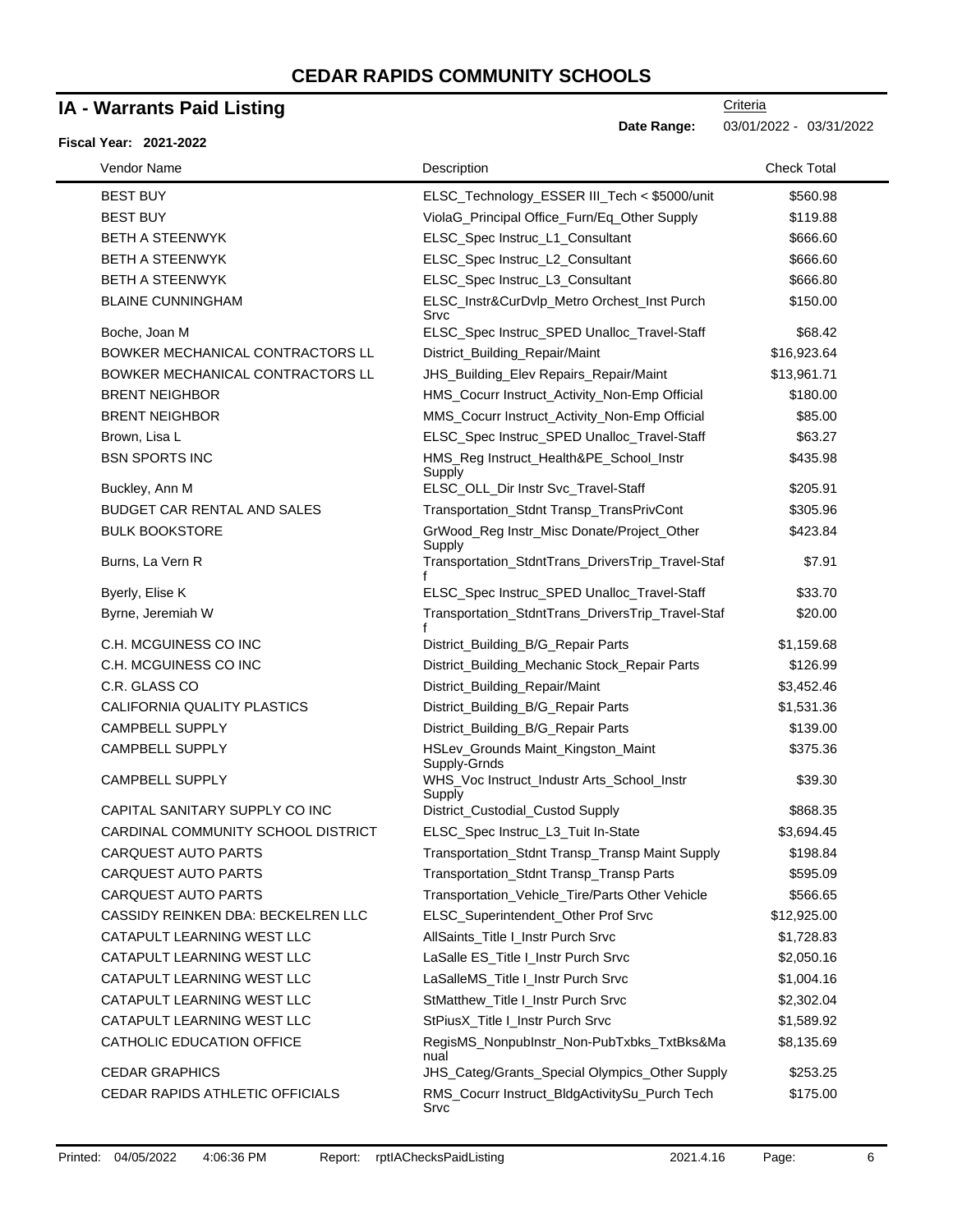# **IA - Warrants Paid Listing**

| <b>IA - Warrants Paid Listing</b>           |                                                   | Criteria                |
|---------------------------------------------|---------------------------------------------------|-------------------------|
| <b>Fiscal Year: 2021-2022</b>               | Date Range:                                       | 03/01/2022 - 03/31/2022 |
| Vendor Name                                 | Description                                       | <b>Check Total</b>      |
| CEDAR RAPIDS METRO ECONOMIC ALLI            | HSLev_Reg Instruct_Iowa BIG_ISL_Other Prof        | \$7,176.35              |
| CEDAR RAPIDS SPECIAL DUTY POLICE            | Srvc<br>ELSC_BOE_BOE/Supt Support_Other Prof Srvc | \$1,035.00              |
| CEDAR RAPIDS SPECIAL DUTY POLICE            | JHS_Cocurr                                        | \$752.00                |
|                                             | Instruct_Athletic/Security_OtherProfSrv           |                         |
| CEDAR RAPIDS SPECIAL DUTY POLICE            | MSLev_OLL_Exec Dir MS_Purch Tech Srvc             | \$243.00                |
| CEDAR RAPIDS WATER DEPARTMENT               | Arthur_Utilities_Water/Sewer                      | \$531.33                |
| CEDAR RAPIDS WATER DEPARTMENT               | Cleveland_Utilities_Water/Sewer                   | \$564.40                |
| CEDAR RAPIDS WATER DEPARTMENT               | ELSC_Utilities_Water/Sewer                        | \$1,547.81              |
| CEDAR RAPIDS WATER DEPARTMENT               | Erskine_Utilities_Water/Sewer                     | \$524.23                |
| CEDAR RAPIDS WATER DEPARTMENT               | FMS_Utilities_Water/Sewer                         | \$869.31                |
| CEDAR RAPIDS WATER DEPARTMENT               | Garfield_Utilities_Water/Sewer                    | \$402.58                |
| CEDAR RAPIDS WATER DEPARTMENT               | Grant_Utilities_Water/Sewer                       | \$558.93                |
| CEDAR RAPIDS WATER DEPARTMENT               | GrWood_Utilities_Water/Sewer                      | \$619.59                |
| CEDAR RAPIDS WATER DEPARTMENT               | Harrison Utilities Water/Sewer                    | \$447.26                |
| CEDAR RAPIDS WATER DEPARTMENT               | HMS_Utilities_Water/Sewer                         | \$1,053.16              |
| CEDAR RAPIDS WATER DEPARTMENT               | Hoover_Utilities_Water/Sewer                      | \$679.00                |
| CEDAR RAPIDS WATER DEPARTMENT               | HSLev_Utilities_lowa BIG_ISL_Water/Sewer          | \$149.53                |
| CEDAR RAPIDS WATER DEPARTMENT               | HSLev_Utilities_Kingston_Water/Sewer              | \$1,267.87              |
| CEDAR RAPIDS WATER DEPARTMENT               | Jackson_Utilities_Water/Sewer                     | \$599.48                |
| CEDAR RAPIDS WATER DEPARTMENT               | JHS_Utilities_Water/Sewer                         | \$2,735.10              |
| CEDAR RAPIDS WATER DEPARTMENT               | Johnson_Utilities_Water/Sewer                     | \$482.72                |
| CEDAR RAPIDS WATER DEPARTMENT               | Kenwood_Utilities_Water/Sewer                     | \$636.66                |
| CEDAR RAPIDS WATER DEPARTMENT               | KHS_Utilities_Water/Sewer                         | \$3,166.90              |
| CEDAR RAPIDS WATER DEPARTMENT               | Madison_Utilities_Water/Sewer                     | \$390.18                |
| CEDAR RAPIDS WATER DEPARTMENT               | MHS Utilities Water/Sewer                         | \$289.11                |
| CEDAR RAPIDS WATER DEPARTMENT               | MMS_Utilities_Water/Sewer                         | \$849.21                |
| CEDAR RAPIDS WATER DEPARTMENT               | Pierce_Utilities_Water/Sewer                      | \$491.49                |
| CEDAR RAPIDS WATER DEPARTMENT               | Polk AEC_Utilities_Water/Sewer                    | \$244.02                |
| <b>CEDAR RAPIDS WATER DEPARTMENT</b>        | RMS_Utilities_Water/Sewer                         | \$680.04                |
| CEDAR RAPIDS WATER DEPARTMENT               | Taylor_Utilities_Water/Sewer                      | \$486.57                |
| CEDAR RAPIDS WATER DEPARTMENT               | TMS_Utilities_Water/Sewer                         | \$918.06                |
| CEDAR RAPIDS WATER DEPARTMENT               | Truman_Utilities_Water/Sewer                      | \$541.83                |
| CEDAR RAPIDS WATER DEPARTMENT               | VanBuren_Utilities_Water/Sewer                    | \$784.54                |
| CEDAR RAPIDS WATER DEPARTMENT               | ViolaG_Utilities_Water/Sewer                      | \$801.54                |
| CEDAR RAPIDS WATER DEPARTMENT               | WHS_Utilities_Water/Sewer                         | \$3,221.51              |
| CEDAR RAPIDS WATER DEPARTMENT               | WMS_Utilities_Water/Sewer                         | \$641.91                |
| CEDAR RAPIDS WATER DEPARTMENT               | Wright_Utilities_Water/Sewer                      | \$580.45                |
| CEDAR RAPIDS/LINN COUNTY SOLID WASTE<br>AGE | District_Utilities_HazWsteDispos                  | \$491.90                |
| CEDAR VALLEY WORLD TRAVEL                   | Transportation_Stdnt Transp_TransPrivCont         | \$3,115.00              |
| CENTER POINT - URBANA SCHOOLS               | ELSC_Reg Instruct_Reg_Open Enroll_Tuition OE      | \$3,524.00              |
| CENTER POINT - URBANA SCHOOLS               | ELSC_Spec Instruc_L2_Tuit In-State                | \$2,261.27              |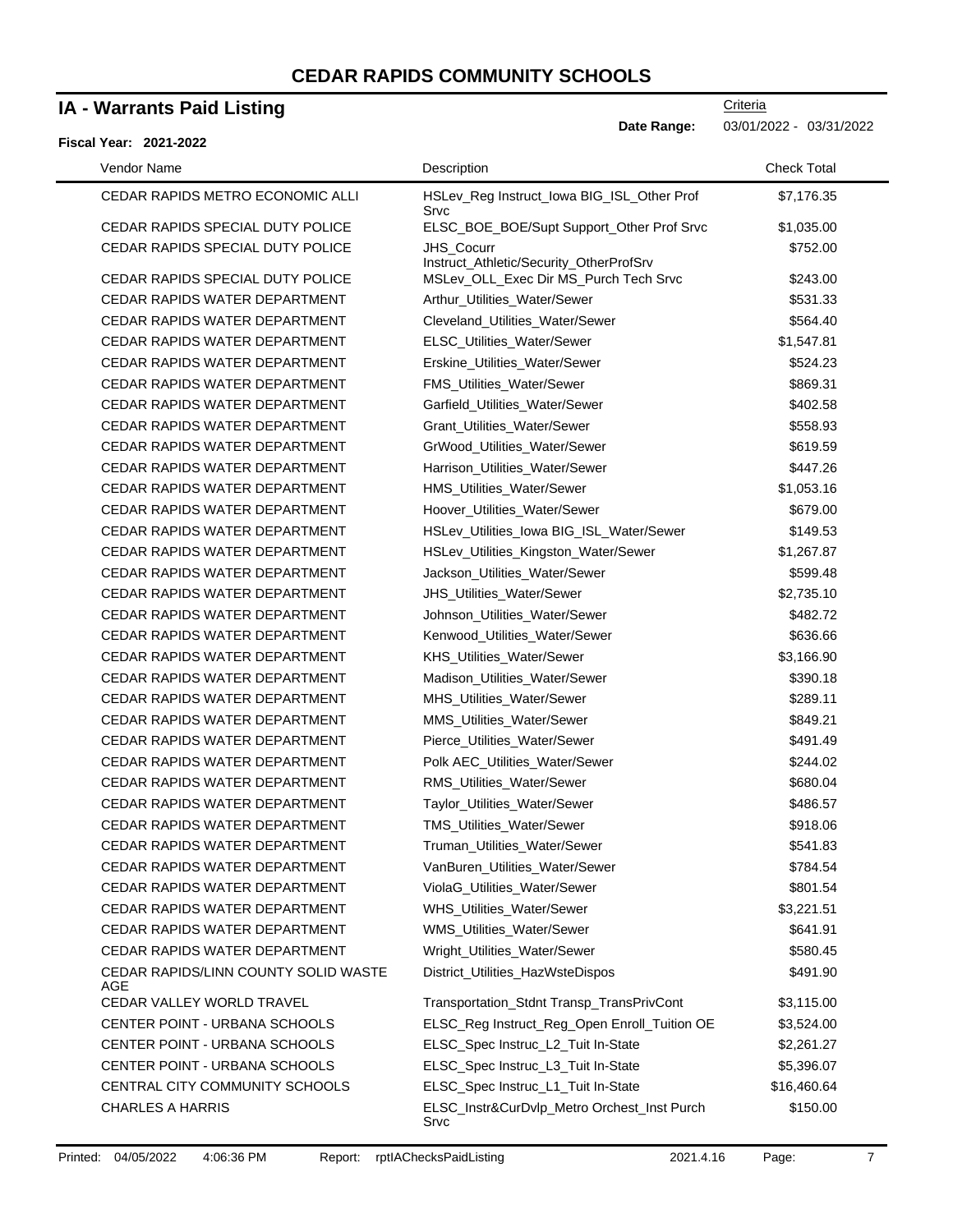### **IA - Warrants Paid Listing**

#### **Fiscal Year: 2021-2022**

| Vendor Name                                 | Description                                                  | <b>Check Total</b> |
|---------------------------------------------|--------------------------------------------------------------|--------------------|
| <b>CHRISTOPHER HAAS</b>                     | ELSC_Instr&CurDvlp_Metro Orchest_Inst Purch<br>Srvc          | \$150.00           |
| Cichoski, Victoria A                        | TMS_Cocurr Instruct_BldgActivitySupp_Other<br>Supply         | \$24.92            |
| <b>CITY LAUNDERING CO</b>                   | Transportation_Custodial_Clean/LaunSvc                       | \$749.22           |
| CITY OF CEDAR RAPIDS/TREASURER              | ELSC_Securty/SRO_Dropout_Purch Srvc Other<br>Gov-SRO         | \$40,453.29        |
| CITY OF CEDAR RAPIDS/TREASURER              | Erskine_Principal Office_School_Purchase Prop<br>Srvc        | \$50.00            |
| CITY OF CEDAR RAPIDS/TREASURER              | Madison_Principal Office_School_Purchase Prop<br>Srvc        | \$75.00            |
| <b>CITYWIDE CLEANERS</b>                    | WHS_Voc Instruct_FCS_School_Purch Tech Srvc                  | \$34.14            |
| <b>CLAY-KING</b>                            | HSLev_Reg Inst_Art_ISL_Equip \$500-\$4999/unit               | \$2,816.00         |
| CLAYTON RIDGE COMMUNITY SCHOOL D            | ELSC_Spec Instruc_L1_Tuit In-State                           | \$17,705.90        |
| CLINTON COMMUNITY SCHOOL DISTRIC            | ELSC_Spec Instruc_L2_Tuit In-State                           | \$5,541.30         |
| COE COLLEGE                                 | RMS_Reg Instruct_Band_School_StdtEntryFee                    | \$25.00            |
| <b>COLLECTION SERVICE CENTER</b>            | Garnishment                                                  | \$8,749.25         |
| <b>COLLEGE COMMUNITY SCHOOLS</b>            | ELSC_Spec Instruc_L1_Tuit In-State                           | \$287,268.21       |
| <b>COLLEGE COMMUNITY SCHOOLS</b>            | ELSC_Spec Instruc_L2_Tuit In-State                           | \$119,788.50       |
| COLLEGE COMMUNITY SCHOOLS                   | ELSC_Spec Instruc_L3_Tuit In-State                           | \$99,097.00        |
| Collingwood, Jacqueline L                   | ELSC_Technology_Travel-Staff                                 | \$32.25            |
| Collins, Jan J                              | Transportation_StdntTrans_DriversTrip_Travel-Staf            | \$65.00            |
| <b>COMMUNICATIONS ENGINEERING CO</b>        | District_Building_Repair/Maint                               | \$900.40           |
| COMMUNITY HEALTH CHARITIES IOWA             | <b>Community Health Charities</b>                            | \$654.96           |
| COMMUNITY HEALTH CHARITIES IOWA             | Payroll Accounts Receivable                                  | \$792.12           |
| CONFERENCE TECHNOLOGIES INC                 | ELSC_Technology_Rpr&Maint-Tech                               | \$2,480.00         |
| <b>CPR CELLPHONE REPAIR</b>                 | ELSC_Technology_Rpr&Maint-Tech                               | \$739.95           |
| <b>CRAIG PAUL LYNNER</b>                    | HMS_Cocurr Instruct_Activity_Non-Emp Official                | \$180.00           |
| <b>CRCSD FOUNDATION</b>                     | <b>CRCSD Foundation</b>                                      | \$4,342.98         |
| CRESCENT ELECTRIC SUPPLY CO                 | District_Building_B/G_Repair Parts                           | \$382.15           |
| CRESCENT ELECTRIC SUPPLY CO                 | District_Building_Mechanic Stock_Repair Parts                | \$349.84           |
| <b>CRESCENT PARTS &amp; EQUIPMENT CO IN</b> | District_Building_B&G F&N Parts_Repair Parts                 | \$39.98            |
| CRESCENT PARTS & EQUIPMENT CO IN            | District_Building_B/G_Repair Parts                           | \$2,093.85         |
| CRESCENT PARTS & EQUIPMENT CO IN            | District_Building_Mechanic Stock_Repair Parts                | \$312.64           |
| <b>CRYSTAL REBONE</b>                       | ELSC_Instr&CurDvlp_Metro Orchest_Inst Purch<br>Srvc          | \$180.80           |
| <b>CULLIGAN WATER CONDITIONING</b>          | FMS_Principal Office_School_Other Supply                     | \$40.50            |
| <b>CULLIGAN WATER CONDITIONING</b>          | Hiawatha_Building_B/G_Other Supply                           | \$34.47            |
| DAN CONE GROUP                              | District_Building_Repair/Maint                               | \$711.02           |
| DAVENPORT COMMUNITY SCHOOL DISTR            | ELSC_Spec Instruc_L2_Tuit In-State                           | \$11,162.88        |
| DAVENPORT COMMUNITY SCHOOL DISTR            | ELSC_Spec Instruc_L3_Tuit In-State                           | \$26,603.13        |
| DAVID ANDERSON                              | ELSC_Instr&CurDvlp_Metro Orchest_Inst Purch<br>Srvc          | \$150.00           |
| DAVID JORDAN TIEDE                          | ELSC_Instr&CurDvlp_Metro Orchest_Inst Purch<br>Srvc          | \$150.00           |
| Deam, Christopher C                         | <b>HSLev Cocurr</b><br>Instruct_CompetitionCost_Travel-Staff | \$327.04           |
| <b>DECKER SPORTS</b>                        | RMS_Cocurr Instruct_BldgActivitySupp_Other<br>Supply         | \$446.00           |
| DELL MARKETING LP                           | District_Technology_Purch Tech Srvc                          | \$3,450.00         |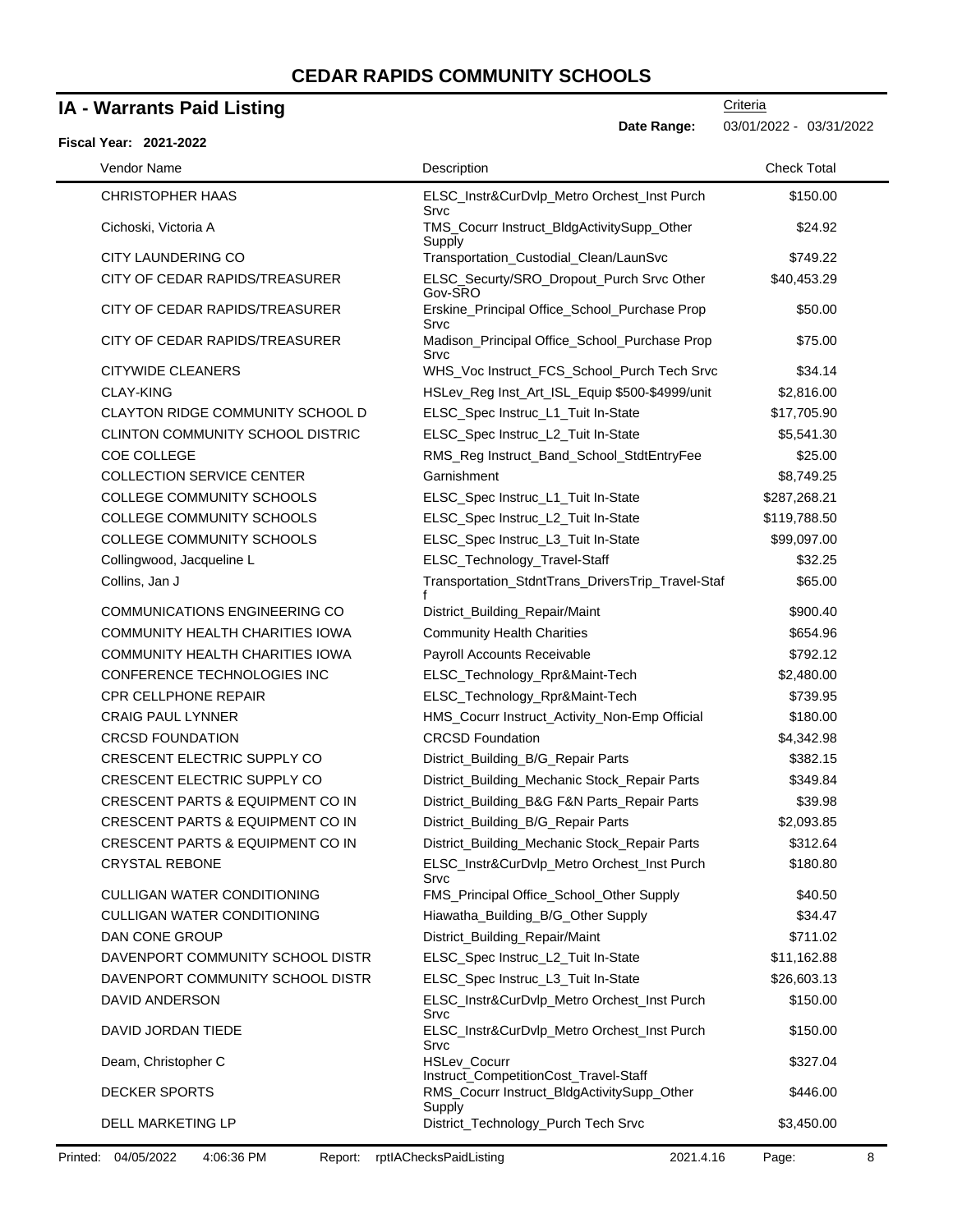### **IA - Warrants Paid Listing**

### **Fiscal Year: 2021-2022**

| Vendor Name                        | Description                                         | <b>Check Total</b> |
|------------------------------------|-----------------------------------------------------|--------------------|
| <b>DELL MARKETING LP</b>           | Summit_MiscGrant_ESSER I_Tech < \$5000/unit         | \$732.39           |
| DELL MARKETING LP                  | Technology Inventory-General Stock                  | \$2,800.00         |
| DELTA DENTAL OF IA - VISION        | Vision Insurance Payable                            | \$0.00             |
| DELTA DENTAL OF IA - VISION        | Vision Insurance Payable                            | \$7,227.30         |
| DELTA DENTAL OF IOWA               | Dental Insurance Payable                            | \$83,705.28        |
| <b>DENNIS R PEDDE</b>              | ELSC_Instr&CurDvlp_Metro Orchest_Inst Purch<br>Srvc | \$150.00           |
| DICK BLICK ART MATERIALS           | Nixon_Reg Instr_School_Instr Supply                 | \$541.40           |
| DICK BLICK ART MATERIALS           | Pierce_Reg Instr_Art_School_Instr Supply            | \$9.82             |
| DICK BLICK ART MATERIALS           | Pierce_Reg Instr_School_Instr Supply                | \$1,367.12         |
| <b>DOORS INC</b>                   | District_Building_Carp Stock_Repair Parts           | \$7,690.00         |
| Dorrance, Michele L                | Johnson_Reg Instr_School_Other Supply               | \$37.00            |
| DOUBLETREE 1ST AVE NE              | HSLev_Building_GraduationExp_Rent-Land/Bldg         | \$2,011.52         |
| DOUGLAS A ANDERSON                 | ELSC_Instr&CurDvlp_Metro Orchest_Inst Purch<br>Srvc | \$150.00           |
| <b>DOWNTOWN PARKING MANAGEMENT</b> | HSLev_Spec Instruc_L3_Other Supply                  | \$503.25           |
| DPT GROUP INC                      | District_Building_Mechanic Stock_Repair Parts       | \$675.58           |
| DUBUQUE COMMUNITY SCHOOL DISTRIC   | ELSC_Spec Instruc_L1_Tuit In-State                  | \$3,276.99         |
| DUBUQUE COMMUNITY SCHOOL DISTRIC   | ELSC_Spec Instruc_L3_Tuit In-State                  | \$2,779.55         |
| EAI EDUCATION (ERIC ARMIN INC)     | ESLev_Reg Instruct_Math_ISL_Instr Supply            | \$4,140.75         |
| <b>EASTERN IOWA TIRE</b>           | Transportation_Stdnt Transp_Tires & Tubes           | \$492.56           |
| <b>EASTERN IOWA TIRE</b>           | Transportation_Vehicle_Tire/Parts Other Vehicle     | \$31.50            |
| <b>EDUCATIONWEEK</b>               | ELSC_OLL_Dir Instr Srvc_Licen/RenewSW               | \$79.00            |
| Eggert, Holland F                  | Kenwood_Reg Instr_School_Other Supply               | \$55.24            |
| ELECTRICAL ENGINEERING AND EQUIP   | District_Building_Mechanic Stock_Repair Parts       | \$531.07           |
| <b>EMERSON SPECIALTY HARDWARE</b>  | District_Building_B/G_Repair Parts                  | \$82.81            |
| EPCO LTD INC                       | District_Building_B/G_Repair Parts                  | \$4,249.00         |
| ERIK A ROHDE                       | ELSC_Instr&CurDvlp_Metro Orchest_Inst Purch<br>Srvc | \$638.88           |
| <b>ESTHER WARE</b>                 | ELSC_Instr&CurDvlp_Metro Orchest_Inst Purch<br>Srvc | \$150.00           |
| Everhart, Jean L                   | ELSC_Spec Instruc_SPED Unalloc_Travel-Staff         | \$50.24            |
| <b>EXPERT PAY</b>                  | ELSC_Payroll/Benefit_Misc Revenue                   | \$1.50             |
| <b>EXPERT PAY</b>                  | Garnishment/Administrative Fee                      | \$1.50             |
| <b>F &amp; W SERVICE</b>           | Transportation_Equip_Transport_Repair/Maint         | \$4,711.89         |
| <b>FASTENAL COMPANY</b>            | District_Building_B/G_Repair Parts                  | \$39.08            |
| FASTENAL COMPANY                   | HSLev_Grounds Maint_Kingston_Maint<br>Supply-Grnds  | \$150.87           |
| <b>FEDEX</b>                       | ESLev_Reg Instruct_Elem Read_ISL_Instr Supply       | \$38.75            |
| <b>FERGUSON ENTERPRISES</b>        | District_Building_B/G_Repair Parts                  | \$2,313.93         |
| <b>FERGUSON ENTERPRISES</b>        | District_Building_Mechanic Stock_Repair Parts       | \$154.97           |
| Fisher, John C                     | ELSC_Technology_Travel-Staff                        | \$8.22             |
| Fisher, Mindy S                    | Johnson_Reg Instr_School_Other Supply               | \$101.98           |
| FOLLETT CONTENT SOLUTIONS LLC      | Cleveland_Library_Media_ESSER<br>III_ESSER-Library  | \$1,784.14         |
| FOLLETT CONTENT SOLUTIONS LLC      | Erskine_Library_Media_ESSER III_ESSER-Library       | \$1,080.75         |
| FOLLETT CONTENT SOLUTIONS LLC      | FMS_Library_Media_ESSER III_ESSER-Library           | \$1,425.93         |
| FOLLETT CONTENT SOLUTIONS LLC      | Grant_Library_Media_ESSER III_ESSER-Library         | \$1,391.58         |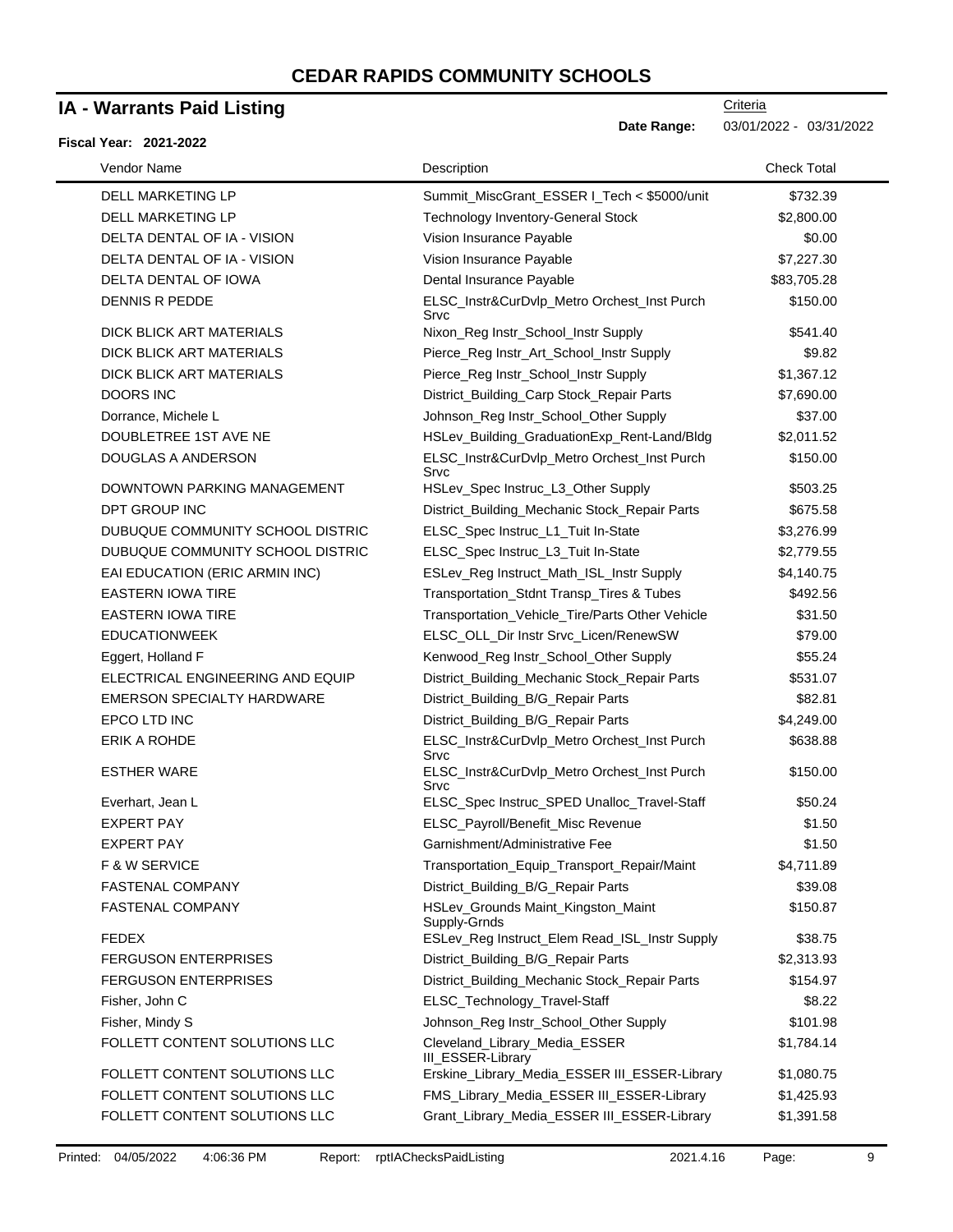### **IA - Warrants Paid Listing**

#### **Fiscal Year: 2021-2022**

**Date Range:** 03/01/2022 - 03/31/2022

| Vendor Name                                 | Description                                         | <b>Check Total</b> |
|---------------------------------------------|-----------------------------------------------------|--------------------|
| FOLLETT CONTENT SOLUTIONS LLC               | GrWood_Library_Media_ESSER III_ESSER-Library        | \$152.05           |
| FOLLETT CONTENT SOLUTIONS LLC               | HMS_Library_Media_ESSER III_ESSER-Library           | \$3,227.00         |
| <b>FOLLETT CONTENT SOLUTIONS LLC</b>        | Jackson_Library_Media_ESSER III_ESSER-Library       | \$1,833.16         |
| FOLLETT CONTENT SOLUTIONS LLC               | Madison_Library_Media_ESSER<br>III_ESSER-Library    | \$1,067.00         |
| FOLLETT CONTENT SOLUTIONS LLC               | MMS_Library_Media_ESSER III_ESSER-Library           | \$2,305.38         |
| FOLLETT CONTENT SOLUTIONS LLC               | Truman_Library_Media_ESSER III_ESSER-Library        | \$2,546.50         |
| FOLLETT CONTENT SOLUTIONS LLC               | VanBuren_Library_Media_ESSER<br>III_ESSER-Library   | \$577.85           |
| FOLLETT CONTENT SOLUTIONS LLC               | ViolaG_Library_Media_ESSER III_ESSER-Library        | \$2,488.42         |
| FOLLETT CONTENT SOLUTIONS LLC               | WHS_Library_Media_ESSER III_ESSER-Library           | \$1,332.03         |
| FOLLETT CONTENT SOLUTIONS LLC               | WMS_Library_Media_ESSER III_ESSER-Library           | \$516.70           |
| FOLLETT CONTENT SOLUTIONS LLC               | WWillow_Library_Media_ESSER<br>III_ESSER-Library    | \$2,386.13         |
| Fritch, Wayne A                             | HomeSchool_Reg<br>Instruct_Reg_HSAP_Travel-Staff    | \$123.35           |
| <b>GABRIELLA NEWMAN</b>                     | ELSC_Instr&CurDvlp_Metro Orchest_Inst Purch<br>Srvc | \$150.00           |
| Gaeta, Heidi Marie                          | ELSC Spec Instruc SPED Unalloc Travel-Staff         | \$133.63           |
| Gary Van Middlesworth                       | ViolaG_Reg Instruct_Furn/Eq_Other Supply            | \$363.90           |
| <b>GAZETTE COMMUNICATIONS INC</b>           | ELSC_BOE_BOE/Supt Support_Advertising               | \$581.26           |
| <b>GAZETTE COMMUNICATIONS INC</b>           | ELSC_Warehouse_Advertising                          | \$56.70            |
| <b>GAZETTE COMMUNICATIONS INC</b>           | ESLev_OLL_Exec Dir_Advertising                      | \$197.19           |
| Glime, Katie J                              | Johnson_Reg Instr_School_Other Supply               | \$17.99            |
| GOODWILL INDUSTRIES OF HEARTLAND            | Transition Ctr_Custodial_L3_Custodial Srvc          | \$310.64           |
| <b>GOODYEAR COMMERCIAL TIRE &amp; SERVI</b> | Transportation_Stdnt Transp_Tires & Tubes           | \$3,612.00         |
| <b>GOODYEAR COMMERCIAL TIRE &amp; SERVI</b> | Transportation_Vehicle_Tire/Parts Other Vehicle     | \$795.90           |
| GOPHER SPORT                                | FMS_Reg Instruct_Health&PE_School_Instr Supply      | \$1,066.03         |
| <b>GOPHER SPORT</b>                         | ViolaG_Reg Instr_Health&PE_School_Instr Supply      | \$125.22           |
| Gotto, Emily K                              | ELSC_OLL_Dir Instr Svc_Travel-Staff                 | \$84.60            |
| <b>GRAINGER INC</b>                         | District_Building_B/G_Other Supply                  | \$73.60            |
| <b>GRAINGER INC</b>                         | District_Building_B/G_Repair Parts                  | \$6,495.20         |
| <b>GRAINGER INC</b>                         | District_Building_Mechanic Stock_Repair Parts       | \$22,468.45        |
| <b>GRAINGER INC</b>                         | District_Building_PM Filters_Repair Parts           | \$321.78           |
| GRAINGER INC                                | District_Custodial_Custodial Stock_Repair Parts     | \$666.50           |
| <b>GRAINGER INC</b>                         | ELSC_Building_B/G_Maint Supply-Tools                | \$27.17            |
| <b>GRAINGER INC</b>                         | HMS_Building_PM Filters_Repair Parts                | \$622.08           |
| <b>GRAINGER INC</b>                         | WMS_Building_PM Filters_Repair Parts                | \$218.52           |
| GRANT WOOD AREA EDUCATION AGENCY            | ELSC_Accounting_Office Supply                       | \$58.12            |
| <b>GRAYBAR ELECTRIC CO INC</b>              | ELSC_Technology_SAVE/PPEL<br>Elig Rpr&Maint-Tech    | \$334.80           |
| GREENWOOD CLEANING SYSTEMS                  | District_Building_Mechanic Stock_Repair Parts       | \$303.80           |
| <b>GREENWOOD CLEANING SYSTEMS</b>           | District_Custodial_Custod Supply                    | \$271.98           |
| GREENWOOD CLEANING SYSTEMS                  | District_Custodial_Custodial Stock_Repair Parts     | \$116.25           |
| <b>GRETCHEN L BRUMWELL</b>                  | ELSC_Instr&CurDvlp_Metro Orchest_Inst Purch<br>Srvc | \$150.00           |
| Hageman, Jennifer L                         | ELSC_Technology_Travel-Staff                        | \$32.48            |
| Hammons, Kelsey L                           | MHS_Reg Instruct_Art_School_Instr Supply            | \$46.86            |
| HANDS UP COMMUNICATIONS                     | HSLev_Spec Instruc_1:1 L3_Inst Purch Srvc           | \$8,668.00         |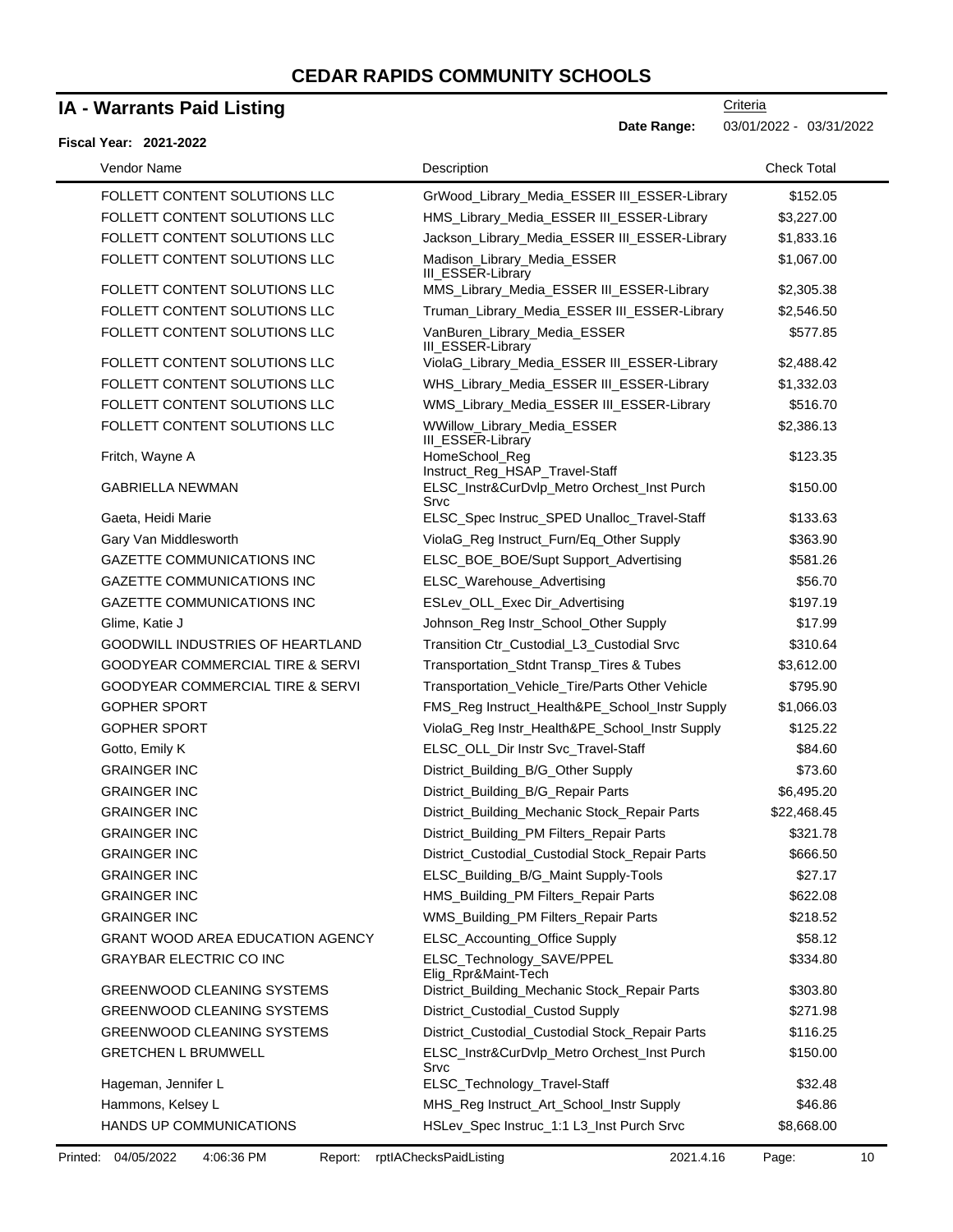### **IA - Warrants Paid Listing**

#### **Fiscal Year: 2021-2022**

| Vendor Name                       | Description                                         | <b>Check Total</b> |
|-----------------------------------|-----------------------------------------------------|--------------------|
| HANDS UP COMMUNICATIONS           | MSLev_Spec Instruc_L3 1:1_Inst Purch Srvc           | \$3,971.00         |
| <b>HARDWARE ASSOCIATES</b>        | District_Building_Mechanic Stock_Repair Parts       | \$257.22           |
| <b>HARDWARE ASSOCIATES</b>        | District_Building_Paint Stock_Repair Parts          | \$59.18            |
| HARDWARE ASSOCIATES               | District_Custodial_Custodial Stock_Repair Parts     | \$17.79            |
| <b>HARGERS ACOUSTICS INC</b>      | District_Custodial_Repair Parts                     | \$279.00           |
| <b>HARMS OIL COMPANY</b>          | Transportation_Student Transp_Diesel                | \$22,386.16        |
| <b>HARMS OIL COMPANY</b>          | Transportation_Student Transp_Gasoline              | \$15,897.53        |
| HAWKEYE COMMUNICATION             | District_Building_Repair/Maint                      | \$186.49           |
| HAWKEYE COMMUNICATION             | ELSC_Equipment_Property Repair                      | \$1,172.50         |
| HAWKEYE COMMUNICATION             | Polk AEC_SPED Admin_School_Other Prof Srvc          | \$54.00            |
| HAWKEYE COMMUNICATION             | WMS_Principal Office_School_Phone/Data Srvc         | \$54.00            |
| HAWKEYE FIRE & SAFETY COMPANY     | District_Custodial_Custod Supply                    | \$273.00           |
| HAWKEYE FIRE & SAFETY COMPANY     | District_Custodial_Repair Parts                     | \$5.00             |
| HAWKEYE FIRE & SAFETY COMPANY     | MHS_Custodial_Custod Supply                         | \$51.00            |
| HAWKEYE FIRE & SAFETY COMPANY     | WHS_Custodial_Custod Supply                         | \$230.00           |
| HDC BUSINESS FORMS CO             | ELSC_Warehouse_Purch/Warehouse_Other<br>Supply      | \$1,008.29         |
| HEATHER NEUENSCHWANDER            | ELSC_Instr&CurDvlp_Metro Orchest_Inst Purch<br>Srvc | \$150.00           |
| <b>HENDERSON PRODUCTS INC</b>     | HSLev_Grounds Maint_Kingston_Property Repair        | \$514.30           |
| <b>HERFF JONES</b>                | HSLev_Graduation_Other Supply                       | \$3,088.35         |
| <b>HOME APPLIANCE CENTER</b>      | HMS_Princ Office_Furn/Eq_Equip \$500-\$4999/unit    | \$799.00           |
| <b>HUMANWARE</b>                  | HMS_Spec Instruc_SPED Unalloc_Instr Supply          | \$1,681.00         |
| HUPP ELECTRIC MOTORS INC          | District_Building_Repair/Maint                      | \$2,693.63         |
| Huston, Christine A               | Transportation_StdntTrans_DriversTrip_Travel-Staf   | \$21.25            |
| IA DEPT REVENUE-ADMIN WAGE ASSN   | Garnishment                                         | \$975.52           |
| <b>IMON COMMUNICATIONS</b>        | District_Technology_ISL_CompComm/Int                | \$6,502.82         |
| <b>INDIAN CREEK NATURE CENTER</b> | ELSC_Reg Instruct_Nat Sci_ISL_StdtEntryFee          | \$192.00           |
| <b>INQUIREHIRE</b>                | ELSC_BackgrdCheck_Nat'lBackgrCk_Other Prof<br>Srvc  | \$1,028.00         |
| <b>INTERNAL REVENUE SERVICE</b>   | Federal Income Tax                                  | \$858,470.25       |
| <b>INTERNAL REVENUE SERVICE</b>   | FICA Tax                                            | \$1,601,748.98     |
| INTERSTATE ALL BATTERY CENTER     | District_Building_Mechanic Stock_Repair Parts       | \$861.25           |
| INTERSTATE ALL BATTERY CENTER     | District_Custodial_Repair Parts                     | \$1,149.00         |
| INTERSTATE POWER AND LIGHT COMPA  | Arthur Utilities Electricity                        | \$2,318.71         |
| INTERSTATE POWER AND LIGHT COMPA  | Cleveland_Utilities_Electricity                     | \$1,779.94         |
| INTERSTATE POWER AND LIGHT COMPA  | ELSC_Utilities_Electricity                          | \$18,008.20        |
| INTERSTATE POWER AND LIGHT COMPA  | Erskine_Utilities_Electricity                       | \$2,400.72         |
| INTERSTATE POWER AND LIGHT COMPA  | <b>FMS Utilities Electricity</b>                    | \$15,466.03        |
| INTERSTATE POWER AND LIGHT COMPA  | Garfield_Utilities_Electricity                      | \$1,644.30         |
| INTERSTATE POWER AND LIGHT COMPA  | <b>Grant_Utilities_Electricity</b>                  | \$7,803.25         |
| INTERSTATE POWER AND LIGHT COMPA  | GrWood_Utilities_Electricity                        | \$2,110.99         |
| INTERSTATE POWER AND LIGHT COMPA  | Harrison_Utilities_Electricity                      | \$2,653.97         |
| INTERSTATE POWER AND LIGHT COMPA  | Hiawatha_Utilities_Electricity                      | \$9,930.00         |
| INTERSTATE POWER AND LIGHT COMPA  | HMS_Utilities_Electricity                           | \$14,548.28        |
| INTERSTATE POWER AND LIGHT COMPA  | Hoover_Utilities_Electricity                        | \$8,122.43         |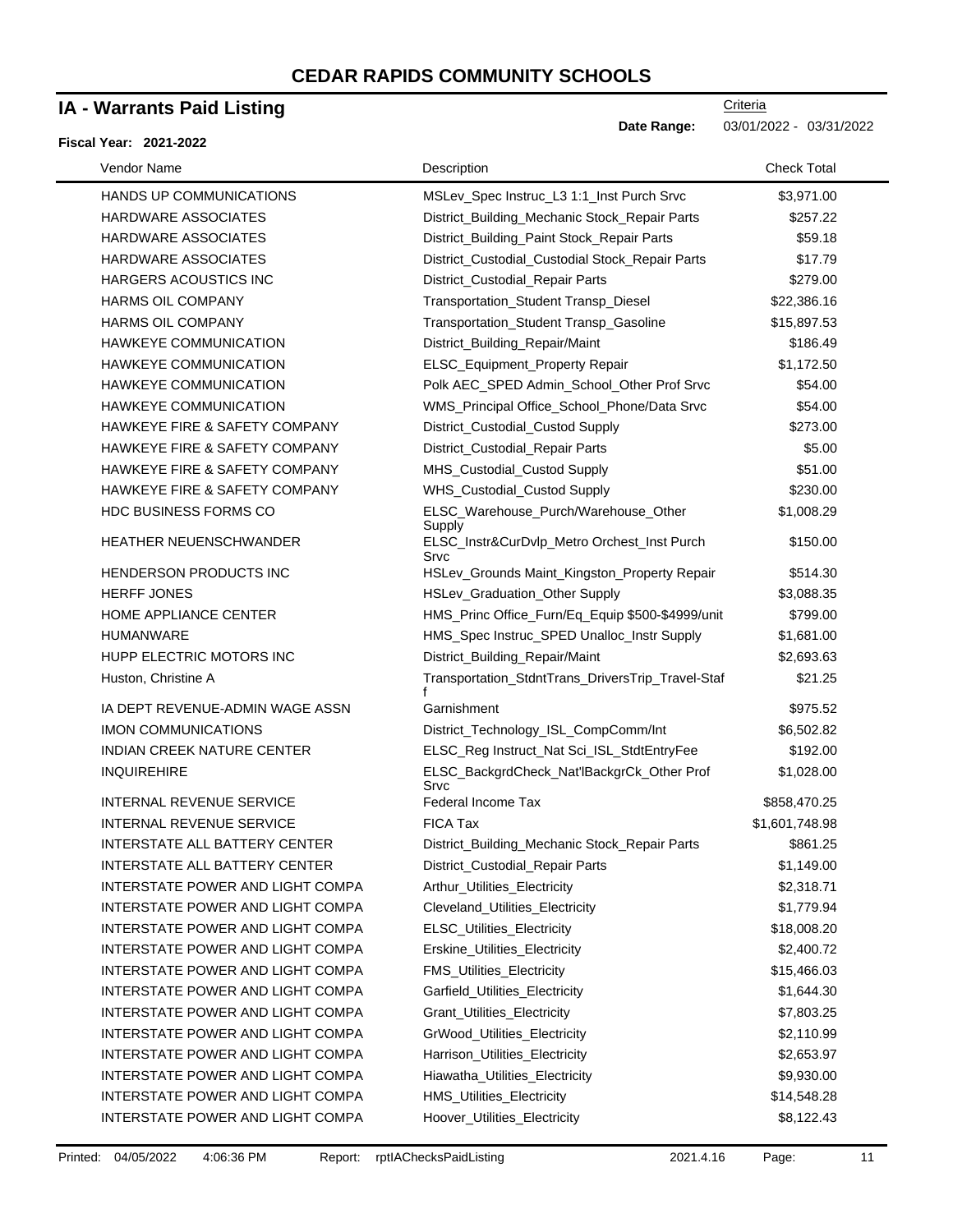### **IA - Warrants Paid Listing**

#### **Fiscal Year: 2021-2022**

| FISCAL LEAL <i>L</i> UZI-ZUZZ           |                                                    |                    |
|-----------------------------------------|----------------------------------------------------|--------------------|
| Vendor Name                             | Description                                        | <b>Check Total</b> |
| INTERSTATE POWER AND LIGHT COMPA        | HSLev_Utilities_Iowa BIG_ISL_Electricity           | \$228.62           |
| INTERSTATE POWER AND LIGHT COMPA        | Jackson_Utilities_Electricity                      | \$11,052.07        |
| INTERSTATE POWER AND LIGHT COMPA        | JHS_Utilities_Electricity                          | \$35,985.61        |
| INTERSTATE POWER AND LIGHT COMPA        | Johnson_Utilities_Electricity                      | \$3,004.61         |
| INTERSTATE POWER AND LIGHT COMPA        | Kenwood_Utilities_Electricity                      | \$2,777.71         |
| INTERSTATE POWER AND LIGHT COMPA        | KHS_Utilities_Electricity                          | \$29,498.00        |
| INTERSTATE POWER AND LIGHT COMPA        | Madison_Utilities_Electricity                      | \$1,738.41         |
| INTERSTATE POWER AND LIGHT COMPA        | MHS_Utilities_Electricity                          | \$2,753.80         |
| INTERSTATE POWER AND LIGHT COMPA        | MMS_Utilities_Electricity                          | \$18,317.45        |
| INTERSTATE POWER AND LIGHT COMPA        | Nixon_Utilities_Electricity                        | \$3,817.14         |
| INTERSTATE POWER AND LIGHT COMPA        | Pierce_Utilities_Electricity                       | \$3,904.11         |
| INTERSTATE POWER AND LIGHT COMPA        | Polk AEC_Utilities_Electricity                     | \$2,784.37         |
| INTERSTATE POWER AND LIGHT COMPA        | RMS_Utilities_Electricity                          | \$15,620.10        |
| INTERSTATE POWER AND LIGHT COMPA        | Taylor_Utilities_Electricity                       | \$4,909.46         |
| INTERSTATE POWER AND LIGHT COMPA        | TMS_Utilities_Electricity                          | \$12,693.06        |
| INTERSTATE POWER AND LIGHT COMPA        | Truman_Utilities_Electricity                       | \$8,203.30         |
| INTERSTATE POWER AND LIGHT COMPA        | VanBuren_Utilities_Electricity                     | \$5,316.77         |
| INTERSTATE POWER AND LIGHT COMPA        | WHS_Utilities_Electricity                          | \$32,832.85        |
| INTERSTATE POWER AND LIGHT COMPA        | WMS_Utilities_Electricity                          | \$10,338.91        |
| INTERSTATE POWER AND LIGHT COMPA        | Wright_Utilities_Electricity                       | \$1,662.35         |
| INTERSTATE POWER AND LIGHT COMPA        | WWillow_Utilities_Electricity                      | \$13,243.96        |
| <b>IOWA CITY COMMUNITY SCHOOL DISTR</b> | ELSC_Spec Instruc_L2_Tuit In-State                 | \$5,344.41         |
| <b>IOWA CITY COMMUNITY SCHOOL DISTR</b> | ELSC_Spec Instruc_L3_Tuit In-State                 | \$10,513.95        |
| IOWA DEPARTMENT OF HUMAN SERVICE        | <b>Medicaid Reimbursement</b>                      | \$42,526.02        |
| IOWA HIGH SCHOOL PRESS ASSOCIATION      | KHS_Cocurr Instruct_Journalism_Other Supply        | \$22.50            |
| IOWA HIGH SCHOOL PRESS ASSOCIATION      | KHS_Cocurr Instruct_Yearbook_Other Supply          | \$22.50            |
| IOWA HIGH SCHOOL SPEECH ASSOCIAT        | KHS_Cocurr Instruct_Speech_StdtEntryFee            | \$33.00            |
| <b>IOWA NET ACADEMY</b>                 | ELSC_DropoutAtRisk_Dropout_Tuit-PrivAgcy-Reim<br>b | \$2,890.80         |
| <b>IOWA PRISON INDUSTRIES</b>           | District_Building_B/G_Repair Parts                 | \$1,186.75         |
| <b>IOWA PUBLIC EMPLOYEES RETIREMENT</b> | <b>IPERS</b>                                       | \$1,648,205.39     |
| <b>IOWA TESTING PROGRAMS</b>            | ELSC_OLL_Dir Instr Srvc_Test/Assesmnt              | \$25,000.00        |
| <b>IOWA TESTING PROGRAMS</b>            | ELSC_Reg Instruct_Curric<br>Srvc_ISL_Test/Assesmnt | \$15,668.00        |
| <b>IOWA VOCATIONAL REHABILITATION S</b> | Prepaid Expense                                    | \$20,990.31        |
| <b>IOWA-ILLINOIS TAYLOR INSULATION</b>  | District_Building_Repair/Maint                     | \$1,326.26         |
| J.P. GASWAY CO                          | <b>Custodial Inventory-General Stock</b>           | \$8,317.36         |
| J.P. GASWAY CO                          | ELSC_Printing_Other Supply                         | \$2,715.54         |
| J.P. GASWAY CO                          | ELSC_Warehouse_Purch/Warehouse_Other<br>Supply     | \$84.65            |
| J.W. PEPPER & SON, INC.                 | FMS_Reg Instruct_Band_School_Instr Supply          | \$40.00            |
| J.W. PEPPER & SON, INC.                 | FMS_Reg Instruct_Voc Music_School_Instr Supply     | \$458.74           |
| J.W. PEPPER & SON, INC.                 | JHS_Reg Instruct_Band_School_Instr Supply          | \$165.03           |
| J.W. PEPPER & SON, INC.                 | JHS_Reg Instruct_Voc Music_School_Instr Supply     | \$294.98           |
| J.W. PEPPER & SON, INC.                 | KHS_Reg Instruct_Voc Music_School_Instr Supply     | (\$78.75)          |
| J.W. PEPPER & SON, INC.                 | WHS_Reg Instruct_Voc Music_School_Instr Supply     | \$94.99            |
| JARED VOSS                              | MMS_Cocurr Instruct_Activity_Non-Emp Official      | \$85.00            |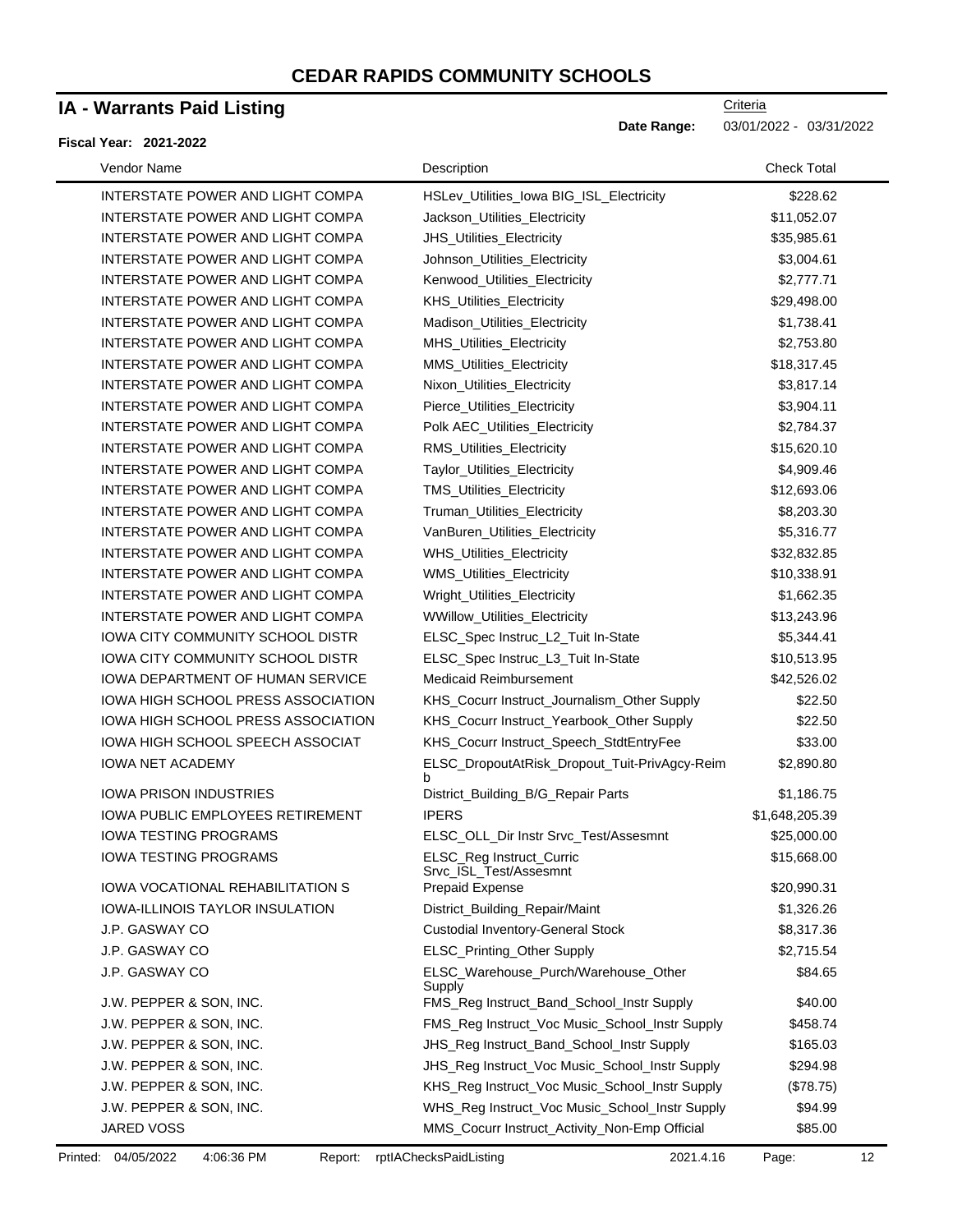### **IA - Warrants Paid Listing**

#### **Fiscal Year: 2021-2022**

| Vendor Name                      | Description                                           | <b>Check Total</b> |
|----------------------------------|-------------------------------------------------------|--------------------|
| <b>JASON EDWARDS</b>             | ELSC_Instr&CurDvlp_Metro Orchest_Inst Purch<br>Srvc   | \$150.00           |
| <b>JAYTECH INC</b>               | District_Building_PMBoilerChem_Repair Parts           | \$7,975.20         |
| <b>JC TOWING</b>                 | Transportation_Non-Student Vehicle_Repair/Maint       | \$300.00           |
| <b>JC TOWING</b>                 | Transportation_Student Vehicle_Repair/Maint           | \$600.00           |
| <b>JEFFREY MAKINSTER</b>         | ELSC_Instr&CurDvlp_Metro Orchest_Inst Purch<br>Srvc   | \$150.00           |
| <b>JENNIFER TIEDE</b>            | ELSC_Instr&CurDvlp_Metro Orchest_Inst Purch<br>Srvc   | \$253.53           |
| Jensen, Pamela K                 | Polk AEC_Spec Instruc_SPED Unalloc_Travel-Staff       | \$22.81            |
| JOHNSON CONTROLS INC             | District_Building_Repair/Maint                        | \$3,179.52         |
| Johnson, Jacob M                 | WHS_Reg Instruct_Nat Sci_School_Instr Supply          | \$188.73           |
| JOHNSTONE SUPPLY                 | District_Building_B/G_Repair Parts                    | \$201.95           |
| JOHNSTONE SUPPLY                 | District_Building_Mechanic Stock_Repair Parts         | \$1,661.58         |
| <b>JORDAN RONALD CHALLIS</b>     | HMS_Cocurr Instruct_Activity_Non-Emp Official         | \$90.00            |
| <b>JORDAN RONALD CHALLIS</b>     | MMS_Cocurr Instruct_Activity_Non-Emp Official         | \$85.00            |
| <b>JORDAN RONALD CHALLIS</b>     | TMS_Cocurr Instruct_Activity_Non-Emp Official         | \$115.00           |
| JORDAN RONALD CHALLIS            | WMS_Cocurr Instruct_Activity_Non-Emp Official         | \$85.00            |
| <b>JOSEPH FONTENOT</b>           | HMS_Cocurr Instruct_Activity_Non-Emp Official         | \$90.00            |
| <b>JOSEPH R PEREA</b>            | ELSC_Instr&CurDvlp_Metro Orchest_Inst Purch<br>Srvc   | \$150.00           |
| <b>JUST-RITE PRINTING</b>        | KHS_Cocurr Instruct_Journalism_Purch Tech Srvc        | \$1,332.48         |
| <b>K&amp;E DISTRIBUTING INC</b>  | District_Building_B/G_Repair Parts                    | \$596.93           |
| KATHERINE LYSAGHT SEAMAN         | ELSC_Instr&CurDvlp_Metro Orchest_Inst Purch<br>Srvc   | \$500.00           |
| <b>KEITH HANLON</b>              | ELSC_Instr&CurDvlp_Metro Orchest_Inst Purch<br>Srvc   | \$150.00           |
| <b>KELVIN ELECTRONICS</b>        | MSLev_Reg Instruct_Engr Tech_ISL_Instr Supply         | \$269.50           |
| <b>KENT SESKER</b>               | RMS_Cocurr Instruct_BldgActivityS_Non-Emp<br>Official | \$85.00            |
| Kern, Jason S                    | Polk AEC_Spec Instruc_SPED Unalloc_Travel-Staff       | \$26.00            |
| <b>KEVIN J MAKINSTER</b>         | ELSC_Instr&CurDvlp_Metro Orchest_Inst Purch<br>Srvc   | \$150.00           |
| KIDS FIRST LAW CENTER            | District_Reg Instruct_ESSER 20%_Other Prof Srvc       | \$97,500.00        |
| KING'S MATERIAL INC              | District_Building_B/G_Repair Parts                    | \$32.85            |
| KING'S MATERIAL INC              | District_Building_Carp Stock_Repair Parts             | \$60.66            |
| KING'S MATERIAL INC              | District_Building_Paint Stock_Repair Parts            | \$368.22           |
| KINGS III EMERGENCY COMMUNICATIO | District_Building_Evel Repair_Inspect&Lincense        | \$1,672.65         |
| KIRKWOOD COMMUNITY COLLEGE       | ELSC_Building_CCT_Rent-Land/Bldg                      | \$65.00            |
| KIRKWOOD COMMUNITY COLLEGE       | ELSC_OLL_Deputy Supt_Other Supply                     | \$65.00            |
| KIRKWOOD COMMUNITY COLLEGE       | Transportation_StaDevNon-Ins_Wksp/RegisFee            | \$400.00           |
| <b>KLINGER PAINT CO</b>          | District_Building_B/G_Repair Parts                    | \$55.00            |
| <b>KLINGER PAINT CO</b>          | District_Building_Paint Stock_Repair Parts            | \$146.16           |
| Kooiker, Nicole A                | ELSC_OLL_Admin PD_Travel-Staff                        | \$378.36           |
| Lacy, Sarah J                    | ESLev_Spec Instruc_SPED Unalloc_Travel-Staff          | \$48.72            |
| Landherr, Katie J                | Johnson_Reg Instr_School_Other Supply                 | \$45.93            |
| Larrimore, Shirley M             | Transportation_StdntTrans_DriversTrip_Travel-Staf     | \$12.82            |
| <b>LAWSON PRODUCTS</b>           | District_Building_Carp Stock_Repair Parts             | \$209.93           |
| <b>LAWSON PRODUCTS</b>           | District_Building_Mechanic Stock_Repair Parts         | \$1,204.15         |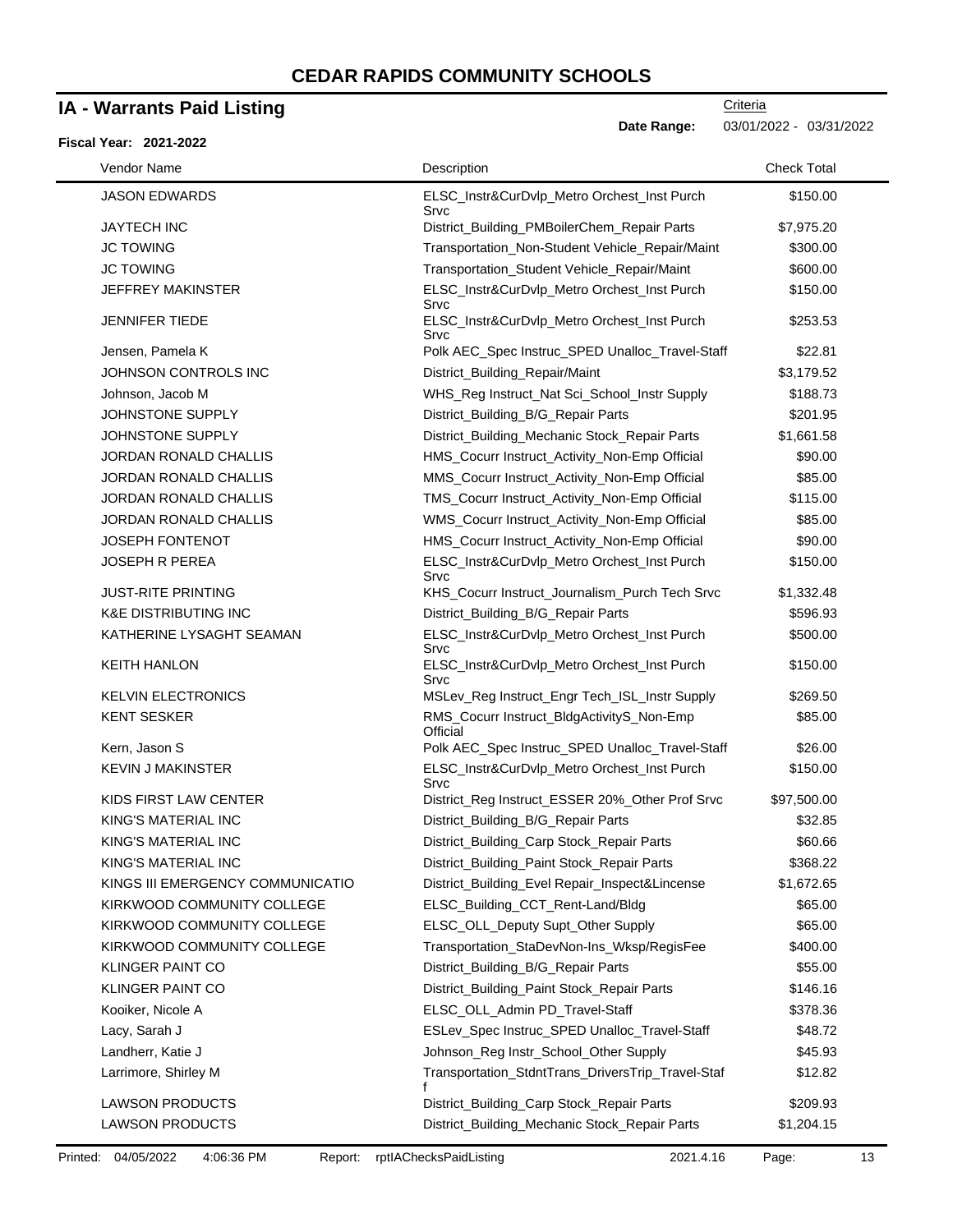### **IA - Warrants Paid Listing**

#### **Fiscal Year: 2021-2022**

| Vendor Name                            | Description                                           | <b>Check Total</b> |
|----------------------------------------|-------------------------------------------------------|--------------------|
| Lawyer, Gretchen R                     | District_Instruct Improve_ESSER III_Travel-Staff      | \$13.72            |
| LBA FOUNDATION LLC DBA: ALPHONCE       | District_Health_GEER II_Other Prof Srvc               | \$16,750.00        |
| LEVI J DRESSLER                        | ELSC_Instr&CurDvlp_Metro Orchest_Inst Purch<br>Srvc   | \$150.00           |
| <b>LIBERTY HARDWOODS INC</b>           | KHS_Voc Instruct_Indust Arts_School_Instr Supply      | \$430.52           |
| LIGHTSPEED TECHNOLOGIES                | Technology Inventory-General Stock                    | \$2,436.00         |
| LINDA S BUNN DBA: A-1 PRECISION        | District_Building_B/G_Repair Parts                    | \$94.00            |
| LINN COUNTY COMMUNITY SERVICES         | LinnCoChildDev CP_SW Vol Presch_Inst Purch<br>Srvc    | \$8,871.01         |
| <b>LINN COUNTY HEALTH</b>              | JHS_Building_B/G_Inspect/License                      | \$285.00           |
| LINN COUNTY HEALTH                     | KHS_Building_B/G_Inspect/License                      | \$15.00            |
| LINN COUNTY HEALTH                     | WHS_Building_B/G_Inspect/License                      | \$15.00            |
| LINN COUNTY REC                        | ViolaG_Utilities_Electricity                          | \$4,522.51         |
| LINN MAR COMMUNITY SCHOOL DISTRI       | ELSC_Spec Instruc_L1_Tuit In-State                    | \$191,960.28       |
| LINN MAR COMMUNITY SCHOOL DISTRI       | ELSC_Spec Instruc_L2_Tuit In-State                    | \$50,771.89        |
| LINN MAR COMMUNITY SCHOOL DISTRI       | ELSC_Spec Instruc_L3_Tuit In-State                    | \$11,480.75        |
| LITTLE LAMBS CHRISTIAN PRESCHOOL       | LittleLambsPresch CP_SW Vol Presch_Inst Purch<br>Srvc | \$8,259.66         |
| LITTLE LAMBS CHRISTIAN PRESCHOOL       | LittleLambsPresch CP_SW Vol Presch_Instr Supply       | \$294.18           |
| LITTLE LAMBS CHRISTIAN PRESCHOOL       | LittleLambsPresch CP_SW Vol Presch_Other Prof<br>Srvc | \$69.00            |
| LJ'S MOBILE CATERING DBA: CATER        | ELSC_Superintendent_Other Supply                      | \$106.35           |
| LOVELY LANE PRESCHOOL                  | LovelyLanePresch CP_SW Vol Presch_Inst Purch<br>Srvc  | \$11,305.29        |
| LYNCH DALLAS PC                        | ELSC_Legal_BOE/Supt Support_Legal Service             | \$7,847.50         |
| <b>LYNNE HART</b>                      | ELSC_Instr&CurDvlp_Metro Orchest_Inst Purch<br>Srvc   | \$150.00           |
| M.J. CARE INC                          | ELSC_Business_L3_DataProc/Coding                      | \$3,237.93         |
| <b>MADISON NATIONAL LIFE INSURANCE</b> | Disability Insurance Payable                          | \$0.00             |
| <b>MADISON NATIONAL LIFE INSURANCE</b> | Disability Insurance Payable                          | \$24,976.50        |
| <b>MAILING SERVICES</b>                | ELSC_OLL_Dir Instr Srvc_Purch Tech Srvc               | \$146.95           |
| <b>MAILING SERVICES</b>                | KHS_Reg Instruct_School_Purch Tech Srvc               | \$163.63           |
| <b>MAKERBOT</b>                        | LaSalleMS_MiscGrant_Title IV_Equip > \$4999/unit      | \$2,036.85         |
| Manka, Krystal K                       | ELSC_Spec Instruc_SPED Unalloc_Travel-Staff           | \$25.30            |
| <b>MARCO INC</b>                       | Arthur_Reg Instruct_School_Copier Usage               | \$604.05           |
| <b>MARCO INC</b>                       | Cleveland_Reg Instruct_School_Copier Usage            | \$393.90           |
| <b>MARCO INC</b>                       | District_Building_Copier Usage                        | \$135.79           |
| <b>MARCO INC</b>                       | District_Purchasing_Copier Usage                      | \$6,166.95         |
| MARCO INC                              | ELSC_Accounting_Copier Usage                          | \$141.80           |
| <b>MARCO INC</b>                       | ELSC_Business_Copier Usage                            | \$348.01           |
| MARCO INC                              | ELSC_Comm Relation_Copier Usage                       | \$0.26             |
| MARCO INC                              | ELSC_Human Resource_Copier Usage                      | \$134.25           |
| <b>MARCO INC</b>                       | ELSC_Instrucl Improve_CCT_Copier Usage                | \$75.67            |
| MARCO INC                              | ELSC_OLL_Deputy_Copier Usage                          | \$46.80            |
| MARCO INC                              | ELSC_OLL_Dir Instr Srvc_Copier Usage                  | \$421.91           |
| MARCO INC                              | ELSC_Payroll/Benefit_Copier Usage                     | \$126.40           |
| MARCO INC                              | ELSC_Printing_Copier Usage                            | \$12,357.86        |
| MARCO INC                              | ELSC_Purchasing_Copier Usage                          | \$88.10            |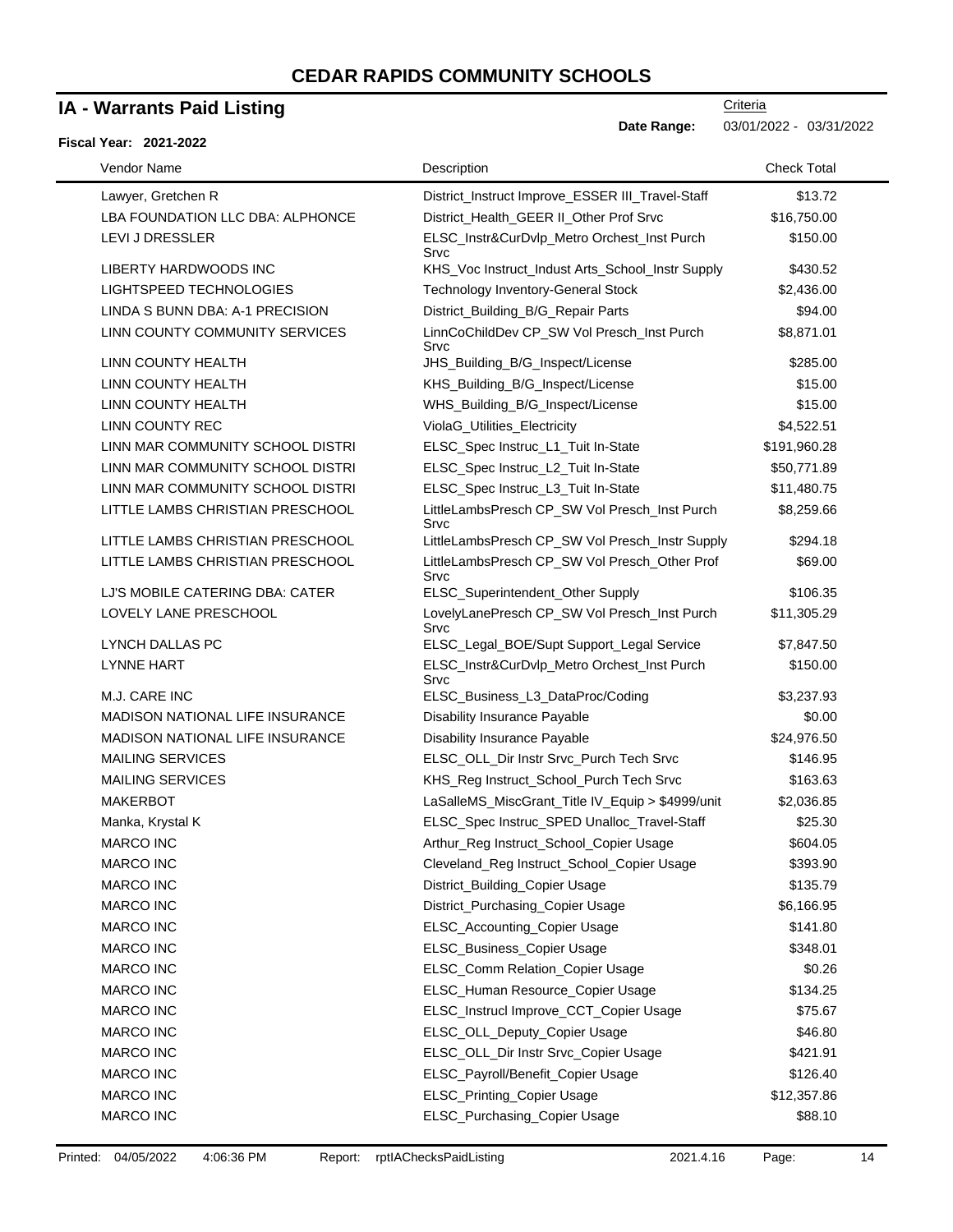### **IA - Warrants Paid Listing**

#### **Fiscal Year: 2021-2022**

| Vendor Name                 | Description                                 | <b>Check Total</b> |  |
|-----------------------------|---------------------------------------------|--------------------|--|
| MARCO INC                   | ELSC_SPED Admin_Copier Usage                | \$169.13           |  |
| <b>MARCO INC</b>            | ELSC_Superintendent_Copier Usage            | \$436.57           |  |
| MARCO INC                   | ELSC_SW Vol Presch_Copier Usage             | \$34.27            |  |
| MARCO INC                   | ELSC_Technology_Copier Usage                | \$2,495.82         |  |
| MARCO INC                   | Erskine_Reg Instruct_School_Copier Usage    | \$535.39           |  |
| MARCO INC                   | FMS_Reg Instruct_School_Copier Usage        | \$1,680.22         |  |
| MARCO INC                   | Four Oaks_Spec Instruc_L3_Copier Usage      | \$287.43           |  |
| <b>MARCO INC</b>            | Garfield_Reg Instruct_School_Copier Usage   | \$372.92           |  |
| MARCO INC                   | Grant_Reg Instruct_School_Copier Usage      | \$1,363.18         |  |
| MARCO INC                   | GrWood_Reg Instruct_School_Copier Usage     | \$811.48           |  |
| MARCO INC                   | Harrison_Reg Instruct_School_Copier Usage   | \$745.86           |  |
| MARCO INC                   | Hiawatha_Reg Instruct_School_Copier Usage   | \$924.71           |  |
| MARCO INC                   | HMS_Reg Instruct_School_Copier Usage        | \$973.54           |  |
| MARCO INC                   | HomeSchool_Reg Instruct_HSAP_Copier Usage   | \$23.58            |  |
| <b>MARCO INC</b>            | Hoover_Reg Instruct_School_Copier Usage     | \$1,749.48         |  |
| <b>MARCO INC</b>            | Jackson_Reg Instruct_School_Copier Usage    | \$498.15           |  |
| <b>MARCO INC</b>            | JHS_Reg Instruct_School_Copier Usage        | \$1,725.38         |  |
| MARCO INC                   | Johnson_Reg Instruct_School_Copier Usage    | \$1,423.22         |  |
| MARCO INC                   | Kenwood_Reg Instruct_School_Copier Usage    | \$1,810.11         |  |
| <b>MARCO INC</b>            | KHS_Reg Instruct_School_Copier Usage        | \$3,333.02         |  |
| MARCO INC                   | Madison_Reg Instruct_School_Copier Usage    | \$380.72           |  |
| MARCO INC                   | MHS_Reg Instruct_School_Copier Usage        | \$1,175.20         |  |
| MARCO INC                   | MMS_Reg Instruct_School_Copier Usage        | \$1,454.70         |  |
| MARCO INC                   | Nixon_Reg Instruct_School_Copier Usage      | \$438.04           |  |
| MARCO INC                   | Pierce_Reg Instruct_School_Copier Usage     | \$674.23           |  |
| MARCO INC                   | Polk AEC_SPED Admin_School_Copier Usage     | \$456.22           |  |
| MARCO INC                   | RMS_Reg Instruct_School_Copier Usage        | \$761.59           |  |
| MARCO INC                   | Taylor_Reg Instruct_School_Copier Usage     | \$897.95           |  |
| MARCO INC                   | TMS_Reg Instruct_School_Copier Usage        | \$1,864.28         |  |
| <b>MARCO INC</b>            | Transition Ctr_Spec Instruc_L3_Copier Usage | \$7.40             |  |
| MARCO INC                   | Transportation_Stdnt Transp_Copier Usage    | \$135.08           |  |
| <b>MARCO INC</b>            | Truman_Reg Instruct_School_Copier Usage     | \$275.79           |  |
| MARCO INC                   | VanBuren_Reg Instruct_School_Copier Usage   | \$1,293.94         |  |
| MARCO INC                   | ViolaG_Reg Instruct_School_Copier Usage     | \$689.65           |  |
| MARCO INC                   | WHS_Reg Instruct_School_Copier Usage        | \$1,980.30         |  |
| MARCO INC                   | WMS_Reg Instruct_School_Copier Usage        | \$1,165.54         |  |
| MARCO INC                   | Wright_Reg Instruct_School_Copier Usage     | \$340.90           |  |
| <b>MARCO INC</b>            | WWillow_Reg Instruct_School_Copier Usage    | \$759.57           |  |
| <b>MARCO INC SUPPLIES</b>   | ELSC_Printing_Other Supply                  | \$192.46           |  |
| <b>MARCO INC SUPPLIES</b>   | Hiawatha_Reg Instr_School_Other Supply      | \$105.44           |  |
| MARION INDEPENDENT SCHOOLS  | ELSC_Spec Instruc_L1_Tuit In-State          | \$66,663.66        |  |
| MARION INDEPENDENT SCHOOLS  | ELSC_Spec Instruc_L2_Tuit In-State          | \$22,089.80        |  |
| MARION INDEPENDENT SCHOOLS  | ELSC_Spec Instruc_L3_Tuit In-State          | \$21,726.68        |  |
| MARION JANITORIAL SUPPLY CO | <b>Custodial Inventory-General Stock</b>    | \$1,053.60         |  |
| MARION JANITORIAL SUPPLY CO | District_Custodial_Custod Supply            | \$2,413.08         |  |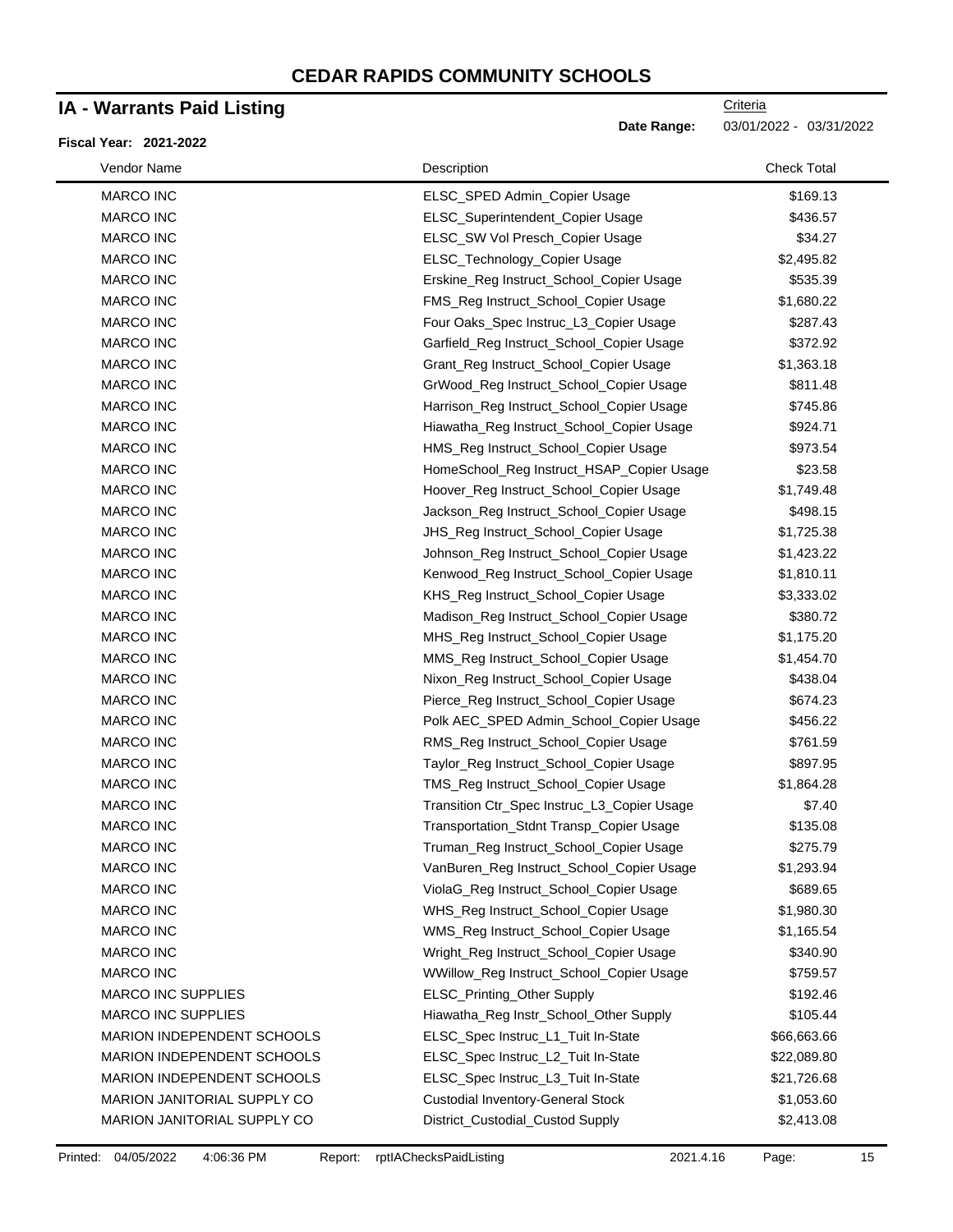## **IA - Warrants Paid Listing**

#### **Fiscal Year: 2021-2022**

| Vendor Name                                        | Description                                          | <b>Check Total</b> |
|----------------------------------------------------|------------------------------------------------------|--------------------|
| Martens, Stacy Lea                                 | ELSC_Spec Instruc_SPED Unalloc_Travel-Staff          | \$65.90            |
| <b>MARZANO RESOURCES LLC</b>                       | AllSaints_MiscGrant_Title II Fed_Instr Purch Srvc    | \$3,333.65         |
| MARZANO RESOURCES LLC                              | LaSalle ES_MiscGrant_Title II Fed_Instr Purch Srvc   | \$3,555.88         |
| <b>MARZANO RESOURCES LLC</b>                       | LaSalleMS_MiscGrant_Title II_Instr Purch Srvc        | \$3,555.88         |
| <b>MARZANO RESOURCES LLC</b>                       | StMatthew_MiscGrant_Title II Fed_Instr Purch Srvc    | \$2,444.67         |
| <b>MASON CITY COMMUNITY SCHOOLS</b>                | ELSC_Spec Instruc_L1_Tuit In-State                   | \$1,434.48         |
| MATTHEW 25 MINISTRY HUB                            | Taylor_School Innov_Magnet_Licen/RenewSW             | \$6,000.00         |
| MCDONALD IMAGING SOLUTIONS                         | WHS_Categ/Grants_Special Olympics_Other<br>Supply    | \$397.80           |
| MECHANICAL SALES IOWA PARTS INC                    | District_Building_B/G_Repair Parts                   | \$1,542.39         |
| MECHANICAL SALES IOWA PARTS INC                    | District_Building_Mechanic Stock_Repair Parts        | \$1,328.95         |
| MEDIACOM COMMUNICATIONS CORP                       | JHS_Principal Office_School_Purch Tech Srvc          | \$9.03             |
| <b>MENARDS WEST</b>                                | District_Building_B/G_Repair Parts                   | \$1,313.41         |
| <b>MENARDS WEST</b>                                | District_Building_Mechanic Stock_Repair Parts        | \$17.99            |
| <b>MENARDS WEST</b>                                | District_Building_Paint Stock_Repair Parts           | \$132.15           |
| <b>MENARDS WEST</b>                                | District_Custodial_Custodial Stock_Repair Parts      | \$197.02           |
| <b>MENARDS WEST</b>                                | District_Custodial_Repair Parts                      | \$49.99            |
| <b>MERCY MEDICAL CENTER</b>                        | District_Health_Custodial_Employee Physical          | \$439.00           |
| <b>MERCY MEDICAL CENTER</b>                        | Transportation_Health_Driver_Employee Physical       | \$895.00           |
| METRO INTERAGENCY INSURANCE PROG                   | Health Insurance Payable                             | \$1,220,731.07     |
| MIDAMERICA ADMIN AND RETIREE                       | <b>PEHP</b>                                          | \$222,189.12       |
| MIDAMERICAN ENERGY COMPANY                         | Arthur_Utilities_Natural Gas                         | \$1,150.00         |
| MIDAMERICAN ENERGY COMPANY                         | ELSC_Utilities_Natural Gas                           | \$2,837.39         |
| MIDAMERICAN ENERGY COMPANY                         | FMS_Utilities_Natural Gas                            | \$477.30           |
| MIDAMERICAN ENERGY COMPANY                         | Grant_Utilities_Natural Gas                          | \$315.00           |
| MIDAMERICAN ENERGY COMPANY                         | HMS_Utilities_Natural Gas                            | \$387.09           |
| MIDAMERICAN ENERGY COMPANY                         | MMS_Utilities_Natural Gas                            | \$295.40           |
| MIDAMERICAN ENERGY COMPANY                         | RMS_Utilities_Natural Gas                            | \$16,022.43        |
| <b>MIDAMERICAN ENERGY COMPANY</b>                  | TMS_Utilities_Natural Gas                            | \$216.18           |
| MIDAMERICAN ENERGY COMPANY                         | Truman_Utilities_Natural Gas                         | \$101.30           |
| MIDAMERICAN ENERGY COMPANY                         | WMS_Utilities_Natural Gas                            | \$214.55           |
| MIDAMERICAN ENERGY COMPANY                         | <b>WWillow_Utilities_Natural Gas</b>                 | \$234.27           |
| MIDWEST WHEEL COMPANIES                            | Transportation_Stdnt Transp_Grease/Oil/Lub           | \$473.28           |
| <b>MIDWEST WHEEL COMPANIES</b>                     | Transportation_Stdnt Transp_Transp Parts             | \$2,831.77         |
| Miller, Chad J                                     | HSLev_Instrucl Improve_TAP<br>TransComp_Travel-Staff | \$167.91           |
| Miller, Rainey L                                   | ELSC_Reg Instruct_ISL_Travel-Staff                   | \$17.53            |
| MINNESOTA MEMORY INC DBA: CHROME                   | Technology Inventory-General Stock                   | \$12,395.50        |
| MOTION INDUSTRIES INC                              | District_Building_Mechanic Stock_Repair Parts        | \$103.06           |
| MOUNT VERNON COMMUNITY SCHOOL DI                   | ELSC_Reg Instruct_Reg_Open Enroll_Tuition OE         | \$205,061.36       |
| MOUNT VERNON COMMUNITY SCHOOL DI                   | ELSC_Reg Instruct_Reg_TLC_Tuition OE                 | \$12,397.70        |
| MOUNT VERNON COMMUNITY SCHOOL DI                   | ELSC_Spec Instruc_L1_Tuit In-State                   | \$66,546.15        |
| MOUNT VERNON COMMUNITY SCHOOL DI                   | ELSC_Spec Instruc_L2_Tuit In-State                   | \$18,736.15        |
| MUTUAL WHEEL CO                                    | Transportation_Stdnt Transp_Transp Parts             | \$4,136.67         |
| NATIONAL ASSOCIATION OF SCHOOL NURSES              | ELSC_StaDevNon-Ins_Health_Wksp/RegisFee              | \$615.00           |
| NATIONAL CATHOLIC EDUCATIONAL<br><b>ASSOCIATIO</b> | XavierHS_MiscGrant_Title II Fed_Instr Purch Srvc     | \$1,741.60         |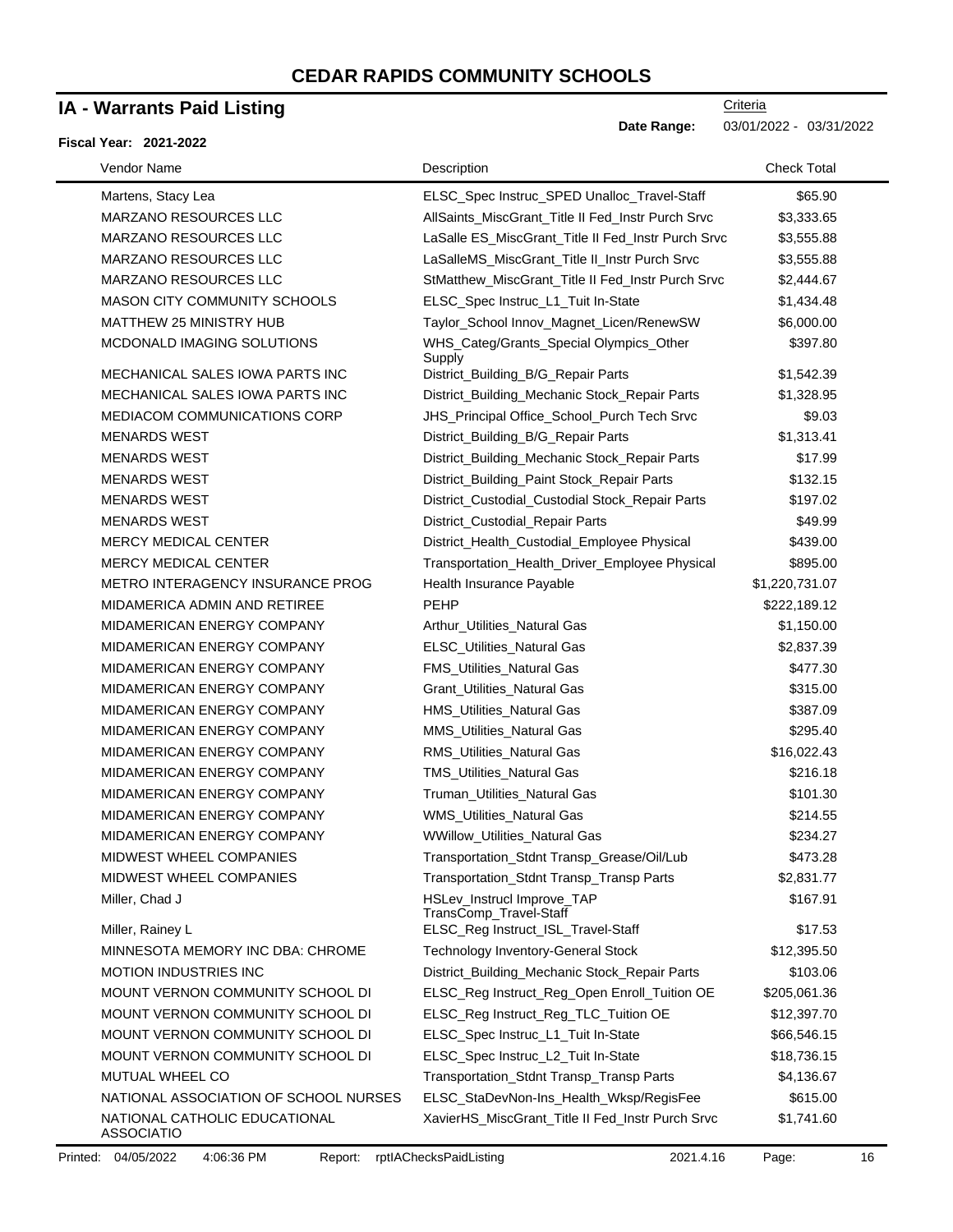### **IA - Warrants Paid Listing**

#### **Fiscal Year: 2021-2022**

Date Range: 03/01/2022 - 03/31/2022

| Vendor Name                                | Description                                         | <b>Check Total</b> |
|--------------------------------------------|-----------------------------------------------------|--------------------|
| <b>NEARPOD INC</b>                         | VanBuren_Title I_ESSA Sch Impr_Other Supply         | \$866.67           |
| NICHOLAS WAYMIRE                           | ELSC_Instr&CurDvlp_Metro Orchest_Inst Purch<br>Srvc | \$150.00           |
| O'DONNELL ACE HARDWARE                     | District_Custodial_Repair Parts                     | \$39.99            |
| O'REILLY AUTO PARTS                        | Transportation_Stdnt Transp_Transp Parts            | \$32.19            |
| OFFICE DEPOT INC                           | Madison_Reg Instr_School_Other Supply               | \$64.54            |
| OFFICE DEPOT INC                           | MMS_Reg Instruct_School_Other Supply                | \$55.17            |
| <b>OFFICE EXPRESS</b>                      | <b>Custodial Inventory-General Stock</b>            | \$510.72           |
| <b>OFFICE EXPRESS</b>                      | WMS_Reg Instruct_School_Other Supply                | \$232.69           |
| ORCHESTRA IOWA INC                         | ESLev_Reg Instruct_Voc Music_ISL_Purch Srvc         | \$14,250.00        |
| OVERHEAD DOOR COMPANY OF CEDAR R           | District_Building_B/G_Repair Parts                  | \$157.50           |
| P & K MIDWEST                              | District_Custodial_Stadium Stock_Repair Parts       | \$41.84            |
| P & K MIDWEST                              | HSLev_Grounds Maint_Kingston_Repair/Maint           | \$266.50           |
| PALOS SPORTS INC                           | Erskine_Misc Gr_American Heart_Other Supply         | \$916.39           |
| Parkhurst, John                            | Transportation_Health_Driver_Employee Physical      | \$80.00            |
| Payroll Vendor                             | Direct Deposit Payable                              | \$7,550,632.33     |
| PHONAK LLC                                 | ESLev_Reg Instruct_ISL_Other Supply                 | \$1,505.99         |
| PHONAK LLC                                 | ESLev_Spec Instruc_L1 1:1_Instr Supply              | \$35.97            |
| PHONAK LLC                                 | ESLev_Spec Instruc_L3_Instr Supply                  | \$169.99           |
| PIPE PRO INC                               | District_Building_Repair/Maint                      | \$18,969.94        |
| PLAYSCRIPTS INC                            | JHS_Cocurr Instruct_Speech_Inst Purch Srvc          | \$60.00            |
| <b>PLUMB MASTER</b>                        | District_Building_Mechanic Stock_Repair Parts       | \$1,275.30         |
| PLUMB SUPPLY                               | District_Building_B/G_Repair Parts                  | \$1,966.97         |
| PLUMB SUPPLY                               | District_Building_Mechanic Stock_Repair Parts       | \$171.87           |
| POLK COUNTY SHERIFF                        | Garnishment                                         | \$216.41           |
| POTTAWATTAMIE COUNTY SHERIFF OFF           | Garnishment                                         | \$944.70           |
| PPG ARCHITECTURAL FINISHES INC             | District_Building_B/G_Repair Parts                  | \$37.94            |
| PPG ARCHITECTURAL FINISHES INC             | District_Building_Paint Stock_Repair Parts          | \$404.60           |
| PT CLEANERS LLC DBA: DRY CLEANIN           | District_Custodial_Clean/LaunSvc                    | \$274.50           |
| <b>QUADIENT FINANCE USA INC</b>            | Prepaid Metered Postage - Neopost                   | \$5,010.00         |
| <b>QUALITY INN &amp; SUITES MASON CITY</b> | JHS_Cocurr Instruct_Acad Decat_Other Supply         | \$719.92           |
| QUILL CORPORATION                          | ELSC_Superintendent_Office Supply                   | \$204.70           |
| RADIO COMMUNICATIONS COMPANY               | District_Building_B/G_Repair Parts                  | \$85.00            |
| RADIO COMMUNICATIONS COMPANY               | Transportation_Stdnt Transp_Other Supply            | \$370.00           |
| RAINBOW RESOURCE CENTER INC                | Nixon_Spec Instruc_SPED Unalloc_Instr Supply        | \$37.10            |
| <b>RAPIDS REPRODUCTIONS INC</b>            | MHS_Reg Instruct_School_Other Supply                | \$1,189.86         |
| <b>REACH</b>                               | JHS_Reg Instruct_Furn/Eq_Tech < \$5000/unit         | \$3,290.00         |
| <b>REACH</b>                               | JHS_Reg Instruct_School_Licen/RenewSW               | \$2,500.00         |
| <b>REACH</b>                               | JHS_Reg Instruct_School_Other Prof Srvc             | \$400.00           |
| RED CEDAR CHAMBER MUSIC                    | ELSC_Reg Instruct_Sec Music_ISL_Subscription        | \$2,000.00         |
| RELIANCE STANDARD                          | Life Insurance Payable                              | \$0.00             |
| RELIANCE STANDARD                          | Life Insurance Payable                              | \$12,532.09        |
| <b>RELIANCE STANDARD</b>                   | Voluntary Life Insurance Payable                    | \$7,326.64         |
| RETRAC INC DBA: THINK SAFE INC             | ELSC_Superintendent_Other Supply                    | \$74.00            |
|                                            |                                                     |                    |
| RIGHT WAY DRIVER EDUCATION INC             | WHS_Reg Instruct_Driver Ed_Tuit-CommColl            | \$160.00           |
| ROBERT HALF INTERNATIONAL INC DB           | ELSC_Superintendent_Other Prof Srvc                 | \$763.35           |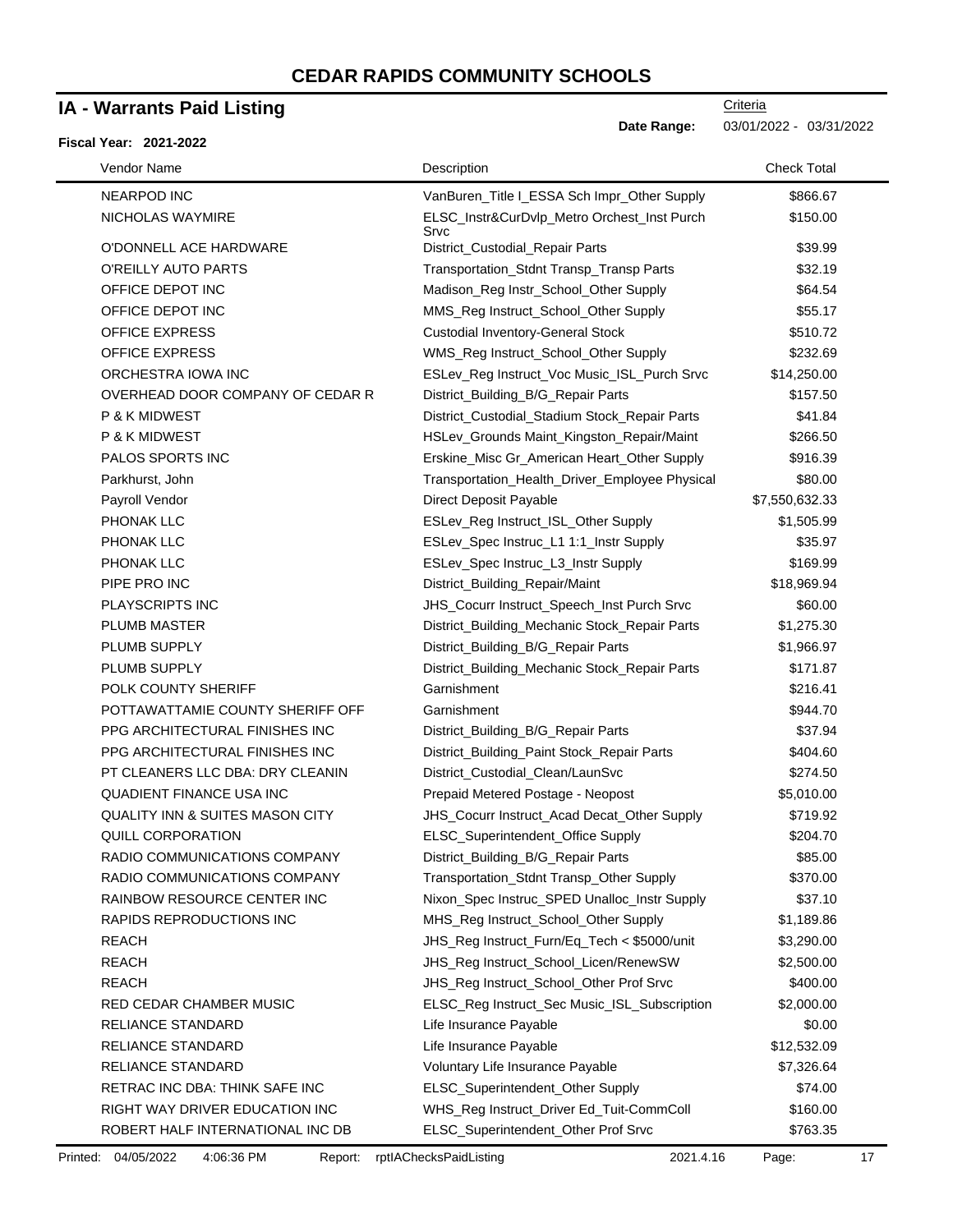### **IA - Warrants Paid Listing**

#### **Fiscal Year: 2021-2022**

Date Range: 03/01/2022 - 03/31/2022

| Vendor Name                       | Description                                                                        | <b>Check Total</b>     |
|-----------------------------------|------------------------------------------------------------------------------------|------------------------|
| ROBERT HALF INTERNATIONAL INC DB  | ESLev_Principal Office_ExDir K-5_Other Prof Srvc                                   | \$1,048.34             |
| ROCHESTER ARMORED CAR CO INC      | ELSC_Business_BankSrvcChrg                                                         | \$611.40               |
| SAFEGUARD BUSINESS SYSTEMS INC    | ELSC_Business_BankSrvcChrg                                                         | \$410.64               |
| <b>SCHIMBERG</b>                  | District_Building_B/G_Repair Parts                                                 | \$30.52                |
| <b>SCHIMBERG</b>                  | District_Building_Mechanic Stock_Repair Parts                                      | \$75.64                |
| Schmitz, Dennis R                 | Transportation_StdntTrans_DriversTrip_Travel-Staf                                  | \$12.00                |
| <b>SCHOLASTIC</b>                 | Nixon_Reg Instruct_PBIS_Other Supply                                               | \$94.50                |
| <b>SCHOLASTIC</b>                 | RMS_Reg Instruct_Soc Sci_School_Subscription                                       | \$167.97               |
| <b>SCHOLASTIC BOOK FAIRS</b>      | Cleveland_Book Fair                                                                | \$1,490.61             |
| <b>SCHOLASTIC BOOK FAIRS</b>      | Wright_Title I_ESSA Sch Impr_Other Supply                                          | \$500.00               |
| SCHOLASTIC BOOK FAIRS - 15        | Pierce_Book Fair                                                                   | \$1,503.89             |
| <b>SCHOLASTIC BOOK FAIRS - 15</b> | ViolaGibson_Book Fair                                                              | \$2,331.57             |
| SCHOLASTIC CLASSROOM MAGAZINE     | ELSC_Reg Instruct_Soc Sci_ISL_Instr Supply                                         | \$149.38               |
| <b>SCHOOL BUS SALES</b>           | Transportation_Stdnt Transp_Transp Parts                                           | \$3,204.72             |
| <b>SCHOOL BUS SALES</b>           | Transportation_StdntTrans_DriversTrip_Travel-Staf                                  | \$1,489.23             |
| SCHOOL HEALTH CORPORATION         | Erskine_Nursing_School_Medical Supply                                              | \$127.44               |
| SCHOOL HEALTH CORPORATION         | Garfield_Nursing_School_Medical Supply                                             | \$42.13                |
| SCHOOL HEALTH CORPORATION         | HMS_Nursing_School_Medical Supply                                                  | \$84.26                |
| SCHOOL HEALTH CORPORATION         | JHS_Nursing_School_Medical Supply                                                  | \$83.20                |
| SCHOOL HEALTH CORPORATION         | Johnson_Nursing_School_Medical Supply                                              | \$19.88                |
| SCHOOL HEALTH CORPORATION         | KHS_Nursing_School_Medical Supply                                                  | \$71.14                |
| SCHOOL HEALTH CORPORATION         | ViolaG_Nursing_School_Medical Supply                                               | \$114.34               |
| SCHOOL SPECIALTY INC              | Arthur_Library_Media_School_Office Supply                                          | \$63.30                |
| SCHOOL SPECIALTY INC              | Arthur_Reg Instr_School_Other Supply                                               | \$623.97               |
| SCHOOL SPECIALTY INC              | FMS_Reg Instruct_School_Other Supply                                               | (\$1.76)               |
| SCHOOL SPECIALTY INC              | Hiawatha_Reg Instr_Art_School_Instr Supply                                         | \$64.07                |
| SCHOOL SPECIALTY INC              | HMS_Principal Office_School_Other Supply                                           | \$99.75                |
| SCHOOL SPECIALTY INC              | HMS_Reg Instruct_School_Other Supply                                               | \$8.60                 |
| SCHOOL SPECIALTY INC              | Jackson_Reg Instr_School_Instr Supply                                              | \$364.72               |
| SCHOOL SPECIALTY INC              | JHS_Principal Office_School_Office Supply                                          | \$43.01                |
| SCHOOL SPECIALTY INC              | JHS_Reg Instruct_School_Other Supply                                               | \$63.24                |
| SCHOOL SPECIALTY INC              | Johnson_School Innov_Magnet_Other Supply                                           | (\$251.97)             |
| SCHOOL SPECIALTY INC              | Kenwood_Reg Instr_School_Other Supply                                              | \$154.92               |
| SCHOOL SPECIALTY INC              | Taylor_Title I_ESSA Impr_Carryover_Instr Supply                                    | (\$161.32)             |
| SCHOOL SPECIALTY INC              | TMS_Reg Instruct_School_Instr Supply                                               | (\$106.00)             |
| SCHOOL SPECIALTY INC              | Transportation_Stdnt Transp_Office Supply                                          | \$25.98                |
| SCHOOL SPECIALTY INC              | Transportation_Stdnt Transp_Transp Maint Supply                                    | \$239.40               |
| SCHOOL SPECIALTY INC              | VioalG_Misc Grant_Pacific Life Fnd_Instr Supply                                    | \$1,443.12             |
| <b>SCHULTZ STRINGS INC</b>        | KHS_Reg Instruct_MuInstrRp-OLL_Property Repair                                     | \$39.95                |
| <b>SCHULTZ STRINGS INC</b>        | MMS_Equipment_Music Instrmt_Property Repair                                        | \$750.00               |
| SCHULTZ STRINGS INC               | TMS_Reg Instruct_MuInstrRp-OLL_Property Repair                                     | \$35.00                |
| SCHULTZ STRINGS INC               | WMS_Equipment_Music Instrmt_Property Repair                                        |                        |
| Schultz, Grant W                  | HSLev_Cocurr                                                                       | \$1,314.25<br>\$262.08 |
| SCOT'S SUPPLY COMPANY             | Instruct_CompetitionCost_Travel-Staff<br>District_Building_Carp Stock_Repair Parts | \$515.00               |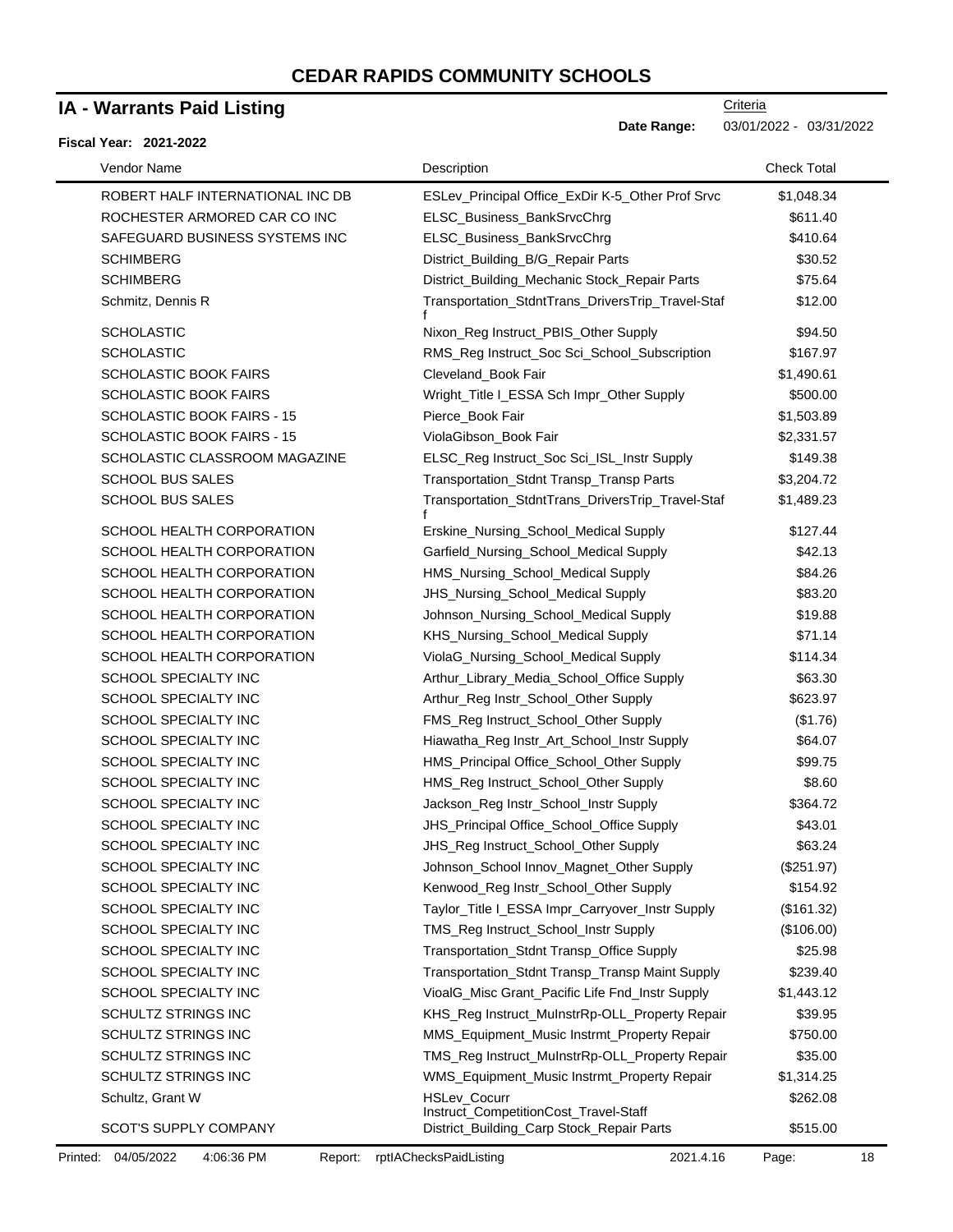### **IA - Warrants Paid Listing**

#### **Fiscal Year: 2021-2022**

| Vendor Name                                        | Description                                                  | <b>Check Total</b> |
|----------------------------------------------------|--------------------------------------------------------------|--------------------|
| Shaw, Nicole M                                     | ELSC_Spec Instruc_SPED Unalloc_Travel-Staff                  | \$26.66            |
| SHERIFF OF LINN COUNTY                             | Garnishment                                                  | \$1,485.62         |
| SHERWIN WILLIAMS J ST SW                           | District_Building_B/G_Repair Parts                           | \$1,223.54         |
| SJSMITH CO INC                                     | KHS_Voc Instruct_Indust Arts_School_Instr Supply             | \$364.12           |
| SJSMITH CO INC                                     | Transportation_Student Transp_Propane/WeldGas                | \$22.68            |
| <b>SKY AUTO MALL</b>                               | Transportation_Stdnt Transp_Transp Parts                     | \$252.53           |
| <b>SLED SHED</b>                                   | HSLev_Grounds Maint_Kingston_Maint<br>Supply-Grnds           | \$40.84            |
| <b>SLED SHED</b>                                   | HSLev_Grounds Maint_Kingston_Repair Parts                    | \$98.74            |
| <b>SLED SHED</b>                                   | HSLev_Grounds Maint_Kingston_Repair/Maint                    | \$462.42           |
| <b>SOCIAL THINKING</b>                             | HMS_Spec Instruc_SPED Unalloc_Instr Supply                   | \$51.89            |
| SOLUTION TREE INC                                  | Johnson_Reg Instruct_School_Licen/RenewSW                    | \$89.95            |
| SOUTHEAST POLK COMMUNITY SCHOOL<br><b>DISTRICT</b> | ELSC_Spec Instruc_L3_Tuit In-State                           | \$19,183.75        |
| SOUTHWEST BINDING AND LAMINATING                   | ELSC_Printing_Other Supply                                   | \$494.24           |
| ST. LUKES DENTAL HEALTH CENTER                     | ELSC_Nursing_MetroCareConn_Othr Prof Srvc                    | \$71.00            |
| STAPLES BUSINESS ADVANTAGE                         | District_Building_Office Supply                              | \$8.49             |
| STAPLES BUSINESS ADVANTAGE                         | ELSC_Security_EE ID Badge_Other Supply                       | \$309.54           |
| STAPLES BUSINESS ADVANTAGE                         | Erskine_Reg Instr_School_Instr Supply                        | \$26.77            |
| STAPLES BUSINESS ADVANTAGE                         | Hiawatha_Reg Instr_School_Other Supply                       | \$363.53           |
| STAPLES BUSINESS ADVANTAGE                         | Hoover_Reg Instr_School_Instr Supply                         | \$69.98            |
| STAPLES BUSINESS ADVANTAGE                         | Polk AEC_SPED Admin_School_Other Supply                      | \$84.98            |
| STAPLES BUSINESS ADVANTAGE                         | WHS_Reg Instruct_Band_School_Instr Supply                    | \$35.48            |
| STAPLES BUSINESS ADVANTAGE                         | WHS_Reg Instruct_School_Other Supply                         | \$31.74            |
| Stecker, Aaron J                                   | <b>HSLev Cocurr</b><br>Instruct_CompetitionCost_Travel-Staff | \$532.00           |
| STERLING COMPUTERS CORPORATION                     | ELSC_Technology_Purch Tech Srvc                              | \$1,275.51         |
| STERLING COMPUTERS CORPORATION                     | Technology Inventory-General Stock                           | \$5,700.00         |
| STETSON BUILDING PRODUCTS LLC                      | JHS_Voc Instruct_Industr Arts_School_Instr Supply            | \$25.20            |
| <b>STEVE SANDSTROM</b>                             | Distric_Equipment_MusicInstrmt-OLL_Property<br>Repair        | \$300.00           |
| <b>STEVE WEISS MUSIC</b>                           | ELSC_Reg Instruct_Sec Music_ISL_Instr Supply                 | \$1,628.00         |
| Stobb, Jane A                                      | ELSC_Spec Instruc_SPED Unalloc_Travel-Staff                  | \$65.57            |
| <b>STORM STEEL</b>                                 | District_Building_B/G_Repair Parts                           | \$382.99           |
| <b>STORM STEEL</b>                                 | Transportation_Stdnt Transp_Transp Parts                     | \$74.95            |
| STRATEGIC COST CONTROL INC                         | ELSC_Human Resource_Licen/RenewSW                            | \$750.00           |
| STREFF ELECTRICAL CONTRACTORS                      | District_Building_Repair/Maint                               | \$4,044.50         |
| SYDNEY N HOFFMANN                                  | ELSC_Instr&CurDvlp_Metro Orchest_Inst Purch<br>Srvc          | \$150.00           |
| SYLVAN LEARNING CENTER                             | District_Reg Instruct_ESSER 20%_Other Prof Srvc              | \$5,634.00         |
| SYMMETRY ENERGY SOLUTIONS LLC                      | Arthur_Utilities_Natural Gas                                 | \$7,350.15         |
| SYMMETRY ENERGY SOLUTIONS LLC                      | Cleveland_Utilities_Natural Gas                              | \$4,938.97         |
| SYMMETRY ENERGY SOLUTIONS LLC                      | Erskine_Utilities_Natural Gas                                | \$4,421.76         |
| SYMMETRY ENERGY SOLUTIONS LLC                      | Garfield_Utilities_Natural Gas                               | \$5,926.27         |
| SYMMETRY ENERGY SOLUTIONS LLC                      | GrWood_Utilities_Natural Gas                                 | \$5,248.55         |
| SYMMETRY ENERGY SOLUTIONS LLC                      | Harrison_Utilities_Natural Gas                               | \$7,288.55         |
| SYMMETRY ENERGY SOLUTIONS LLC                      | Hoover_Utilities_Natural Gas                                 | \$4,733.59         |
| SYMMETRY ENERGY SOLUTIONS LLC                      | HSLev_Utilities_Kingston_Natural Gas                         | \$2,907.34         |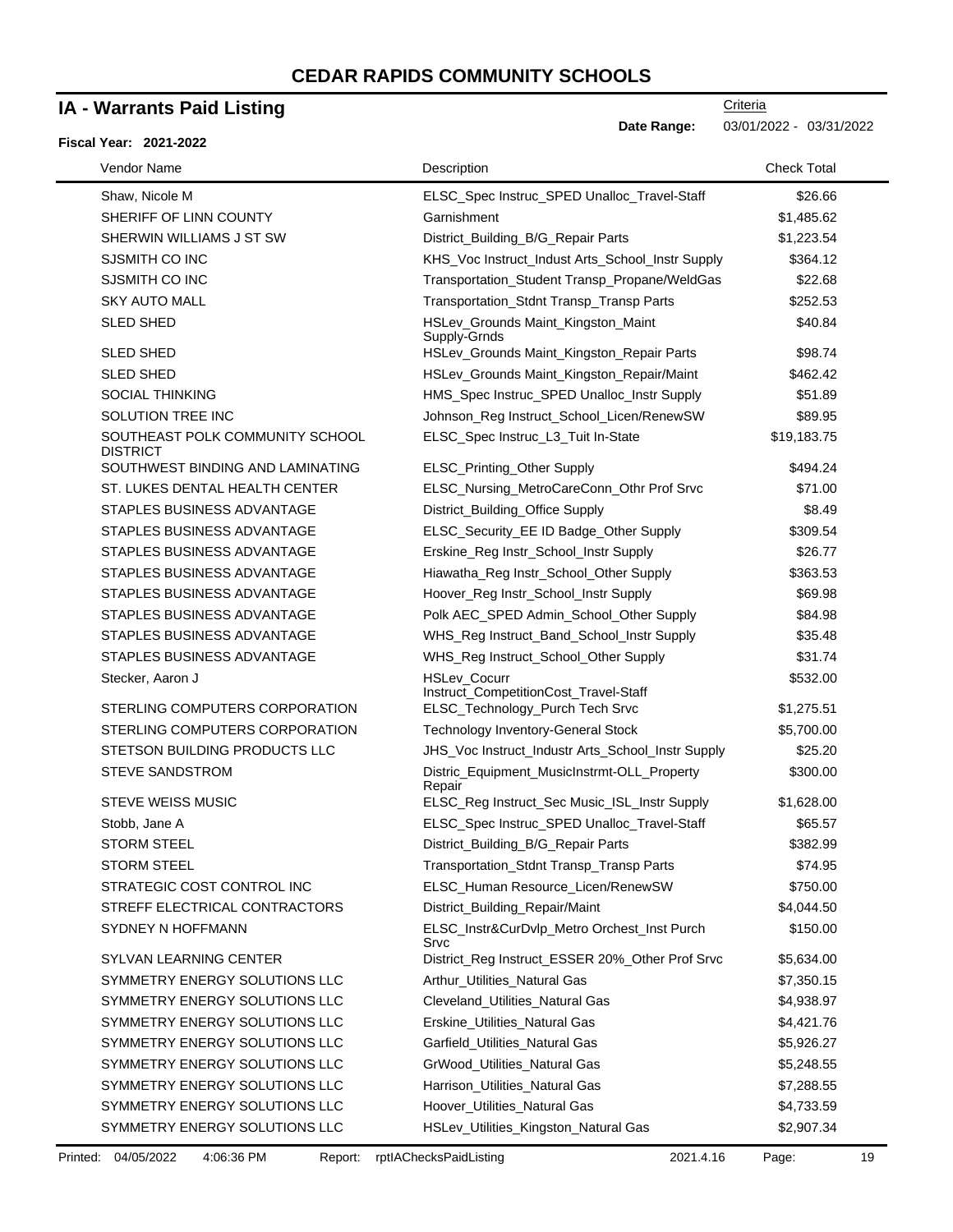### **IA - Warrants Paid Listing**

#### **Fiscal Year: 2021-2022**

| Vendor Name                   | Description                                         | <b>Check Total</b> |
|-------------------------------|-----------------------------------------------------|--------------------|
| SYMMETRY ENERGY SOLUTIONS LLC | Jackson Utilities Natural Gas                       | \$2,816.06         |
| SYMMETRY ENERGY SOLUTIONS LLC | JHS_Utilities_Natural Gas                           | \$3,547.02         |
| SYMMETRY ENERGY SOLUTIONS LLC | Johnson_Utilities_Natural Gas                       | \$3,566.81         |
| SYMMETRY ENERGY SOLUTIONS LLC | Kenwood_Utilities_Natural Gas                       | \$8,214.99         |
| SYMMETRY ENERGY SOLUTIONS LLC | KHS_Utilities_Natural Gas                           | \$4,353.30         |
| SYMMETRY ENERGY SOLUTIONS LLC | Madison_Utilities_Natural Gas                       | \$4,557.14         |
| SYMMETRY ENERGY SOLUTIONS LLC | <b>MHS_Utilities_Natural Gas</b>                    | \$2,796.28         |
| SYMMETRY ENERGY SOLUTIONS LLC | Nixon_Utilities_Natural Gas                         | \$2,925.60         |
| SYMMETRY ENERGY SOLUTIONS LLC | Pierce_Utilities_Natural Gas                        | \$7,297.67         |
| SYMMETRY ENERGY SOLUTIONS LLC | Polk AEC_Utilities_Natural Gas                      | \$3,075.44         |
| SYMMETRY ENERGY SOLUTIONS LLC | Taylor_Utilities_Natural Gas                        | \$9,934.01         |
| SYMMETRY ENERGY SOLUTIONS LLC | VanBuren_Utilities_Natural Gas                      | \$2,896.70         |
| SYMMETRY ENERGY SOLUTIONS LLC | ViolaG_Utilities_Natural Gas                        | \$3,110.95         |
| SYMMETRY ENERGY SOLUTIONS LLC | WHS_Utilities_Natural Gas                           | \$4,392.85         |
| SYMMETRY ENERGY SOLUTIONS LLC | Wright_Utilities_Natural Gas                        | \$4,814.22         |
| <b>T-MOBILE USA INC</b>       | Arthur_Principal Office_School_Phone/Data Srvc      | \$85.40            |
| <b>T-MOBILE USA INC</b>       | District_Business_B/G_Phone/Data Srvc               | \$1,024.80         |
| <b>T-MOBILE USA INC</b>       | ELSC_Business_F/N Indirect_Phone/Data Srvc          | \$42.70            |
| <b>T-MOBILE USA INC</b>       | ELSC Business Purch/Warehse Phon/Data Srvc          | \$42.70            |
| <b>T-MOBILE USA INC</b>       | ELSC_Office Supt_Technology_Phone/Data Srvc         | \$552.98           |
| <b>T-MOBILE USA INC</b>       | ELSC_OLL_CCT_Phone/Data Srvc                        | \$212.44           |
| <b>T-MOBILE USA INC</b>       | ELSC_OLL_Health_Phone/Data Srvc                     | \$896.70           |
| <b>T-MOBILE USA INC</b>       | ELSC_SPED Admin_L3_Phone/Data Srvc                  | \$85.40            |
| <b>T-MOBILE USA INC</b>       | ELSC_Superintendent_Phone/Data Srvc                 | \$170.80           |
| <b>T-MOBILE USA INC</b>       | FMS_Principal Office_School_Phone/Data Srvc         | \$42.70            |
| T-MOBILE USA INC              | Garfield_Principal Office_School_Phone/Data Srvc    | \$42.70            |
| <b>T-MOBILE USA INC</b>       | Grant_Principal Office_School_Phone/Data Srvc       | \$42.70            |
| <b>T-MOBILE USA INC</b>       | Hiawatha_Principal Office_School_Phone/Data<br>Srvc | \$85.40            |
| <b>T-MOBILE USA INC</b>       | HMS_Principal Office_School_Phone/Data Srvc         | \$170.80           |
| <b>T-MOBILE USA INC</b>       | HSLev_SPED Admin_TAP_Phone/Data Srvc                | \$256.20           |
| <b>T-MOBILE USA INC</b>       | JHS_Principal Office_School_Phone/Data Srvc         | \$256.20           |
| T-MOBILE USA INC              | Kenwood_Principal Office_School_Phone/Data<br>Srvc  | \$42.70            |
| T-MOBILE USA INC              | KHS Principal Office School Phone/Data Srvc         | \$298.90           |
| <b>T-MOBILE USA INC</b>       | Madison_Principal Office_School_Phone/Data Srvc     | \$42.70            |
| <b>T-MOBILE USA INC</b>       | MMS_Principal Office_School_Phone/Data Srvc         | \$170.80           |
| T-MOBILE USA INC              | Pierce_Principal Office_School_Phone/Data Srvc      | \$42.70            |
| T-MOBILE USA INC              | Polk AEC_SPED Admin_School_Phone/Data Srvc          | \$85.40            |
| <b>T-MOBILE USA INC</b>       | RMS_Principal Office_School_Phone/Data Srvc         | \$213.50           |
| <b>T-MOBILE USA INC</b>       | TMS_Principal Office_School_Phone/Data Srvc         | \$128.10           |
| T-MOBILE USA INC              | Transportation_Business_Phone/Data Srvc             | \$42.70            |
| T-MOBILE USA INC              | VanBuren_Principal Office_School_Phone/Data<br>Srvc | \$42.70            |
| <b>T-MOBILE USA INC</b>       | ViolaG_Principal Office_School_Phone/Data Srvc      | \$42.70            |
| <b>T-MOBILE USA INC</b>       | WHS_Principal Office_School_Phone/Data Srvc         | \$128.10           |
| T-MOBILE USA INC              | WWillow_Principal Office_School_Phone/Data Srvc     | \$42.70            |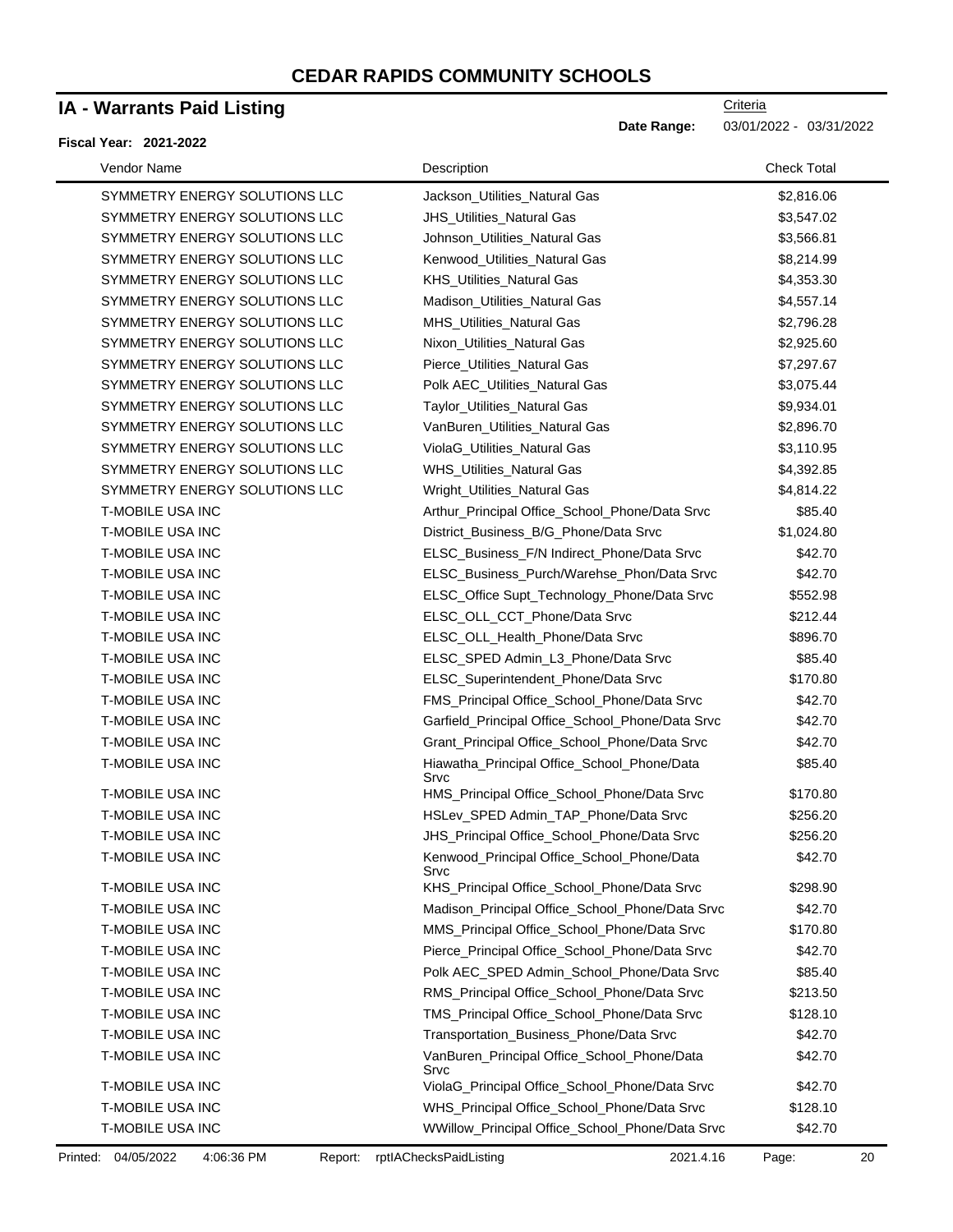### **IA - Warrants Paid Listing**

#### **Fiscal Year: 2021-2022**

**Date Range:** 03/01/2022 - 03/31/2022

| Vendor Name                      | Description                                         | <b>Check Total</b> |
|----------------------------------|-----------------------------------------------------|--------------------|
| <b>TANAGER PLACE</b>             | Hoover_Reg Instruct_ESSER 20%_Other Prof Srvc       | \$65,000.00        |
| TEACHING STRATEGIES INC DBA: SAF | ELSC_Instrucl Improve_CCT_Other Prof Srvc           | \$3,000.00         |
| <b>TEKK INTERNATIONAL INC</b>    | WMS_Reg Instruct_Furn/Eq_Tech < \$5000/unit         | \$370.00           |
| TELELANGUAGE INC                 | ELSC_Instrucl Improve_CCT_Other Prof Srvc           | \$1,083.55         |
| THAD R SENTMAN                   | ELSC_Instr&CurDvlp_Metro Orchest_Inst Purch<br>Srvc | \$500.00           |
| THADDEUS LABARRIN WALLACE III    | ELSC_Instr&CurDvlp_Metro Orchest_Inst Purch<br>Srvc | \$175.76           |
| THEISEN'S INC                    | HSLev_Grounds Maint_Kingston_Maint<br>Supply-Grnds  | \$74.46            |
| THEISEN'S INC                    | HSLev_Grounds Maint_Kingston_Repair Parts           | \$159.00           |
| THOMAS BUS SALES OF IOWA INC     | Transportation_Stdnt Transp_Transp Parts            | \$626.04           |
| <b>THOMAS G MACKEY</b>           | ELSC_Instr&CurDvlp_Metro Orchest_Inst Purch<br>Srvc | \$200.00           |
| <b>THOMAS MCNAMAR</b>            | ELSC_Instr&CurDvlp_Metro Orchest_Inst Purch<br>Srvc | \$150.00           |
| THOMPSON TRUCK AND TRAILER INC   | Transportation_Stdnt Transp_Transp Parts            | \$1,608.06         |
| <b>TIERNEY BROTHERS</b>          | ELSC_Technology_ESSER III_ARP_Tech ><br>\$4999/unit | \$236,840.00       |
| <b>TIERNEY BROTHERS</b>          | <b>Technology Inventory-General Stock</b>           | \$1,354.00         |
| <b>TIM MCEOWEN</b>               | FMS_Cocurr Instruct_Activity_Non-Emp Official       | \$185.00           |
| Tlusty-Marsh, Cheryl M           | WHS_Comm Mobility_L3_Instr Supply                   | \$505.07           |
| <b>TONI LEFEBVRE</b>             | ELSC_Instr&CurDvlp_Metro Orchest_Inst Purch<br>Srvc | \$150.00           |
| TRANSFINDER CORPORATION          | Transportation_Stdnt Transp_Licen/RenewSW           | \$11,250.00        |
| TREASURER-STATE OF IOWA          | State Income Tax                                    | \$408,499.21       |
| TRI-DIM FILTER CORPORATION       | District_Building_PM Filters_Repair Parts           | \$17,869.48        |
| TRINITY LANE PRESCHOOL           | Trinity Lane CP_SW Vol Presch_Inst Purch Srvc       | \$11,052.55        |
| TRINITY LUTHERAN SCHOOL          | TrinityLutheran CP_SW Vol Presch_Inst Purch Srvc    | \$10,680.78        |
| <b>TRUCK CENTER COMPANIES</b>    | Transportation_Stdnt Transp_Transp Parts            | \$230.60           |
| Trumpold, Melissa D              | WMS_Reg Instruct_School_Other Supply                | \$59.98            |
| TYLER TECHNOLOGIES INC           | ELSC_Data Process_Business_Licen/RenewSW            | \$300.00           |
| <b>ULINE</b>                     | ELSC_Printing_Other Supply                          | \$185.75           |
| <b>ULINE</b>                     | ELSC_Warehouse_Purch/Warehouse_Other<br>Supply      | \$370.18           |
| <b>ULINE</b>                     | ViolaG_Reg Instruct_School_Other Supply             | \$217.42           |
| UNITED PARCEL SERVICE            | ELSC Business Purch/Warehouse Postage/UPS           | \$62.00            |
| UNITED PARCEL SERVICE            | ELSC_OLL_CCT_Postage/UPS                            | \$21.15            |
| UNITED PARCEL SERVICE            | HMS_Principal Office_School_Postage/UPS             | \$12.73            |
| UNITED PARCEL SERVICE            | Johnson_Principal Office_School_Postage/UPS         | \$222.35           |
| UNITED PARCEL SERVICE            | WHS_Principal Office_School_Postage/UPS             | \$34.69            |
| UNITED WAY OF EAST CENTRAL IOWA  | <b>United Way</b>                                   | \$2,547.94         |
| US BANK NATIONAL ASSOCIATION     | Arthur_Reg Instr_School_Instr Supply                | \$24.95            |
| US BANK NATIONAL ASSOCIATION     | Cleveland_Nursing_School_Medical Supply             | \$58.25            |
| US BANK NATIONAL ASSOCIATION     | Cleveland_Reg Instr_School_Other Supply             | \$993.42           |
| US BANK NATIONAL ASSOCIATION     | Cleveland_Reg Instruct_PBIS_Other Supply            | \$93.30            |
| US BANK NATIONAL ASSOCIATION     | CRVA_Reg Instruct_School_Instr Supply               | \$15.00            |
| US BANK NATIONAL ASSOCIATION     | CRVA_Reg Instruct_School_Other Supply               | \$179.99           |
| US BANK NATIONAL ASSOCIATION     | District_Building_B&G F&N Parts_Repair Parts        | \$1,600.18         |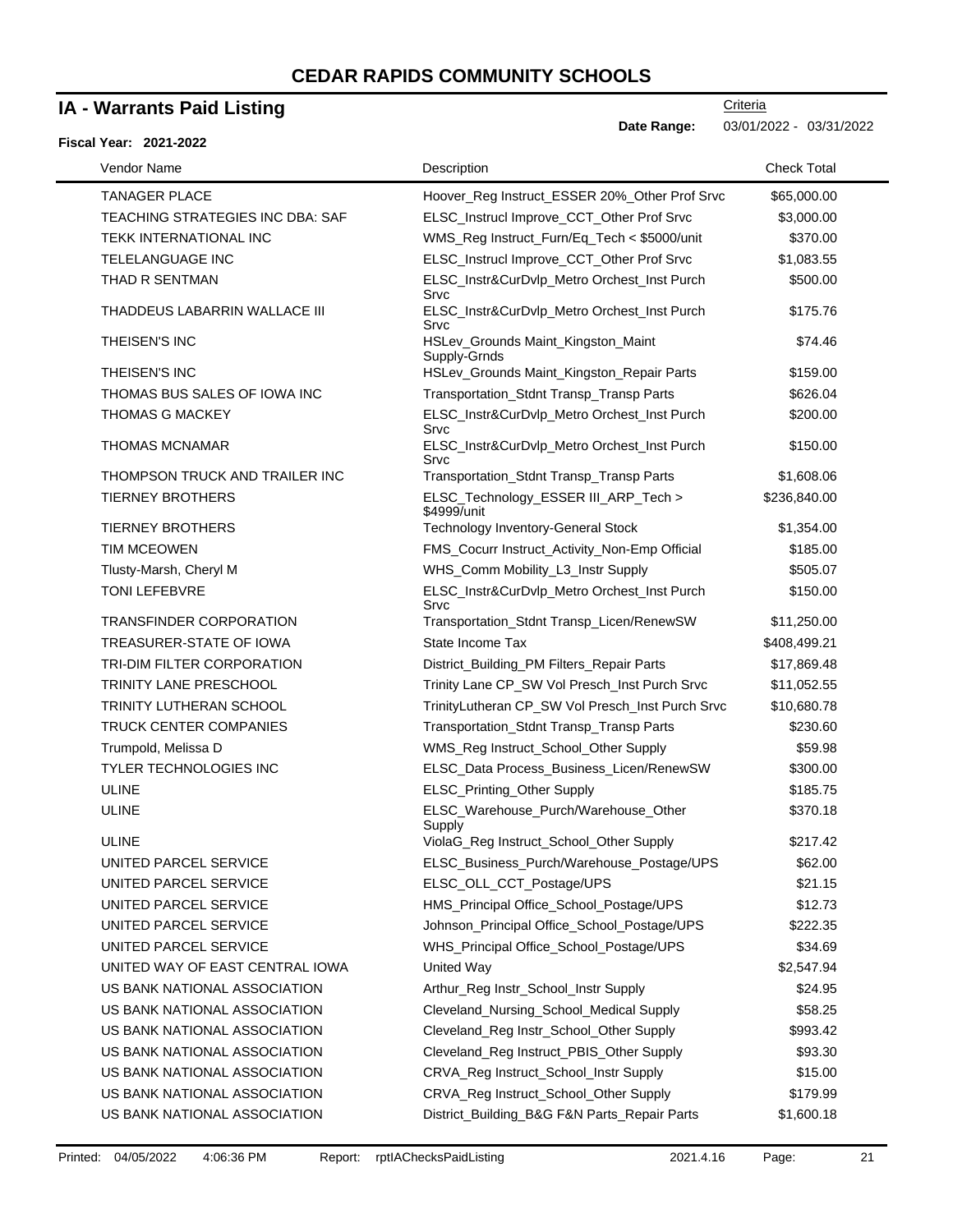# **IA - Warrants Paid Listing**

#### **Fis**

| cal Year: 2021-2022          |                                                       |                    |
|------------------------------|-------------------------------------------------------|--------------------|
| Vendor Name                  | Description                                           | <b>Check Total</b> |
| US BANK NATIONAL ASSOCIATION | District_Building_Mechanic Stock_Repair Parts         | \$1,695.39         |
| US BANK NATIONAL ASSOCIATION | District_Cocurr Inst_Derecho2020_Other Supply         | \$491.13           |
| US BANK NATIONAL ASSOCIATION | District_Health_GEER II_Other Supply                  | \$1,085.45         |
| US BANK NATIONAL ASSOCIATION | District_Inst Staff Dev_ESSER<br>20%_Wksp/RegisFee    | \$945.00           |
| US BANK NATIONAL ASSOCIATION | District_Utilities_Disposal/Haul                      | \$11,602.99        |
| US BANK NATIONAL ASSOCIATION | Due To Five Seasons Day Care                          | \$12,043.53        |
| US BANK NATIONAL ASSOCIATION | Due to Nutrition                                      | \$1,328.37         |
| US BANK NATIONAL ASSOCIATION | ELSC_BackgrdCheck_Nat'lBackgrCk_Other Prof<br>Srvc    | \$30.00            |
| US BANK NATIONAL ASSOCIATION | ELSC_BOE_BOE/Supt Support_Other Supply                | \$66.28            |
| US BANK NATIONAL ASSOCIATION | ELSC_Building_B/G_Repair Parts                        | \$2,116.99         |
| US BANK NATIONAL ASSOCIATION | ELSC_Business_Purch Tech Srvc                         | \$2,220.00         |
| US BANK NATIONAL ASSOCIATION | ELSC_Gift & Talent_PACT_StdtEntryFee                  | \$45.00            |
| US BANK NATIONAL ASSOCIATION | ELSC_Human Resource_Other Prof Srvc                   | \$52.00            |
| US BANK NATIONAL ASSOCIATION | ELSC_Instructl Impr_ESSER III<br>Homeless_Travel-Staf | \$637.84           |
| US BANK NATIONAL ASSOCIATION | ELSC InstructI Impr ESSER III<br>Homeless_Wksp/RegFee | \$1,098.00         |
| US BANK NATIONAL ASSOCIATION | ELSC_InternAuditor_Audit Comm_Other Supply            | \$124.78           |
| US BANK NATIONAL ASSOCIATION | ELSC_Nursing_Health Srvcs_Other Prof Srvc             | \$98.00            |
| US BANK NATIONAL ASSOCIATION | ELSC_Office Supt_Admin PD_Travel-Staff                | \$1,444.92         |
| US BANK NATIONAL ASSOCIATION | ELSC_OLL_Deputy Supt_Other Supply                     | \$2,373.84         |
| US BANK NATIONAL ASSOCIATION | ELSC_OLL_Deputy Supt_Travel-Staff                     | \$1,298.00         |
| US BANK NATIONAL ASSOCIATION | ELSC_OLL_Dir Instr Srvc_Other Supply                  | \$72.00            |
| US BANK NATIONAL ASSOCIATION | ELSC_Payroll/Benefit_Office Supply                    | \$129.98           |
| US BANK NATIONAL ASSOCIATION | ELSC_Purchasing_Purch/Warehouse_Other<br>Supply       | \$5.34             |
| US BANK NATIONAL ASSOCIATION | ELSC_Recruitment_Other Supply                         | \$1,215.00         |
| US BANK NATIONAL ASSOCIATION | ELSC_Recruitment_Travel-Staff                         | \$1,506.60         |
| US BANK NATIONAL ASSOCIATION | ELSC_Reg Instruct_ISL_Travel-Staff                    | \$1,879.92         |
| US BANK NATIONAL ASSOCIATION | ELSC_Security_BOE/Supt Support_Purch Tech<br>Srvc     | \$495.00           |
| US BANK NATIONAL ASSOCIATION | ELSC_Spec Instruc_L3_Travel-Staff                     | \$280.00           |
| US BANK NATIONAL ASSOCIATION | ELSC_SPED Admin_Office Supply                         | \$19.99            |
| US BANK NATIONAL ASSOCIATION | ELSC_StaDevNon-Ins_Accounting_Wksp/RegisFe<br>e       | \$1,684.00         |
| US BANK NATIONAL ASSOCIATION | ELSC_StaDevNon-Ins_B/G_Wksp/RegisFee                  | \$590.00           |
| US BANK NATIONAL ASSOCIATION | ELSC_StaDevNon-Ins_Business_Wksp/RegisFee             | \$390.00           |
| US BANK NATIONAL ASSOCIATION | ELSC_StaDevNon-Ins_Health_Wksp/RegisFee               | \$1,250.00         |
| US BANK NATIONAL ASSOCIATION | ELSC_StaDevNon-Ins_Human<br>Resources_Wksp/RegisFee   | \$2,198.00         |
| US BANK NATIONAL ASSOCIATION | ELSC_StaDevNon-Ins_L3_Wksp/RegisFee                   | \$4,531.00         |
| US BANK NATIONAL ASSOCIATION | ELSC_StaDevNon-Ins_Payroll/Bnfit_Wksp/RegisFe<br>е    | \$3,297.00         |
| US BANK NATIONAL ASSOCIATION | ELSC_Superintendent_Other Supply                      | \$246.48           |
| US BANK NATIONAL ASSOCIATION | ELSC_Superintendent_Phone/Data Srvc                   | \$50.58            |
| US BANK NATIONAL ASSOCIATION | ELSC_Technology_Licen/RenewSW                         | \$666.40           |
| US BANK NATIONAL ASSOCIATION | ELSC_Technology_Other Supply                          | \$36.00            |
| US BANK NATIONAL ASSOCIATION | ELSC_Technology_Purch Tech Srvc                       | \$530.90           |
|                              |                                                       |                    |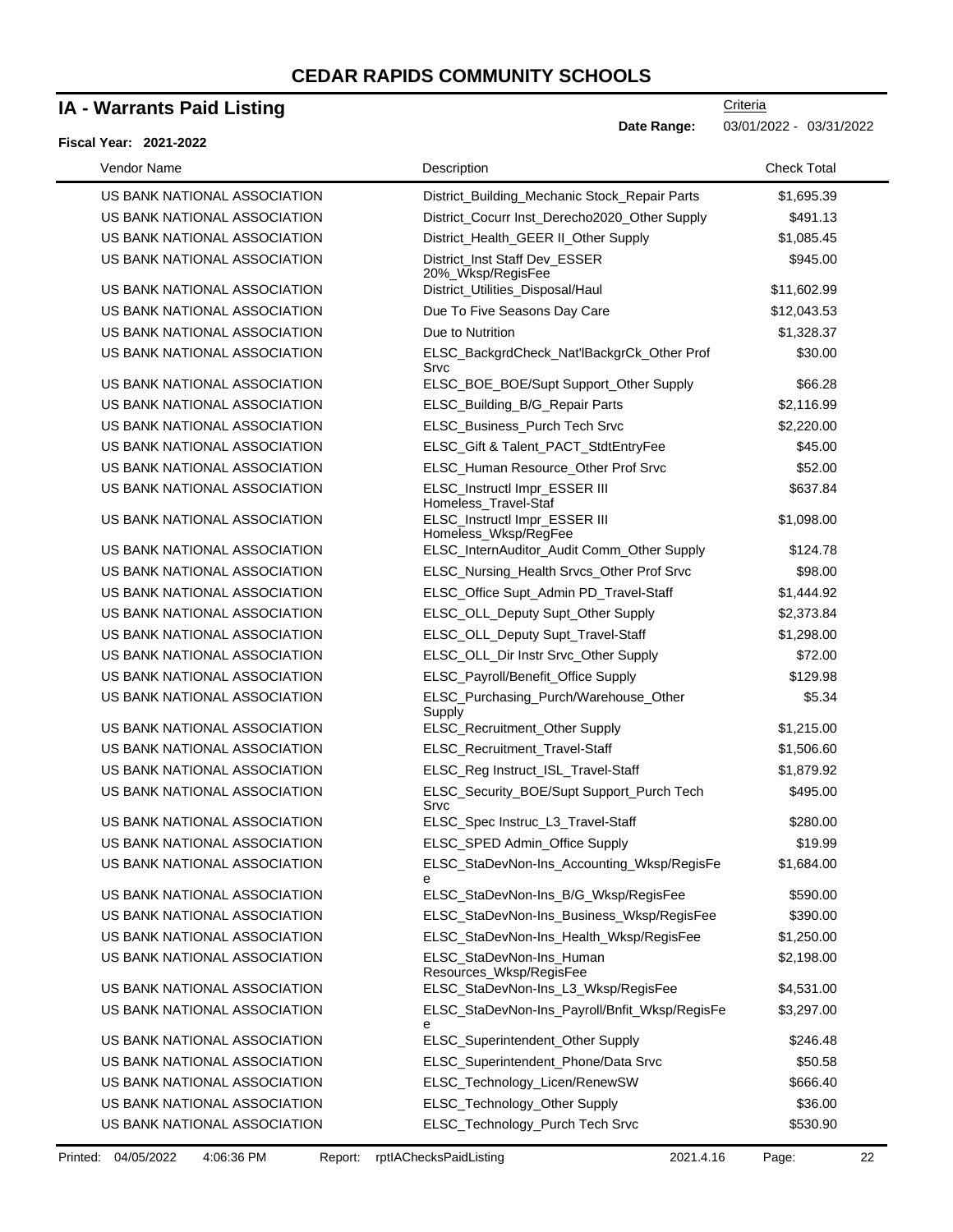### **IA - Warrants Paid Listing**

#### **Fiscal Year: 2021-2022**

| Vendor Name                  | Description                                          | <b>Check Total</b> |
|------------------------------|------------------------------------------------------|--------------------|
| US BANK NATIONAL ASSOCIATION | ELSC_Technology_Tech < \$5000/unit                   | \$8,375.58         |
| US BANK NATIONAL ASSOCIATION | Erskine_Reg Instr_School_Instr Supply                | \$105.06           |
| US BANK NATIONAL ASSOCIATION | ESLev_Spec Instruc_SPED Unalloc_Instr Supply         | \$28.30            |
| US BANK NATIONAL ASSOCIATION | FMS_Nursing_School_Medical Supply                    | \$9.56             |
| US BANK NATIONAL ASSOCIATION | FMS_Principal Office_School_Postage/UPS              | \$173.25           |
| US BANK NATIONAL ASSOCIATION | FMS_Reg Instruct_School_Other Supply                 | \$690.06           |
| US BANK NATIONAL ASSOCIATION | FMS_Reg Instruct_School_Subscription                 | \$74.50            |
| US BANK NATIONAL ASSOCIATION | FMS_Voc Instruct_FCS_School_Instr Supply             | \$187.48           |
| US BANK NATIONAL ASSOCIATION | FMS_Voc Instruct_Industr Arts_School_Instr<br>Supply | \$268.30           |
| US BANK NATIONAL ASSOCIATION | Garfield_Categ/Grants_AtRisk_Purch Tech Srvc         | \$3,600.00         |
| US BANK NATIONAL ASSOCIATION | Garfield_Principal Office_School_Postage/UPS         | \$31.20            |
| US BANK NATIONAL ASSOCIATION | Garfield_Reg Instruct_PBIS_Other Supply              | \$8.12             |
| US BANK NATIONAL ASSOCIATION | Garfield_Title I_Parent Engage_Instr Supply          | \$690.00           |
| US BANK NATIONAL ASSOCIATION | GrWood_Principal Office_School_Postage/UPS           | \$116.00           |
| US BANK NATIONAL ASSOCIATION | GrWood_Reg Instr_School_Instr Supply                 | \$164.00           |
| US BANK NATIONAL ASSOCIATION | Harrison_Nursing_School_Medical Supply               | \$12.25            |
| US BANK NATIONAL ASSOCIATION | Harrison_Principal Office_School_Other Supply        | \$194.98           |
| US BANK NATIONAL ASSOCIATION | Harrison_Reg Instr_School_Instr Supply               | \$53.27            |
| US BANK NATIONAL ASSOCIATION | Harrison_Reg Instruct_PBIS_Other Supply              | \$1,669.70         |
| US BANK NATIONAL ASSOCIATION | Hiawatha_Principal Office_School_Other Supply        | \$17.82            |
| US BANK NATIONAL ASSOCIATION | Hiawatha_Title I_Parent Engage_Other Supply          | \$125.33           |
| US BANK NATIONAL ASSOCIATION | Hiawatha_Utilities_Water/Sewer                       | \$499.25           |
| US BANK NATIONAL ASSOCIATION | HMS_Library_Media_School_Library Books               | \$1,528.97         |
| US BANK NATIONAL ASSOCIATION | HMS_Library_Media_School_Office Supply               | \$75.61            |
| US BANK NATIONAL ASSOCIATION | HMS_Reg Instruct_School_Licen/RenewSW                | \$39.95            |
| US BANK NATIONAL ASSOCIATION | HMS_Reg Instruct_School_Other Supply                 | \$201.92           |
| US BANK NATIONAL ASSOCIATION | HomeSchool_Reg Instruct_HSAP_Other Supply            | \$386.62           |
| US BANK NATIONAL ASSOCIATION | HSLev_Inst Staff Dev_L3_Wksp/RegisFee                | \$472.50           |
| US BANK NATIONAL ASSOCIATION | HSLev_OLL_Exec Dir HS_Ref/Resch Mat                  | \$9.95             |
| US BANK NATIONAL ASSOCIATION | HSLev_Reg Instruct_Iowa BIG_ISL_Instr Supply         | \$376.79           |
| US BANK NATIONAL ASSOCIATION | HSLev_Spec Instruc_SPED Unalloc_Instr Supply         | \$4.34             |
| US BANK NATIONAL ASSOCIATION | HSLev_Voc Instruct_CarlPerkinsGr_Instr Supply        | \$45.00            |
| US BANK NATIONAL ASSOCIATION | JHS_Comm Mobility_L3_Instr Supply                    | \$156.00           |
| US BANK NATIONAL ASSOCIATION | JHS_Library_Media_School_Library Books               | \$17.74            |
| US BANK NATIONAL ASSOCIATION | JHS_Principal Office_School_Other Supply             | \$199.97           |
| US BANK NATIONAL ASSOCIATION | JHS_Reg Instruct_Art_School_Instr Supply             | \$993.13           |
| US BANK NATIONAL ASSOCIATION | JHS_Reg Instruct_BusEd_School_Instr Supply           | \$21.39            |
| US BANK NATIONAL ASSOCIATION | JHS_Reg Instruct_BusEd_School_Licen/RenewSW          | \$12.50            |
| US BANK NATIONAL ASSOCIATION | JHS_Reg Instruct_Nat Sci_School_Instr Supply         | \$59.98            |
| US BANK NATIONAL ASSOCIATION | JHS_Reg Instruct_School_TxtBks&Manual                | \$40.49            |
| US BANK NATIONAL ASSOCIATION | JHS_Reg Instruct_World Lang_School_Instr Supply      | \$111.20           |
| US BANK NATIONAL ASSOCIATION | JHS_Spec Instruc_SPED Unalloc_Instr Supply           | \$64.62            |
| US BANK NATIONAL ASSOCIATION | JHS_Voc Instruct_FCS_School_Instr Supply             | \$179.62           |
| US BANK NATIONAL ASSOCIATION | JHS_Voc Instruct_Industr Arts_School_Instr Supply    | \$523.66           |
| US BANK NATIONAL ASSOCIATION | Johnson_Principal Office_School_Other Supply         | \$26.01            |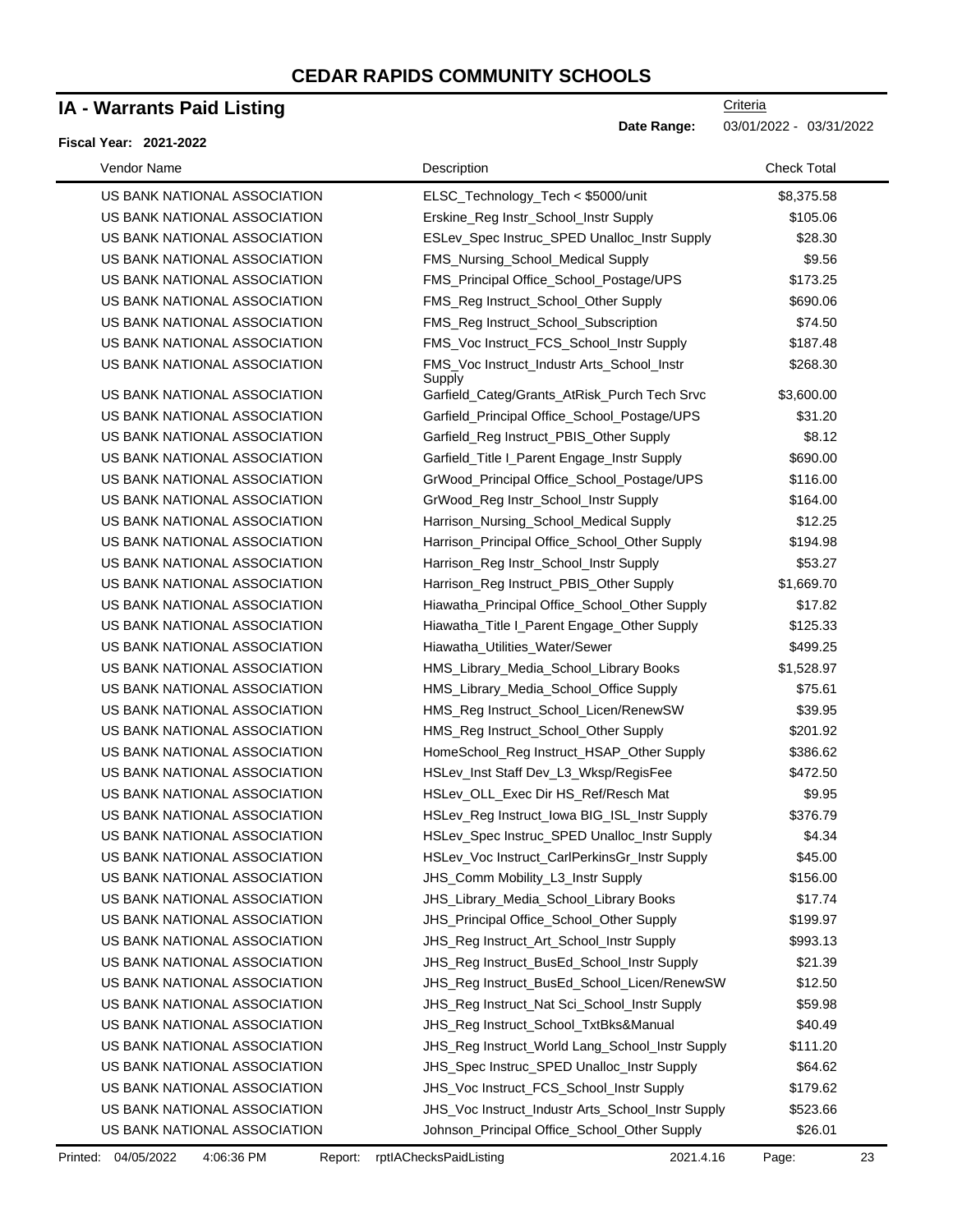### **IA - Warrants Paid Listing**

#### **Fiscal Year: 2021-2022**

| Vendor Name                  | Description                                          | <b>Check Total</b> |
|------------------------------|------------------------------------------------------|--------------------|
| US BANK NATIONAL ASSOCIATION | Johnson_Reg Instr_School_Other Supply                | \$12.18            |
| US BANK NATIONAL ASSOCIATION | Johnson_School Innov_Magnet_Other Supply             | \$49.61            |
| US BANK NATIONAL ASSOCIATION | Kenwood_Cocurr Instruct_Enrich_Other Supply          | \$11.99            |
| US BANK NATIONAL ASSOCIATION | Kenwood_Library_Media_School_Office Supply           | \$11.69            |
| US BANK NATIONAL ASSOCIATION | Kenwood_Nursing_School_Medical Supply                | \$30.19            |
| US BANK NATIONAL ASSOCIATION | Kenwood_Reg Instr_School_Instr Supply                | \$1,899.06         |
| US BANK NATIONAL ASSOCIATION | Kenwood_Reg Instr_School_Other Supply                | \$1,072.43         |
| US BANK NATIONAL ASSOCIATION | Kenwood_Reg Instruct_PBIS_Other Supply               | \$48.65            |
| US BANK NATIONAL ASSOCIATION | Kenwood_Reg Instruct_School_Licen/RenewSW            | \$135.93           |
| US BANK NATIONAL ASSOCIATION | KHS_Categ/Grants_CRCSD Fnd_StdtEntryFee              | \$45.00            |
| US BANK NATIONAL ASSOCIATION | KHS_Categ/Grants_Special Olympics_Other<br>Supply    | \$190.93           |
| US BANK NATIONAL ASSOCIATION | KHS_Cocurr Instruct_Yearbook_Other Supply            | \$69.38            |
| US BANK NATIONAL ASSOCIATION | KHS_Cocurr Instructct_Speech_Other Supply            | \$7.48             |
| US BANK NATIONAL ASSOCIATION | KHS_Comm Mobility_L3_Instr Supply                    | \$57.37            |
| US BANK NATIONAL ASSOCIATION | KHS_Principal Office_School_Office Supply            | \$29.84            |
| US BANK NATIONAL ASSOCIATION | KHS_Principal Office_School_Other Supply             | \$39.99            |
| US BANK NATIONAL ASSOCIATION | KHS_Reg Instruct_Art_School_Instr Supply             | \$432.47           |
| US BANK NATIONAL ASSOCIATION | KHS_Reg Instruct_Nat Sci_School_Instr Supply         | \$427.88           |
| US BANK NATIONAL ASSOCIATION | KHS_Reg Instruct_School_Instr Supply                 | \$535.59           |
| US BANK NATIONAL ASSOCIATION | KHS_Reg Instruct_School_License<br>Renewal/Software  | \$20.00            |
| US BANK NATIONAL ASSOCIATION | KHS_Reg Instruct_School_Other Supply                 | \$80.79            |
| US BANK NATIONAL ASSOCIATION | KHS_Spec Instruc_SPED Unalloc_Instr Supply           | \$211.83           |
| US BANK NATIONAL ASSOCIATION | KHS_Voc Instruct_FCS_School_Instr Supply             | \$224.70           |
| US BANK NATIONAL ASSOCIATION | Madison_Nursing_School_Medical Supply                | \$6.50             |
| US BANK NATIONAL ASSOCIATION | Madison_Principal Office_Admin<br>PD Dues/Membership | \$89.00            |
| US BANK NATIONAL ASSOCIATION | Madison_Principal Office_School_Office Supply        | \$89.00            |
| US BANK NATIONAL ASSOCIATION | Madison_Principal Office_School_Other Supply         | \$22.99            |
| US BANK NATIONAL ASSOCIATION | Madison_Reg Instr_Art_School_Instr Supply            | \$47.99            |
| US BANK NATIONAL ASSOCIATION | Madison_Reg Instr_School_Instr Supply                | \$117.39           |
| US BANK NATIONAL ASSOCIATION | Madison_Reg Instr_School_Other Supply                | \$16.98            |
| US BANK NATIONAL ASSOCIATION | MHS_Inst Staff Dev_School_Other Supply               | \$36.95            |
| US BANK NATIONAL ASSOCIATION | MHS_Library_Media_School_Library Books               | \$33.27            |
| US BANK NATIONAL ASSOCIATION | MHS_Metro Daycare_School_Instr Supply                | \$1,118.58         |
| US BANK NATIONAL ASSOCIATION | MHS_Principal Office_School_Other Supply             | \$106.49           |
| US BANK NATIONAL ASSOCIATION | MHS_Principal Office_School_Postage/UPS              | \$232.00           |
| US BANK NATIONAL ASSOCIATION | MHS_Reg Instruct_Art_School_Instr Supply             | \$210.29           |
| US BANK NATIONAL ASSOCIATION | MHS_Reg Instruct_Health&PE_School_Instr<br>Supply    | \$114.00           |
| US BANK NATIONAL ASSOCIATION | MHS_Reg Instruct_Nat Sci_School_Instr Supply         | \$59.80            |
| US BANK NATIONAL ASSOCIATION | MHS_Reg Instruct_Nat Sci_School_Other Supply         | \$4.85             |
| US BANK NATIONAL ASSOCIATION | MHS_RegEduc_Mgmt Detail-1_Other Supply               | \$439.99           |
| US BANK NATIONAL ASSOCIATION | MHS_Voc Instruct_Industr Arts_School_Instr<br>Supply | \$602.38           |
| US BANK NATIONAL ASSOCIATION | MMS_Categ/Grants_FarmCreditSvc_Other Supply          | \$20.57            |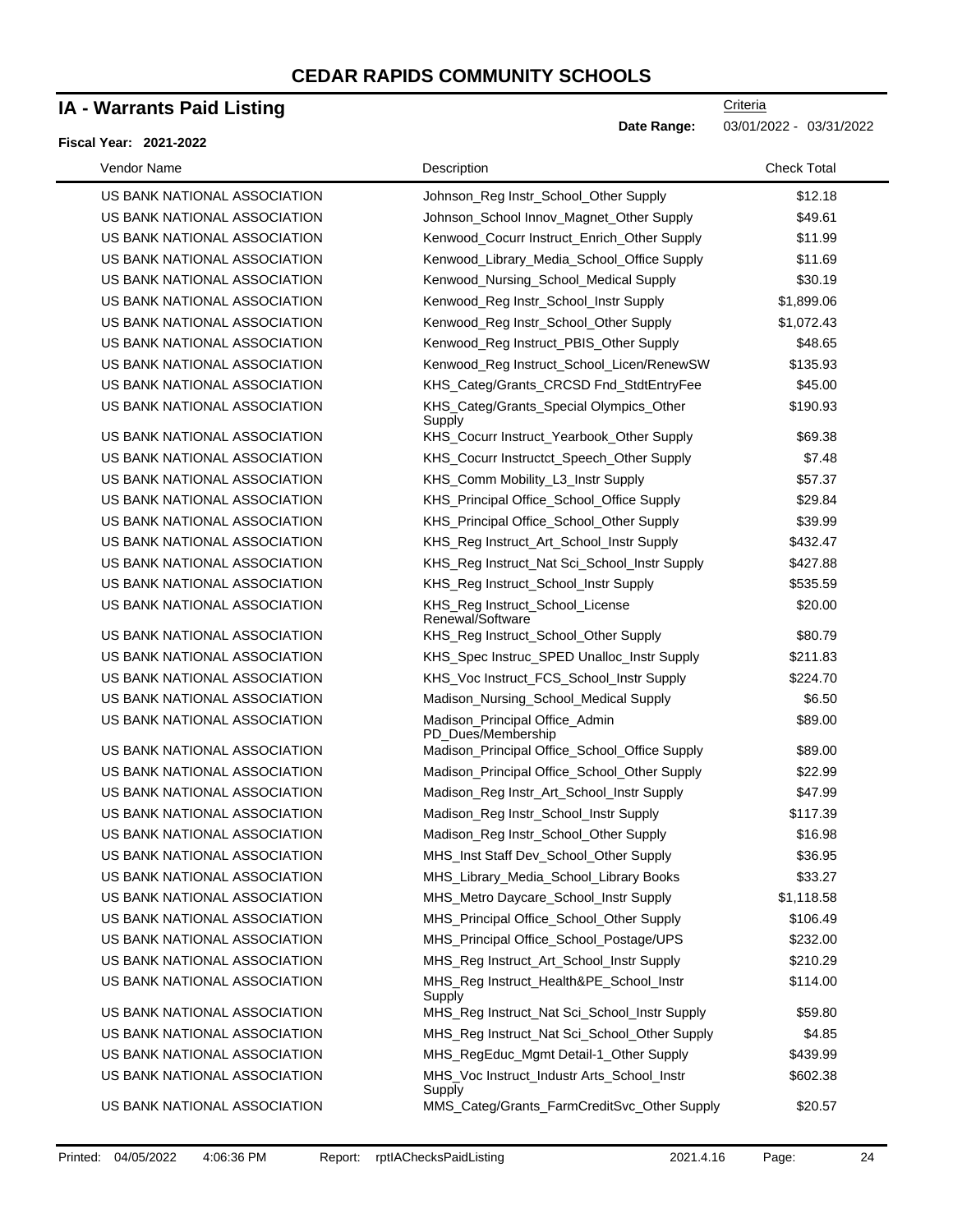### **IA - Warrants Paid Listing**

#### **Fiscal Year: 2021-2022**

| Vendor Name                  | Description                                          | <b>Check Total</b> |
|------------------------------|------------------------------------------------------|--------------------|
| US BANK NATIONAL ASSOCIATION | MMS_Categ/Grants_UnityPoint Health_Other<br>Supply   | \$402.11           |
| US BANK NATIONAL ASSOCIATION | MMS_Library_Media_School_Office Supply               | \$80.79            |
| US BANK NATIONAL ASSOCIATION | MMS_Reg Instruct_Orchestra_School_Instr Supply       | \$105.97           |
| US BANK NATIONAL ASSOCIATION | MMS_Reg Instruct_School_Other Supply                 | \$47.03            |
| US BANK NATIONAL ASSOCIATION | MMS_Reg Instruct_Voc Music_School_Instr Supply       | \$22.00            |
| US BANK NATIONAL ASSOCIATION | MSLev_Inst Staff Dev_L3_Wksp/RegisFee                | \$472.50           |
| US BANK NATIONAL ASSOCIATION | MSLev_Reg Instruct_Engr Tech_ISL_Instr Supply        | \$79.20            |
| US BANK NATIONAL ASSOCIATION | MSLev_Spec Instruc_SPED Unalloc_Instr Supply         | \$17.23            |
| US BANK NATIONAL ASSOCIATION | Nixon_Reg Instr_School_Instr Supply                  | \$145.93           |
| US BANK NATIONAL ASSOCIATION | Nixon_Reg Instr_School_Other Supply                  | \$441.61           |
| US BANK NATIONAL ASSOCIATION | Nixon_Reg Instruct_PBIS_Other Supply                 | \$159.87           |
| US BANK NATIONAL ASSOCIATION | Nixon_Utilities_Water/Sewer                          | \$336.41           |
| US BANK NATIONAL ASSOCIATION | <b>PCard Fraud/Credits</b>                           | \$1,479.15         |
| US BANK NATIONAL ASSOCIATION | Pierce_Nursing_School_Medical Supply                 | \$50.40            |
| US BANK NATIONAL ASSOCIATION | Pierce_Reg Instr_School_Instr Supply                 | \$8.99             |
| US BANK NATIONAL ASSOCIATION | Pierce_Reg Instr_School_Other Supply                 | \$97.52            |
| US BANK NATIONAL ASSOCIATION | Pierce_Spec Instruc_SPED Unalloc_Instr Supply        | \$232.40           |
| US BANK NATIONAL ASSOCIATION | Polk AEC_Categ/Grants_SPED Activity_Other<br>Supply  | \$102.92           |
| US BANK NATIONAL ASSOCIATION | Polk AEC_Spec Instruc_L3_Instr Supply                | \$631.32           |
| US BANK NATIONAL ASSOCIATION | Polk AEC_Spec Instruc_L3_Other Supply                | \$35.90            |
| US BANK NATIONAL ASSOCIATION | Polk AEC_SPED Admin_School_Office Supply             | \$29.23            |
| US BANK NATIONAL ASSOCIATION | RMS_Inst Staff Dev_School_Other Supply               | \$615.95           |
| US BANK NATIONAL ASSOCIATION | RMS_Library_Media_School_Library Books               | \$90.96            |
| US BANK NATIONAL ASSOCIATION | RMS_Reg Instruct_Health&PE_School_Instr<br>Supply    | \$236.29           |
| US BANK NATIONAL ASSOCIATION | RMS_Reg Instruct_Lang Arts_School_Instr Supply       | \$479.50           |
| US BANK NATIONAL ASSOCIATION | RMS_Reg Instruct_PBIS_Other Supply                   | \$242.79           |
| US BANK NATIONAL ASSOCIATION | RMS_Reg Instruct_School_Other Supply                 | \$109.98           |
| US BANK NATIONAL ASSOCIATION | Taylor_Categ/Grants_SharedVisions_Travel-Staff       | \$0.00             |
| US BANK NATIONAL ASSOCIATION | Taylor_Inst Staff<br>Dev_SharedVisions_Wksp/RegisFee | \$460.00           |
| US BANK NATIONAL ASSOCIATION | Taylor_School Innov_Magnet_Other Supply              | \$100.00           |
| US BANK NATIONAL ASSOCIATION | TMS_Cocurr Instruct_BIdgActivitySupp_Other<br>Supply | \$159.84           |
| US BANK NATIONAL ASSOCIATION | TMS_Comm Mobility_L3_Instr Supply                    | \$12.25            |
| US BANK NATIONAL ASSOCIATION | TMS_Inst Staff Dev_School_Other Supply               | \$526.50           |
| US BANK NATIONAL ASSOCIATION | TMS_Library_Media_School_Library Books               | \$83.60            |
| US BANK NATIONAL ASSOCIATION | TMS_Reg Instruct_Nat Sci_School_Instr Supply         | \$202.56           |
| US BANK NATIONAL ASSOCIATION | TMS_Reg Instruct_PBIS_Other Supply                   | \$717.11           |
| US BANK NATIONAL ASSOCIATION | TMS_Reg Instruct_School_Instr Supply                 | \$51.93            |
| US BANK NATIONAL ASSOCIATION | TMS_Reg Instruct_School_Other Supply                 | \$54.14            |
| US BANK NATIONAL ASSOCIATION | TMS_Spec Instruc_SPED Unalloc_Instr Supply           | \$85.40            |
| US BANK NATIONAL ASSOCIATION | TMS_StaDevNon-Ins_School_Other Supply                | \$123.50           |
| US BANK NATIONAL ASSOCIATION | TMS_Voc Instruct_FCS_School_Instr Supply             | \$551.20           |
| US BANK NATIONAL ASSOCIATION | Transition Ctr_Comm Mobility_L3_Instr Supply         | \$223.71           |
| US BANK NATIONAL ASSOCIATION | Transportation_Stdnt Transp_Transp Parts             | \$46.17            |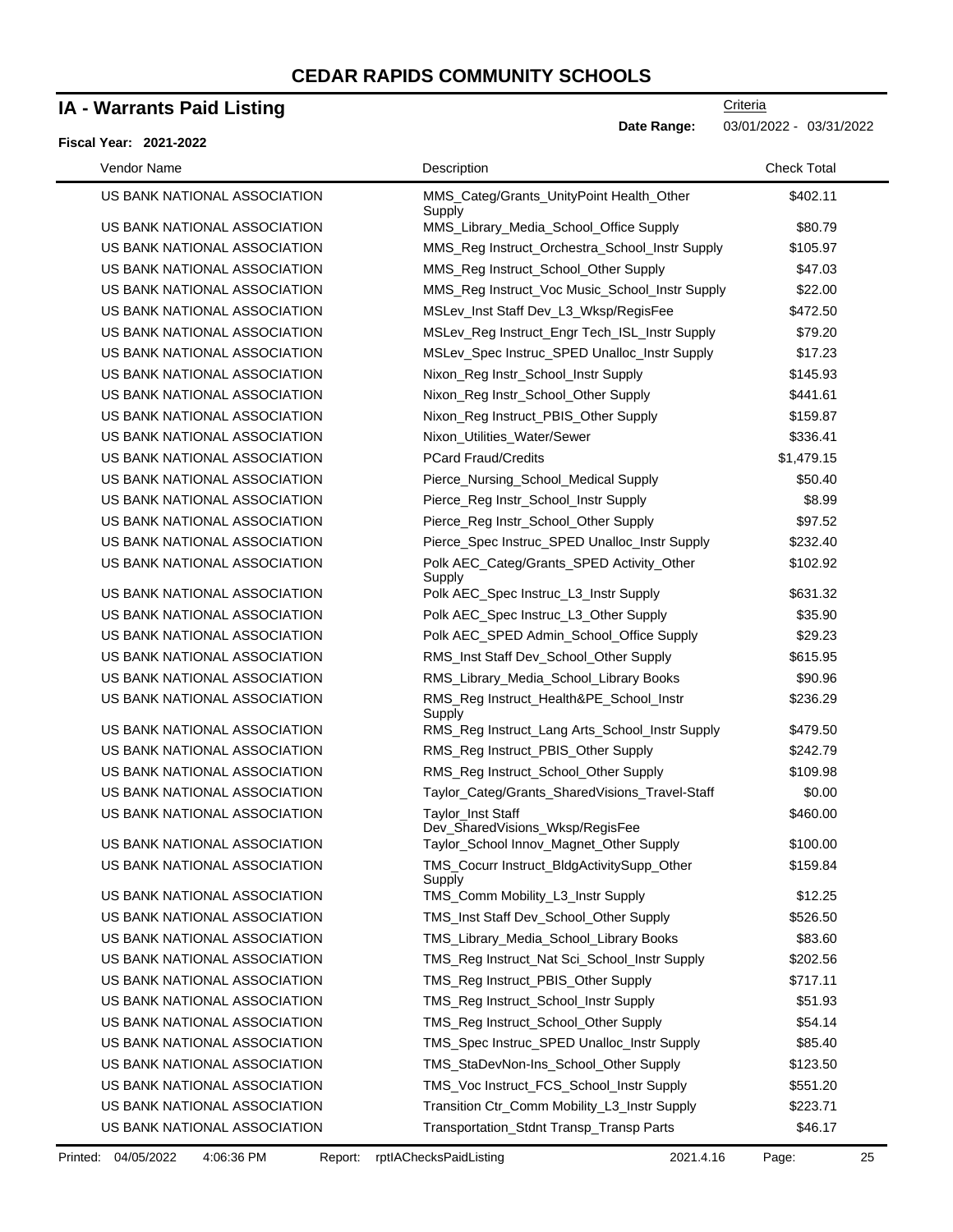### **IA - Warrants Paid Listing**

#### **Fiscal Year: 2021-2022**

| Vendor Name                      | Description                                         | <b>Check Total</b> |
|----------------------------------|-----------------------------------------------------|--------------------|
| US BANK NATIONAL ASSOCIATION     | Transportation_Student Transp_Gasoline              | \$479.18           |
| US BANK NATIONAL ASSOCIATION     | Truman_Nursing_School_Medical Supply                | \$12.86            |
| US BANK NATIONAL ASSOCIATION     | Truman_Reg Instr_School_Instr Supply                | \$181.64           |
| US BANK NATIONAL ASSOCIATION     | Truman_Reg Instr_School_Other Supply                | \$1,647.86         |
| US BANK NATIONAL ASSOCIATION     | VanBuren_Title I_ESSA Sch Impr_Other Supply         | \$224.12           |
| US BANK NATIONAL ASSOCIATION     | VanBuren_Title I_Parent Engage_Other Supply         | \$651.69           |
| US BANK NATIONAL ASSOCIATION     | WHS_Categ/Grants_CRCSD Fnd_Instr Supply             | \$35.90            |
| US BANK NATIONAL ASSOCIATION     | WHS_Categ/Grants_CRCSD Fnd_Other Supply             | \$33.98            |
| US BANK NATIONAL ASSOCIATION     | WHS_Cocurr Instruct_Speech_Other Supply             | \$108.35           |
| US BANK NATIONAL ASSOCIATION     | WHS_Guidance_School_Office Supply                   | \$329.00           |
| US BANK NATIONAL ASSOCIATION     | WHS_Inst Staff Dev_School_Other Supply              | \$35.87            |
| US BANK NATIONAL ASSOCIATION     | WHS_Library_Media_School_Library Books              | \$224.08           |
| US BANK NATIONAL ASSOCIATION     | WHS_Library_Media_School_Subscription               | \$10.99            |
| US BANK NATIONAL ASSOCIATION     | WHS_Nursing_School_Medical Supply                   | \$153.16           |
| US BANK NATIONAL ASSOCIATION     | WHS_Principal Office_School_Postage/UPS             | \$18.75            |
| US BANK NATIONAL ASSOCIATION     | WHS_Reg Instruct_Art_School_Instr Supply            | \$606.57           |
| US BANK NATIONAL ASSOCIATION     | WHS_Reg Instruct_Health&PE_School_Instr<br>Supply   | \$29.99            |
| US BANK NATIONAL ASSOCIATION     | WHS_Reg Instruct_Lang Arts_School_Instr Supply      | \$11.79            |
| US BANK NATIONAL ASSOCIATION     | WHS_Reg Instruct_Nat Sci_School_Instr Supply        | \$473.67           |
| US BANK NATIONAL ASSOCIATION     | WHS_Reg Instruct_School_Instr Supply                | \$26.41            |
| US BANK NATIONAL ASSOCIATION     | WHS_Reg Instruct_World Lang_School_Instr<br>Supply  | \$408.00           |
| US BANK NATIONAL ASSOCIATION     | WHS_Spec Instruc_L1_Instr Supply                    | \$19.99            |
| US BANK NATIONAL ASSOCIATION     | WHS_Spec Instruc_L3_Instr Supply                    | \$5.96             |
| US BANK NATIONAL ASSOCIATION     | WHS_Spec Instruc_L3_Other Supply                    | \$287.65           |
| US BANK NATIONAL ASSOCIATION     | WHS_Voc Instruct_FCS_School_Instr Supply            | \$106.92           |
| US BANK NATIONAL ASSOCIATION     | WMS_Library_Media_School_Library Books              | \$21.38            |
| US BANK NATIONAL ASSOCIATION     | WMS_Library_Media_School_Office Supply              | \$26.50            |
| US BANK NATIONAL ASSOCIATION     | WMS_Nursing_School_Medical Supply                   | \$174.59           |
| US BANK NATIONAL ASSOCIATION     | WMS_Reg Instruct_ESSER 20%_Other Supply             | \$82.41            |
| US BANK NATIONAL ASSOCIATION     | Wright_Reg Instr_School_Other Supply                | \$538.68           |
| US BANK NATIONAL ASSOCIATION     | WWillow_Library_Media_School_Office Supply          | (\$1.40)           |
| VAN METER INC                    | District_Building_B/G_Repair Parts                  | \$88.00            |
| VAN METER INC                    | District_Custodial_Repair Parts                     | \$187.31           |
| <b>VELAZQUEZ PRESS</b>           | ELSC_OLL_Dir Instr Srvc_Ref/Resch Mat               | \$29.50            |
| <b>VENUWORKS OF CEDAR RAPIDS</b> | FMS_Categ/Grants_CRCSD Fnd_StdtEntryFee             | \$356.00           |
| VETTER PARKS LUMBER CO           | District_Building_Carp Stock_Repair Parts           | \$285.00           |
| <b>VICTORIA ROSE BISHOP</b>      | ELSC_Instr&CurDvlp_Metro Orchest_Inst Purch<br>Srvc | \$150.00           |
| VINTON-SHELLSBURG COMMUNITY SCHO | ELSC_Spec Instruc_L2_Tuit In-State                  | \$16,198.53        |
| Von Stein, Deborah A             | Transportation_StdntTrans_DriversTrip_Travel-Staf   | \$9.39             |
| <b>VOYA FINANCIAL</b>            | 403B Retirement                                     | \$213,180.68       |
| Wacek, Stacy M                   | ELSC_Spec Instruc_SPED Unalloc_Travel-Staff         | \$21.23            |
| <b>WAGEWORKS INC</b>             | IRS 125 Dep Care - Odd Plan Years                   | \$23,916.86        |
| <b>WAGEWORKS INC</b>             | IRS 125 Medical - Even Plan Year                    | \$163.98           |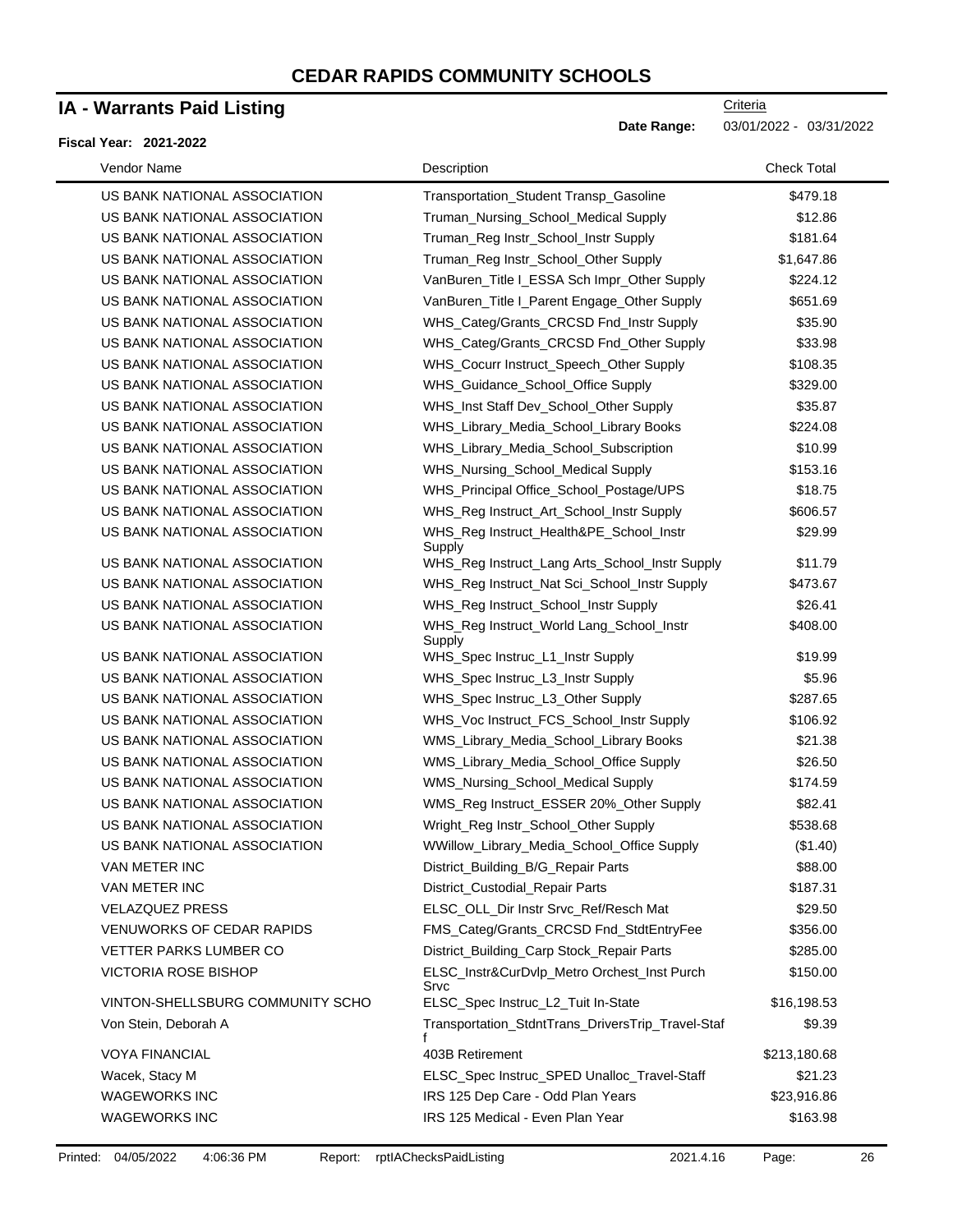### **IA - Warrants Paid Listing**

#### **Fiscal Year: 2021-2022**

| Vendor Name                                           | Description                                                                        | <b>Check Total</b>   |
|-------------------------------------------------------|------------------------------------------------------------------------------------|----------------------|
| <b>WAGEWORKS INC</b>                                  | IRS 125 Medical - Odd Plan Year                                                    | \$15,843.78          |
| Walker, Stacia L                                      | ELSC_Instrucl Improve_CCT_Travel-Staff                                             | \$54.42              |
| <b>WASHINGTON MUSIC CENTER</b>                        | ELSC_Reg Instruct_Sec Music_ISL_Instr Supply                                       | \$950.55             |
| <b>WATERLOO COMMUNITY SCHOOLS</b>                     | ELSC_Spec Instruc_L1_Tuit In-State                                                 | \$4,943.43           |
| <b>WATERLOO COMMUNITY SCHOOLS</b>                     | ELSC_Spec Instruc_L2_Tuit In-State                                                 | \$1,720.04           |
| WELLMARK-BLUE CROSS BLUE SHIELD                       | ELSC_Payroll/Benefit_Purch Tech Srvc                                               | \$1,471.50           |
| Welsh, Scotty L                                       | Transportation_StdntTrans_DriversTrip_Travel-Staf                                  | \$24.65              |
| WELTER STORAGE EQUIPMENT CO                           | ELSC_Warehouse_Purch/Warehouse_Other<br>Supply                                     | \$1,280.00           |
| <b>WEST MUSIC COMPANY INC</b>                         | District_Reg Inst_Derecho2020_Equip<br>\$500-\$4999/uni                            | \$2,277.77           |
| WEST MUSIC COMPANY INC                                | District_Reg Instruct_Derecho2020_Other Supply                                     | \$861.67             |
| WEST MUSIC COMPANY INC                                | FMS_Equipment_Music Instrmt_Property Repair                                        | \$534.50             |
| WEST MUSIC COMPANY INC                                | FMS_Reg Instruct_Band_School_Instr Supply                                          | \$491.50             |
| WEST MUSIC COMPANY INC                                | FMS_Reg Instruct_MuInstrRp-OLL_Property Repair                                     | \$110.00             |
| <b>WEST MUSIC COMPANY INC</b>                         | HMS_Reg Instruct_Band_School_Instr Supply                                          | \$135.95             |
| WEST MUSIC COMPANY INC                                | HMS_Reg Instruct_MuInstrRp-OLL_Property<br>Repair                                  | \$40.00              |
| <b>WEST MUSIC COMPANY INC</b>                         | JHS_Reg Instruct_Orchestra_School_Instr Supply                                     | \$20.00              |
| WEST MUSIC COMPANY INC                                | KHS_Reg Instruct_MuInstrRp-OLL_Property Repair                                     | \$115.00             |
| WEST MUSIC COMPANY INC                                | MMS_Equipment_Music Instrmt_Property Repair                                        | \$12.00              |
| WEST MUSIC COMPANY INC                                | RMS_Reg Instruct_MuInstrRp-OLL_Property<br>Repair                                  | \$30.00              |
| WEST MUSIC COMPANY INC                                | TMS_Reg Instruct_Band_School_Instr Supply                                          | \$718.09             |
| WEST MUSIC COMPANY INC                                | TMS_Reg Instruct_Orchestra_School_Instr Supply                                     | \$166.89             |
| WEST MUSIC COMPANY INC                                | WHS_Equipment_Music Instrmt_Property Repair                                        | \$503.02             |
| WEST MUSIC COMPANY INC                                | WHS_Reg Instruct_Band_School_Instr Supply                                          | \$410.20             |
| WEST MUSIC COMPANY INC                                | WHS_Reg Instruct_Voc Music_School_Instr Supply                                     | \$452.92             |
| WILLIAM STUART CARSON                                 | ELSC_Instr&CurDvlp_Metro Orchest_Inst Purch<br>Srvc                                | \$150.00             |
| <b>WINDSTAR LINES INC</b>                             | Transportation_Stdnt Transp_TransPrivCont                                          | \$5,582.00           |
| Woodhouse, Cynthia H                                  | KHS_Cocurr Instructct_Speech_Other Supply                                          | \$23.11              |
| WOODWARD-GRANGER COMMUNITY SCHOO                      | ELSC_Spec Instruc_L2_Tuit In-State                                                 | \$8,533.80           |
| WOODWARD-GRANGER COMMUNITY SCHOO                      | ELSC_Spec Instruc_L3_Tuit In-State                                                 | \$14,601.88          |
| <b>WORKSPACE INC</b>                                  | MMS_Reg Instruct_Furn/Eq_Other Supply                                              | \$1,520.20           |
| Zangerle, Jill R                                      | Johnson_Principal Office_School_Other Supply                                       | \$40.81              |
| Zimmermann, Adam B                                    | ELSC_OLL_Admin PD_Travel-Staff                                                     | \$232.96             |
|                                                       | Voids: (\$175.00)<br><b>Fund Total:</b>                                            | \$17,251,628.15      |
| Fund: Management Fund                                 |                                                                                    |                      |
| <b>EMC INSURANCE COMPANY</b>                          | District Custodial Worker Comp Ins                                                 | \$4,795.02           |
| <b>EMC INSURANCE COMPANY</b>                          | District_F/N-Lunch_Worker Comp Ins                                                 | (\$85.50)            |
| EMC INSURANCE COMPANY<br><b>EMC INSURANCE COMPANY</b> | District_Principal Office_Worker Comp Ins<br>District_Reg Instruct_Other Insurance | \$5.18<br>\$2,436.80 |
| EMC INSURANCE COMPANY                                 | District_Reg Instruct_Worker Comp Ins                                              | \$9.38               |
| EMC INSURANCE COMPANY                                 | District_Stdnt Transp_Other Insurance                                              | \$5,500.00           |
| METRO INTERAGENCY INSURANCE PROG                      | Health Insurance                                                                   | \$83,112.00          |
|                                                       |                                                                                    |                      |
| RELIANCE STANDARD                                     | District_Reg Instruct_Retiree Life Ins 100k ER pd                                  | \$90.00              |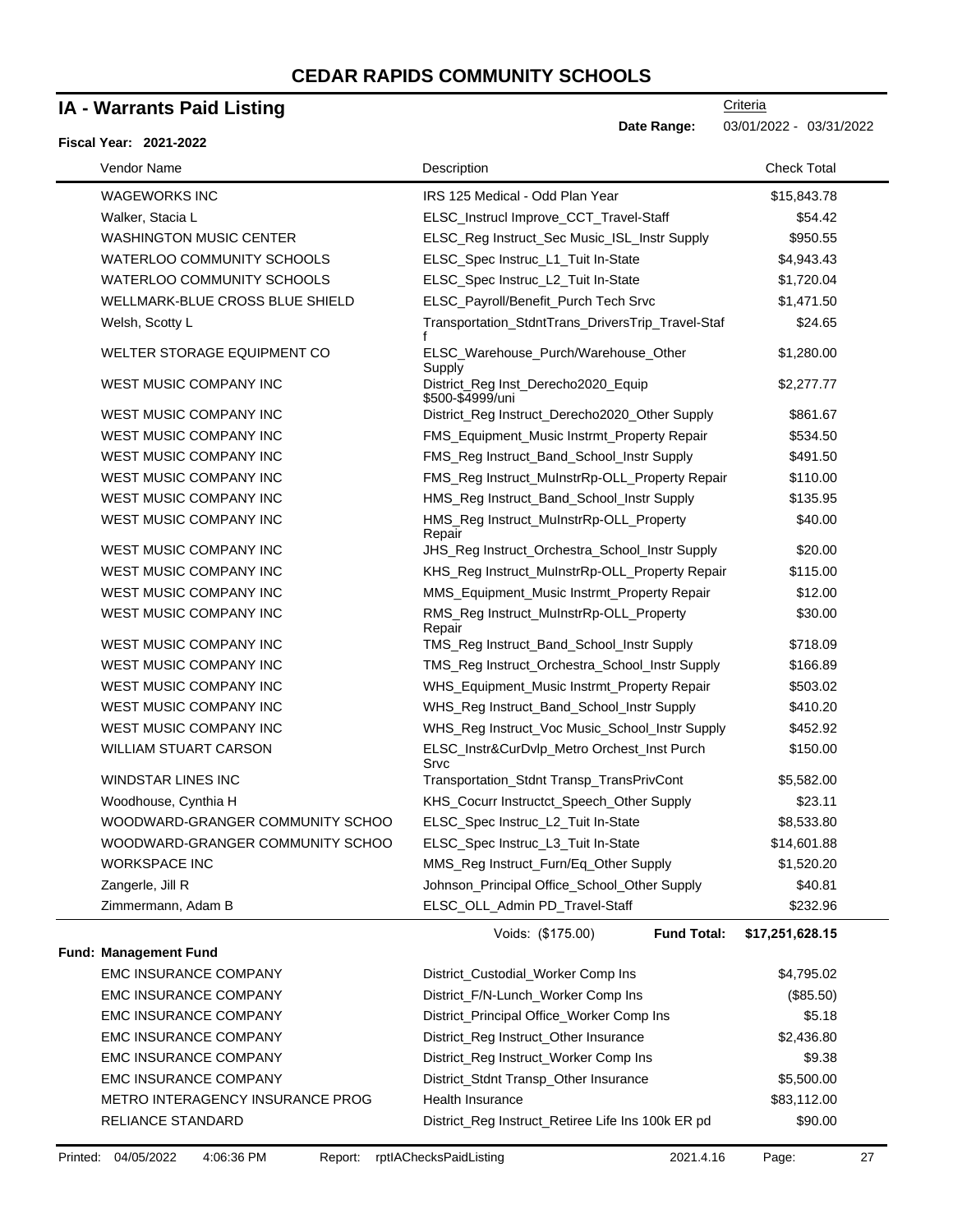# **IA - Warrants Paid Listing**

| <b>IA - Warrants Paid Listing</b>            | Criteria                                                                                    |                         |
|----------------------------------------------|---------------------------------------------------------------------------------------------|-------------------------|
| Fiscal Year: 2021-2022                       | Date Range:                                                                                 | 03/01/2022 - 03/31/2022 |
| Vendor Name                                  | Description                                                                                 | <b>Check Total</b>      |
| Scroggs, Shelby G                            | District_Reg Instruct_Other Insurance                                                       | \$90.80                 |
| SELECTIVE INSURANCE - FLOOD                  | District_Building_Flood Ins                                                                 | \$1,970.00              |
| <b>SU INSURANCE</b>                          | District_Reg Instruct_Equip Brkdn_Other Insurance                                           | \$176,309.00            |
| THE ACCEL GROUP                              | District_Stdnt Transp_Auto/Bus Ins                                                          | \$1,131.00              |
| UNITED HEARTLAND                             | District_Custodial_Worker Comp Ins                                                          | (\$1,879.20)            |
| UNITED HEARTLAND                             | District_F/N-Lunch_Worker Comp Ins                                                          | \$7,581.45              |
| UNITED HEARTLAND                             | District_Principal Office_Worker Comp Ins                                                   | \$2,304.27              |
| UNITED HEARTLAND                             | District_Reg Instruct_Worker Comp Ins                                                       | \$65,422.49             |
| UNITED HEARTLAND                             | District_Stdnt Transp_Worker Comp Ins                                                       | \$5,018.99              |
|                                              | <b>Fund Total:</b>                                                                          | \$353,811.68            |
| Fund: PPEL - Physical Plant & Equipment Fund |                                                                                             |                         |
| ATKINS LUMBER                                | KHS_Bldg Repairs_Derecho2020_Construct Srvc                                                 | \$1,122.89              |
| <b>BAKER GROUP</b>                           | Distric_Bldg Repr_Energy Proj 21-22_ConstrctSrvc                                            | \$2,467.16              |
| <b>BAKER GROUP</b>                           | Retainage JOHNSON - Central Plant Control                                                   | (\$123.36)              |
| COMMUNICATIONS ENGINEERING CO                | District_Bldg Repairs_Major Repair_ConstrctSrvc                                             | \$355.00                |
| ELECTRICAL ENGINEERING AND EQUIP             | JHS_Site Impr_Lighting Upgrade 21-22_Repair<br>Parts                                        | \$376.53                |
| <b>GARLING CONSTRUCTION, INC</b>             | FMS_Site Impr_ExtDoor/WindReplc<br>22-23_ConstrctSrvc                                       | \$21,500.00             |
| <b>GARLING CONSTRUCTION, INC</b>             | HSLev_Site Improve_StorageBldg<br>21-22_ConstrctSrvc                                        | \$48,679.10             |
| <b>GARLING CONSTRUCTION, INC</b>             | Retain_FMS Window/Door Replace 22-23                                                        | (\$1,075.00)            |
| <b>GARLING CONSTRUCTION, INC</b>             | Retain_Kingston Stadium-New Bldg 21-22                                                      | (\$2,433.95)            |
| HAWKEYE COMMUNICATION                        | Dist_Bldg Impr_FireAlarm Upgr 22-23_ConstrctSrvc                                            | \$4,939.00              |
| HAWKEYE COMMUNICATION                        | District_Bldg Repairs_Major Repair_ConstrctSrvc                                             | \$815.45                |
| HAWKEYE COMMUNICATION                        | ELSC_SecurityCard_ConstrctSrvc                                                              | \$285.00                |
| <b>HAWKEYE COMMUNICATION</b>                 | Wright_Bldg Repairs_SecurityCard_ConstrctSrvc                                               | \$1,497.00              |
| HAWKEYE ENVIRONMENTAL                        | Distr_Bldg Repairs_Asbestos Srvc_Other Prof Srvc                                            | \$2,800.00              |
| HAWKEYE ENVIRONMENTAL                        | District_Bldg Repairs_Asbestos Srvc_ConstrctSrvc                                            | \$82.50                 |
| <b>IOWA PRISON INDUSTRIES</b>                | District_Bldg Repairs_Major Repair_Repair Parts                                             | \$129.38                |
| PIPE PRO INC                                 | District_Bldg Repairs_Major Repair_ConstrctSrvc                                             | \$11,786.29             |
| PRECISION DRYWALL INC                        | District_Bldg                                                                               | \$845.25                |
| SOLUM LANG ARCHITECTS LLC                    | Improve_ClassroomCont_ConstrctSrvc<br>FMS_Bldg Repair_Auditorm HP Replc<br>22-23_Arch/Engnr | \$1,940.74              |
| SOLUM LANG ARCHITECTS LLC                    | FMS_Site Improve_Ext Door/Window<br>Rep_Arch/EngSrvcs                                       | \$7,050.00              |
| SOLUM LANG ARCHITECTS LLC                    | KHS_Bldg Impr_Roof Replc 22-23_Arch/Eng Srvc                                                | \$3,150.00              |
| SOLUM LANG ARCHITECTS LLC                    | KHS_SiteRepr_ConcreteRepr/Repl<br>22-23_Arch/EngSrvcs                                       | \$14,190.00             |
| SOLUM LANG ARCHITECTS LLC                    | MMS_Bldg Repair_Auditorm HP Replc<br>22-23_Arch/Engnr                                       | \$1,940.73              |
| SOLUM LANG ARCHITECTS LLC                    | MMS_Bldg Repr_Masonry/Tckpt 22-23_Arch/Eng<br>Srvc                                          | \$4,375.00              |
| SOLUM LANG ARCHITECTS LLC                    | RMS_Bldg Impr_Secure Entr/OfficeReno_Arch/Eng<br>Srvc                                       | \$17,325.00             |
| SOLUM LANG ARCHITECTS LLC                    | RMS_Bldg Repair_Auditorm HP Replc<br>22-23_Arch/Engnr                                       | \$1,940.73              |
| SOLUM LANG ARCHITECTS LLC                    | RMS_Bldg Repr_Masonry/Tckpt 22-23_Arch/Eng<br>Srvc                                          | \$13,125.00             |
| SOLUM LANG ARCHITECTS LLC                    | TMS_Bldg Impr_Roof Replc 22-23_Arch/Eng Srvc                                                | \$5,925.00              |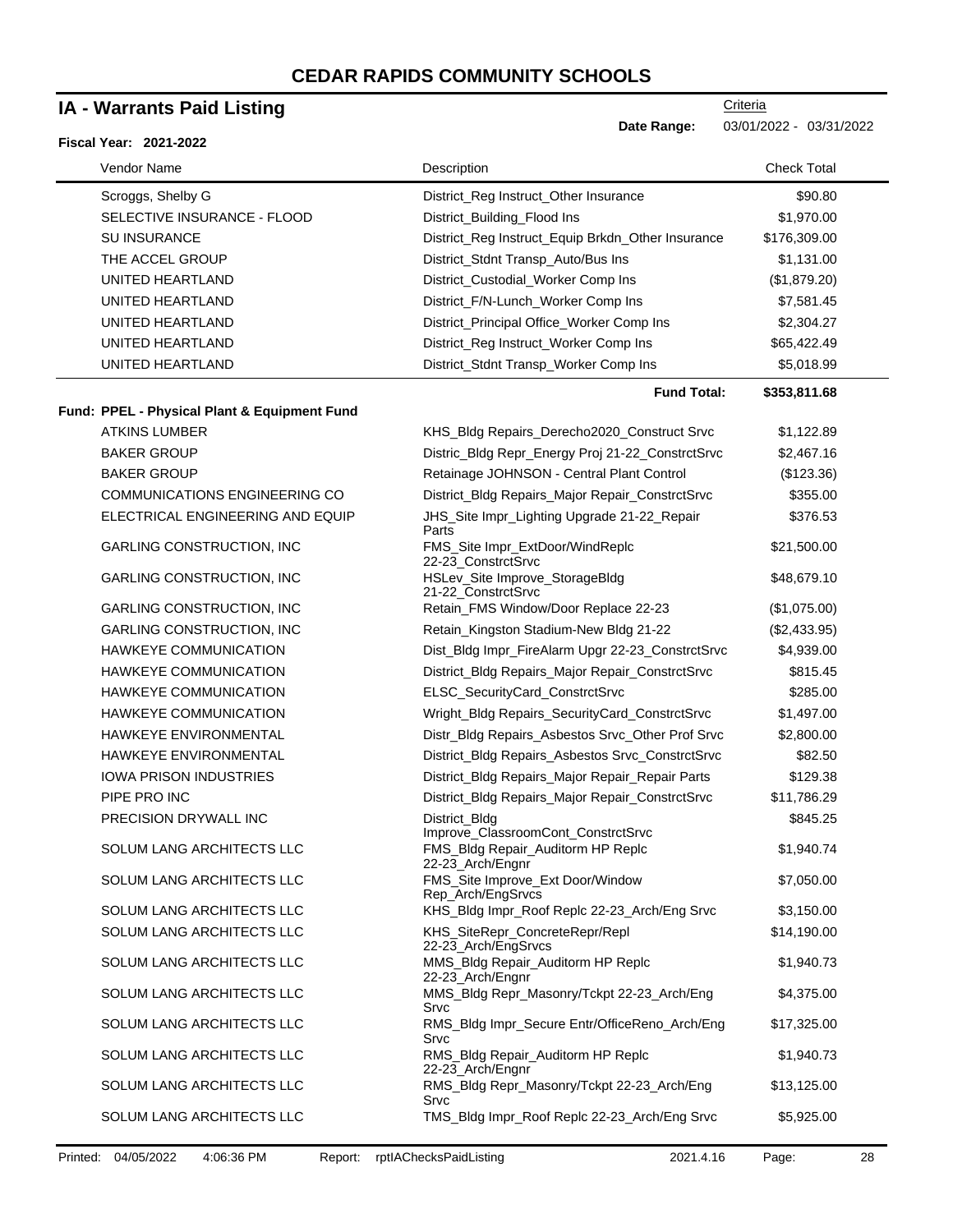| Criteria<br><b>IA - Warrants Paid Listing</b>                    |                                                         |                    |  |
|------------------------------------------------------------------|---------------------------------------------------------|--------------------|--|
| Date Range:<br>03/01/2022 - 03/31/2022<br>Fiscal Year: 2021-2022 |                                                         |                    |  |
| Vendor Name                                                      | Description                                             | <b>Check Total</b> |  |
| SOLUM LANG ARCHITECTS LLC                                        | WHS_BldgImpr_Locker/Restrm<br>Repl22-23_Arch/Eng Srvc   | \$25,712.50        |  |
| STREFF ELECTRICAL CONTRACTORS                                    | Arthur_Bldg Improve_Green Bucks_ConstrctSrvc            | \$328.65           |  |
| STREFF ELECTRICAL CONTRACTORS                                    | Distric_Bldg Repr_Energy Proj 21-22_ConstrctSrvc        | \$536.00           |  |
| STREFF ELECTRICAL CONTRACTORS                                    | District Blda<br>Improve_ClassroomCont_ConstrctSrvc     | \$5,783.86         |  |
| STREFF ELECTRICAL CONTRACTORS                                    | JHS_Bldg Improve_Heat Pump_Construction Ser             | \$4,381.55         |  |
| US BANK NATIONAL ASSOCIATION                                     | Due to General Fund                                     | \$8,873.80         |  |
|                                                                  | <b>Fund Total:</b>                                      | \$210,626.80       |  |
| Fund: SAVE - Secure an Advanced Vision for Education             |                                                         |                    |  |
| AGILE VENTURES LLC                                               | HSLev_Building_Sp Lease Agmt_Rent-Land/Bldg             | \$5,967.65         |  |
| ARMSTRONG DEVELOPMENT                                            | TransitionCtr_Building_Lease<br>Agmt_Rent-Land/Bldg     | \$3,467.33         |  |
| <b>BRAUN INTERTEC CORPORATION</b>                                | Jackson_Bldg Acquis/Con_New School_Other Prof<br>Srvc   | \$378.75           |  |
| <b>DELL MARKETING LP</b>                                         | ELSC_Technology_Computers_Tech < \$5000/unit            | \$122,920.00       |  |
| <b>FOUR OAKS INC</b>                                             | Four Oaks_Building_Sp Lease<br>Agmt_Rent-Land/Bldg      | \$6,205.75         |  |
| <b>GARLING CONSTRUCTION, INC</b>                                 | Retain_New Coolidge School                              | (\$465.70)         |  |
| <b>GARLING CONSTRUCTION, INC</b>                                 | WWillow_Bldg Acquis/Constr_New<br>School_ConstrctSrvc   | \$9,314.00         |  |
| LAKESHORE LEARNING MATERIALS                                     | WWillow_Reg Instr_New School_Equip<br>\$500-\$4999/unit | \$379.05           |  |
| <b>OPN ARCHITECTS</b>                                            | District_Bus Srvc_MasterPlanFac_Arch/EngSrvcs           | \$51,620.80        |  |
| <b>OPN ARCHITECTS</b>                                            | Jackson_Bldg Acquis/Cons_New<br>Coolidge_Arch/EngSrvc   | \$31,554.78        |  |
| <b>OPN ARCHITECTS</b>                                            | WWillow_Bldg Acquis/Constr_New<br>School_Arch/EngSrvc   | \$742.50           |  |
| RAPIDS FOODSERVICE CONTRACT AND                                  | Retain_New Coolidge School                              | (\$163.16)         |  |
| RAPIDS FOODSERVICE CONTRACT AND                                  | WWillow_Bldg Acquis/Constr_New<br>School_ConstrctSrvc   | \$3,263.14         |  |
| RINDERKNECHT ASSOCIATES INC                                      | Jackson_Bldg Acquis/Constr_New<br>School_ContructServ   | \$1,476,034.05     |  |
| RINDERKNECHT ASSOCIATES INC                                      | Retain_New Coolidge School                              | (\$73,801.71)      |  |
| THE NEW BOHEMIAN INNOVATION COLL                                 | HSLev_Building_Sp Lease Agmt_Rent-Land/Bldg             | \$866.31           |  |
| <b>ULINE</b>                                                     | Jackson_Building_New School_Other Supply                | \$226.33           |  |
| US BANK NATIONAL ASSOCIATION                                     | District_Business_MasterPlanFac_Other Supply            | \$671.17           |  |
| US BANK NATIONAL ASSOCIATION                                     | Due to General Fund                                     | \$548.25           |  |
| US BANK NATIONAL ASSOCIATION                                     | ELSC_Technology_Non-Instruct SW_Licen/Renew             | \$11.78            |  |
|                                                                  | <b>Fund Total:</b>                                      | \$1,639,741.07     |  |
| <b>Fund: School Nutrition Fund</b>                               |                                                         |                    |  |
| Allen, Nicole R                                                  | ELSC_F/N-Admin_Travel-Staff                             | \$29.68            |  |
| Amazon Capital Services Inc.                                     | District_F/N-Lunch_Kitchen Supply                       | \$215.31           |  |
| Amazon Capital Services Inc.                                     | District_F/N-Lunch_Office Supply                        | \$199.60           |  |
| Amazon Capital Services Inc.                                     | District_F/N-Lunch_Other Supply                         | \$383.12           |  |
| ANDERSON ERICKSON DAIRY CO                                       | Arthur_F/N-Lunch_Groceries                              | \$1,787.49         |  |
| ANDERSON ERICKSON DAIRY CO                                       | Cleveland_F/N-Lunch_Groceries                           | \$2,271.50         |  |
| ANDERSON ERICKSON DAIRY CO                                       | Erskine_F/N-Lunch_Groceries                             | \$1,389.36         |  |
| ANDERSON ERICKSON DAIRY CO                                       | FMS_F/N-Lunch_Groceries                                 | \$2,375.52         |  |
| ANDERSON ERICKSON DAIRY CO                                       | Garfield_F/N-Lunch_Groceries                            | \$1,562.29         |  |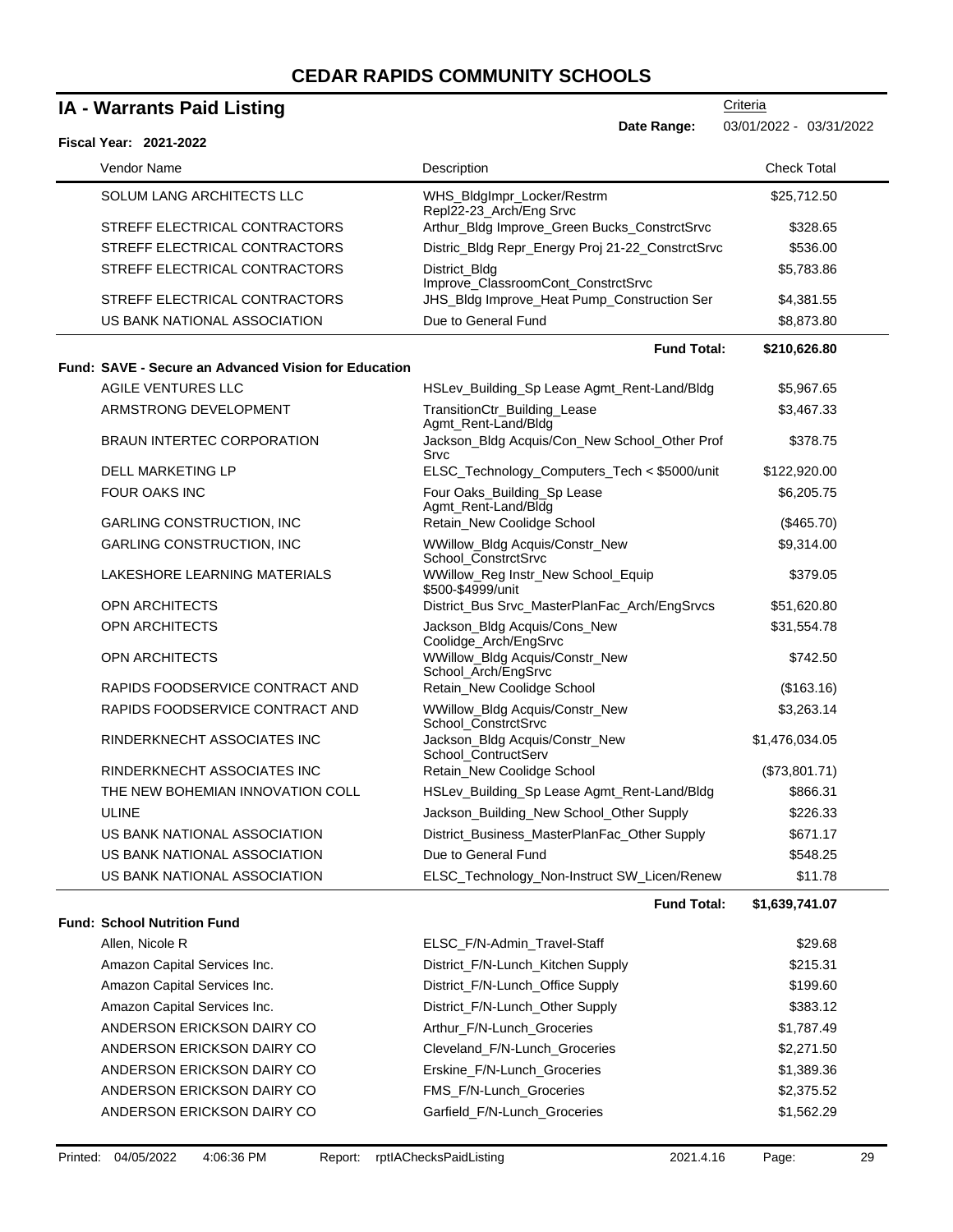## **IA - Warrants Paid Listing**

#### **Fiscal Year: 2021-2022**

**Criteria** 

**Date Range:** 03/01/2022 - 03/31/2022

| Vendor Name                   | Description                        | <b>Check Total</b> |
|-------------------------------|------------------------------------|--------------------|
| ANDERSON ERICKSON DAIRY CO    | Grant_F/N-Lunch_Groceries          | \$2,331.68         |
| ANDERSON ERICKSON DAIRY CO    | GrWood_F/N-Lunch_Groceries         | \$1,747.78         |
| ANDERSON ERICKSON DAIRY CO    | Harrison_F/N-Lunch_Groceries       | \$1,951.82         |
| ANDERSON ERICKSON DAIRY CO    | Hiawatha_F/N-Lunch_Groceries       | \$1,713.11         |
| ANDERSON ERICKSON DAIRY CO    | HMS_F/N-Lunch_Groceries            | \$2,343.03         |
| ANDERSON ERICKSON DAIRY CO    | Hoover_F/N-Lunch_Groceries         | \$2,346.96         |
| ANDERSON ERICKSON DAIRY CO    | Jackson_F/N-Lunch_Groceries        | \$1,401.60         |
| ANDERSON ERICKSON DAIRY CO    | JHS_F/N-Lunch_Groceries            | \$2,461.45         |
| ANDERSON ERICKSON DAIRY CO    | Johnson_F/N-Lunch_Groceries        | \$2,028.22         |
| ANDERSON ERICKSON DAIRY CO    | Kenwood_F/N-Lunch_Groceries        | \$2,372.90         |
| ANDERSON ERICKSON DAIRY CO    | KHS_F/N-Lunch_Groceries            | \$2,636.38         |
| ANDERSON ERICKSON DAIRY CO    | Madison_F/N-Lunch_Groceries        | \$1,157.06         |
| ANDERSON ERICKSON DAIRY CO    | MHS_F/N-Lunch_Groceries            | \$521.24           |
| ANDERSON ERICKSON DAIRY CO    | MMS_F/N-Lunch_Groceries            | \$1,580.35         |
| ANDERSON ERICKSON DAIRY CO    | Nixon_F/N-Lunch_Groceries          | \$1,801.92         |
| ANDERSON ERICKSON DAIRY CO    | Pierce_F/N-Lunch_Groceries         | \$1,715.50         |
| ANDERSON ERICKSON DAIRY CO    | Polk AEC_F/N-Lunch_Groceries       | \$180.37           |
| ANDERSON ERICKSON DAIRY CO    | RMS_F/N-Lunch_Groceries            | \$2,498.52         |
| ANDERSON ERICKSON DAIRY CO    | Taylor_F/N-Lunch_Groceries         | \$1,924.51         |
| ANDERSON ERICKSON DAIRY CO    | TMS_F/N-Lunch_Groceries            | \$1,792.00         |
| ANDERSON ERICKSON DAIRY CO    | Truman_F/N-Lunch_Groceries         | \$1,080.65         |
| ANDERSON ERICKSON DAIRY CO    | VanBuren_F/N-Lunch_Groceries       | \$2,376.97         |
| ANDERSON ERICKSON DAIRY CO    | ViolaG_F/N-Lunch_Groceries         | \$3,132.47         |
| ANDERSON ERICKSON DAIRY CO    | WHS_F/N-Lunch_Groceries            | \$2,164.08         |
| ANDERSON ERICKSON DAIRY CO    | WMS_F/N-Lunch_Groceries            | \$1,518.20         |
| ANDERSON ERICKSON DAIRY CO    | Wright_F/N-Lunch_Groceries         | \$1,930.40         |
| ANDERSON ERICKSON DAIRY CO    | WWillow_F/N-Lunch_Grocery          | \$1,949.67         |
| <b>BRENDA SHORT</b>           | Revenue Collected in Advance       | \$41.20            |
| <b>CASSIE THURN</b>           | Revenue Collected in Advance       | \$79.90            |
| <b>CHRISTINA ZEBUHR</b>       | Revenue Collected in Advance       | \$24.25            |
| <b>EMS DETERGENT SERVICES</b> | Arthur_F/N-Lunch_Kitchen Supply    | \$223.25           |
| <b>EMS DETERGENT SERVICES</b> | Cleveland_F/N-Lunch_Kitchen Supply | \$295.25           |
| <b>EMS DETERGENT SERVICES</b> | Erskine_F/N-Lunch_Kitchen Supply   | \$158.25           |
| <b>EMS DETERGENT SERVICES</b> | FMS_F/N-Lunch_Kitchen Supply       | \$502.75           |
| <b>EMS DETERGENT SERVICES</b> | Garfield_F/N-Lunch_Kitchen Supply  | \$117.25           |
| <b>EMS DETERGENT SERVICES</b> | Grant_F/N-Lunch_Kitchen Supply     | \$32.50            |
| <b>EMS DETERGENT SERVICES</b> | Harrison_F/N-Lunch_Kitchen Supply  | \$193.50           |
| <b>EMS DETERGENT SERVICES</b> | Hiawatha_F/N-Lunch_Kitchen Supply  | \$176.50           |
| <b>EMS DETERGENT SERVICES</b> | HMS_F/N-Lunch_Kitchen Supply       | \$155.00           |
| <b>EMS DETERGENT SERVICES</b> | Hoover_F/N-Lunch_Kitchen Supply    | \$120.75           |
| <b>EMS DETERGENT SERVICES</b> | Jackson F/N-Lunch Kitchen Supply   | \$242.25           |
| <b>EMS DETERGENT SERVICES</b> | JHS_F/N-Lunch_Kitchen Supply       | \$282.75           |
| <b>EMS DETERGENT SERVICES</b> | Johnson_F/N-Lunch_Kitchen Supply   | \$264.50           |
| <b>EMS DETERGENT SERVICES</b> | Kenwood_F/N-Lunch_Kitchen Supply   | \$281.75           |
| <b>EMS DETERGENT SERVICES</b> | KHS_F/N-Lunch_Kitchen Supply       | \$111.75           |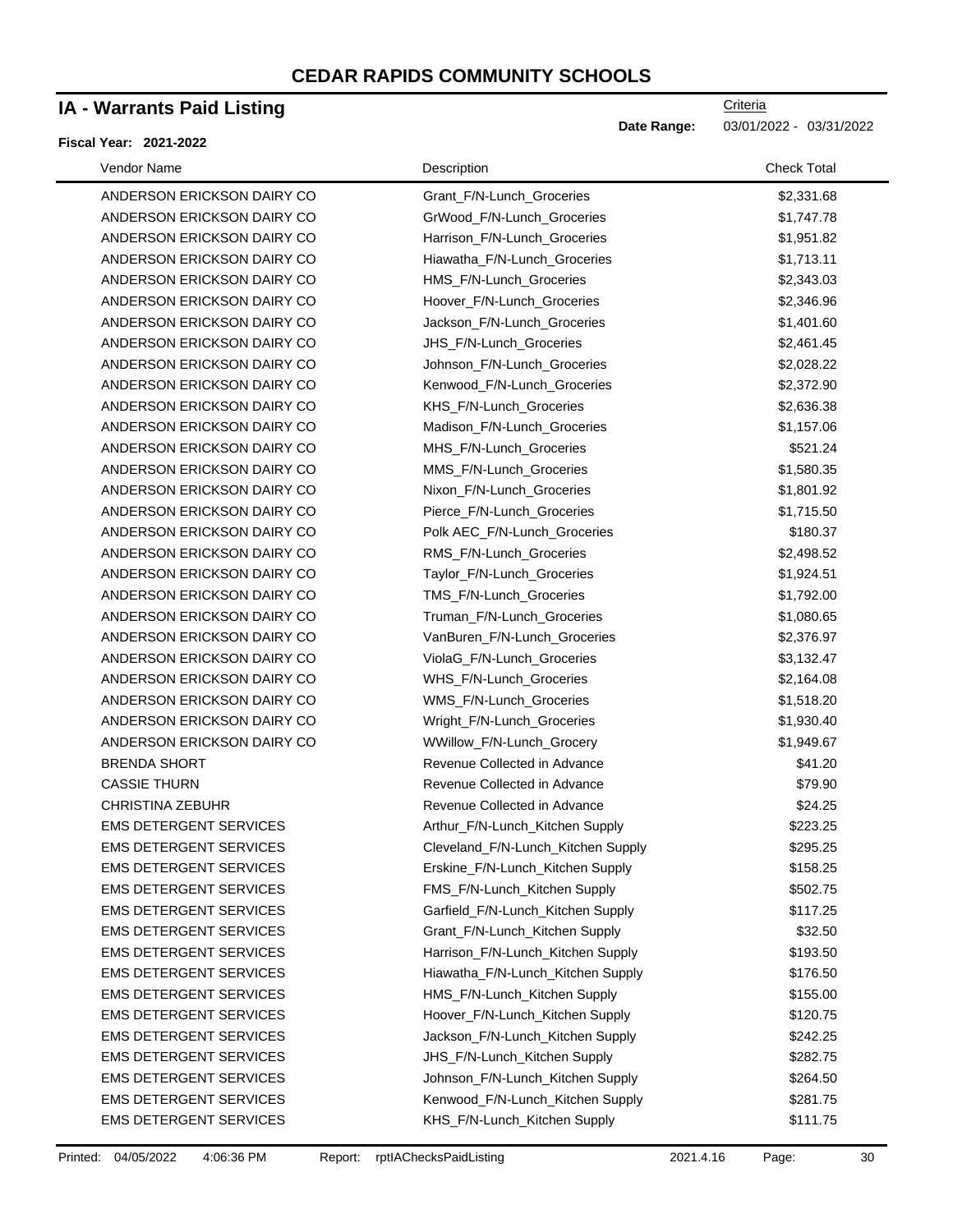# **IA - Warrants Paid Listing**

#### **Fisc**

| cal Year: 2021-2022                     |                                             |                    |  |  |
|-----------------------------------------|---------------------------------------------|--------------------|--|--|
| Vendor Name                             | Description                                 | <b>Check Total</b> |  |  |
| <b>EMS DETERGENT SERVICES</b>           | Madison_F/N-Lunch_Kitchen Supply            | \$87.25            |  |  |
| <b>EMS DETERGENT SERVICES</b>           | MHS_F/N-Lunch_Kitchen Supply                | \$17.25            |  |  |
| <b>EMS DETERGENT SERVICES</b>           | MMS_F/N-Lunch_Kitchen Supply                | \$244.25           |  |  |
| <b>EMS DETERGENT SERVICES</b>           | Nixon_F/N-Lunch_Kitchen Supply              | \$33.50            |  |  |
| <b>EMS DETERGENT SERVICES</b>           | Pierce_F/N-Lunch_Kitchen Supply             | \$191.00           |  |  |
| <b>EMS DETERGENT SERVICES</b>           | Polk AEC_F/N-Lunch_Kitchen Supply           | \$33.50            |  |  |
| <b>EMS DETERGENT SERVICES</b>           | RMS_F/N-Lunch_Kitchen Supply                | \$442.75           |  |  |
| <b>EMS DETERGENT SERVICES</b>           | Taylor_F/N-Lunch_Kitchen Supply             | \$103.50           |  |  |
| <b>EMS DETERGENT SERVICES</b>           | TMS_F/N-Lunch_Kitchen Supply                | \$177.25           |  |  |
| <b>EMS DETERGENT SERVICES</b>           | Truman_F/N-Lunch_Kitchen Supply             | \$202.95           |  |  |
| <b>EMS DETERGENT SERVICES</b>           | VanBuren_F/N-Lunch_Kitchen Supply           | \$268.15           |  |  |
| <b>EMS DETERGENT SERVICES</b>           | ViolaG_F/N-Lunch_Kitchen Supply             | \$120.75           |  |  |
| <b>EMS DETERGENT SERVICES</b>           | WHS_F/N-Lunch_Kitchen Supply                | \$404.25           |  |  |
| <b>EMS DETERGENT SERVICES</b>           | Wright_F/N-Lunch_Kitchen Supply             | \$136.00           |  |  |
| <b>EMS DETERGENT SERVICES</b>           | WWillow_F/N-Lunch_Kitchen Supply            | \$483.00           |  |  |
| <b>EXPERT PAY</b>                       | Garnishment                                 | \$366.18           |  |  |
| <b>FAREWAY STORES INC</b>               | Kenwood_F/N-Lunch_USDA FruitVeg_Groceries   | \$2,546.00         |  |  |
| FAREWAY STORES INC - HIAWATHA           | Hiawatha_F/N-Lunch_USDAFruitVeg_Groceries   | \$3,673.02         |  |  |
| FAREWAY STORES INC - HIAWATHA           | Nixon_F/N-Lunch_USDA FruitVeg_Groceries     | \$3,053.27         |  |  |
| Foreman, Amanda L                       | ELSC_F/N-Admin_Travel-Staff                 | \$31.92            |  |  |
| HY-VEE FOOD STORES / JOHNSON AVE        | Cleveland_F/N-Lunch_USDA FruitVeg_Groceries | \$3,605.08         |  |  |
| HY-VEE FOOD STORES / OAKLAND RD         | Garfield_F/N-Lunch_USDA FruitVeg_Groceries  | \$2,425.50         |  |  |
| HY-VEE FOOD STORES / OAKLAND RD         | Wright_F/N-Lunch_USDA FruitVeg_Groceries    | \$3,960.00         |  |  |
| INTERNAL REVENUE SERVICE                | Federal Income Tax                          | \$15,190.10        |  |  |
| INTERNAL REVENUE SERVICE                | FICA Tax                                    | \$47,999.08        |  |  |
| <b>IOWA PUBLIC EMPLOYEES RETIREMENT</b> | <b>IPERS</b>                                | \$39,628.48        |  |  |
| <b>KAYLEE WILSON</b>                    | Revenue Collected in Advance                | \$80.60            |  |  |
| Kula, Andrea M                          | ELSC_F/N-Admin_Travel-Staff                 | \$192.30           |  |  |
| LINDA WILLIAMS                          | Revenue Collected in Advance                | \$105.00           |  |  |
| <b>LUCY JACKSON</b>                     | Revenue Collected in Advance                | \$123.20           |  |  |
| <b>MARCO INC</b>                        | ELSC_F/N-Admin_Copier Usage                 | \$725.62           |  |  |
| METRO INTERAGENCY INSURANCE PROG        | Health Insurance                            | \$42,921.57        |  |  |
| Payroll Vendor                          | Direct Deposit Payable                      | \$245,991.79       |  |  |
| PEPSI COLA                              | KHS_F/N-Lunch_Groceries                     | \$248.92           |  |  |
| PEPSI COLA                              | WHS_F/N-Lunch_Groceries                     | \$106.68           |  |  |
| POLK COUNTY SHERIFF                     | Garnishment                                 | \$450.90           |  |  |
| REINHART FOODSERVICE LLC                | Arthur_F/N-Lunch_Groceries                  | \$8,423.31         |  |  |
| REINHART FOODSERVICE LLC                | Arthur_F/N-Lunch_Kitchen Supply             | \$698.72           |  |  |
| REINHART FOODSERVICE LLC                | Cleveland_F/N-Lunch_Groceries               | \$7,998.51         |  |  |
| REINHART FOODSERVICE LLC                | Cleveland_F/N-Lunch_Kitchen Supply          | \$124.77           |  |  |
| REINHART FOODSERVICE LLC                | Erskine_F/N-Lunch_Groceries                 | \$5,592.25         |  |  |
| REINHART FOODSERVICE LLC                | Erskine_F/N-Lunch_Kitchen Supply            | \$241.25           |  |  |
| REINHART FOODSERVICE LLC                | FMS_F/N-Lunch_Groceries                     | \$12,032.96        |  |  |
| REINHART FOODSERVICE LLC                | FMS_F/N-Lunch_Kitchen Supply                | \$1,020.54         |  |  |
| REINHART FOODSERVICE LLC                | Garfield_F/N-Lunch_Groceries                | \$5,613.41         |  |  |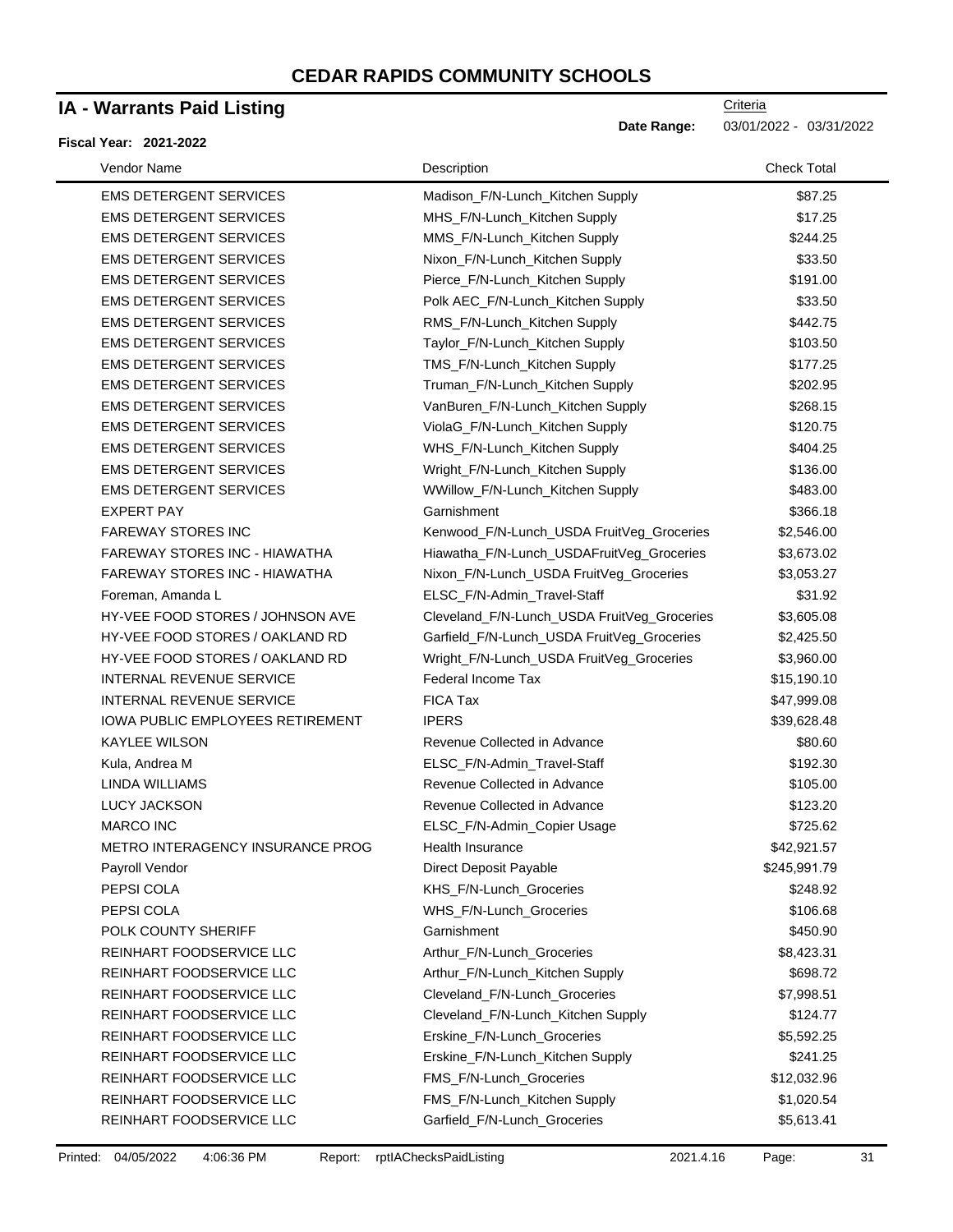## **IA - Warrants Paid Listing**

#### **Fiscal Year: 2021-2022**

**Criteria** 

**Date Range:** 03/01/2022 - 03/31/2022

| Vendor Name              | Description                       | <b>Check Total</b> |
|--------------------------|-----------------------------------|--------------------|
| REINHART FOODSERVICE LLC | Garfield_F/N-Lunch_Kitchen Supply | \$174.17           |
| REINHART FOODSERVICE LLC | Grant_F/N-Lunch_Groceries         | \$6,154.34         |
| REINHART FOODSERVICE LLC | Grant_F/N-Lunch_Kitchen Supply    | \$199.23           |
| REINHART FOODSERVICE LLC | GrWood_F/N-Lunch_Groceries        | \$6,348.16         |
| REINHART FOODSERVICE LLC | GrWood_F/N-Lunch_Kitchen Supply   | \$311.92           |
| REINHART FOODSERVICE LLC | Harrison_F/N-Lunch_Groceries      | \$11,428.16        |
| REINHART FOODSERVICE LLC | Harrison_F/N-Lunch_Kitchen Supply | \$161.39           |
| REINHART FOODSERVICE LLC | Hiawatha_F/N-Lunch_Groceries      | \$6,365.17         |
| REINHART FOODSERVICE LLC | Hiawatha_F/N-Lunch_Kitchen Supply | \$457.56           |
| REINHART FOODSERVICE LLC | HMS_F/N-Lunch_Groceries           | \$10,385.18        |
| REINHART FOODSERVICE LLC | HMS_F/N-Lunch_Kitchen Supply      | \$673.77           |
| REINHART FOODSERVICE LLC | Hoover_F/N-Lunch_Groceries        | \$8,778.14         |
| REINHART FOODSERVICE LLC | Hoover_F/N-Lunch_Kitchen Supply   | \$419.21           |
| REINHART FOODSERVICE LLC | Jackson_F/N-Lunch_Groceries       | \$4,078.28         |
| REINHART FOODSERVICE LLC | Jackson_F/N-Lunch_Kitchen Supply  | \$247.48           |
| REINHART FOODSERVICE LLC | JHS_F/N-Lunch_Groceries           | \$11,029.38        |
| REINHART FOODSERVICE LLC | JHS_F/N-Lunch_Kitchen Supply      | \$359.88           |
| REINHART FOODSERVICE LLC | Johnson_F/N-Lunch_Groceries       | \$9,222.46         |
| REINHART FOODSERVICE LLC | Johnson_F/N-Lunch_Kitchen Supply  | \$458.68           |
| REINHART FOODSERVICE LLC | Kenwood_F/N-Lunch_Groceries       | \$9,104.10         |
| REINHART FOODSERVICE LLC | Kenwood_F/N-Lunch_Kitchen Supply  | \$186.90           |
| REINHART FOODSERVICE LLC | KHS_F/N-Lunch_Groceries           | \$8,636.57         |
| REINHART FOODSERVICE LLC | KHS_F/N-Lunch_Kitchen Supply      | \$338.07           |
| REINHART FOODSERVICE LLC | Madison_F/N-Lunch_Groceries       | \$4,097.72         |
| REINHART FOODSERVICE LLC | Madison_F/N-Lunch_Kitchen Supply  | \$216.30           |
| REINHART FOODSERVICE LLC | MHS_F/N-Lunch_Groceries           | \$2,193.19         |
| REINHART FOODSERVICE LLC | MHS_F/N-Lunch_Kitchen Supply      | \$309.66           |
| REINHART FOODSERVICE LLC | MMS_F/N-Lunch_Groceries           | \$8,695.59         |
| REINHART FOODSERVICE LLC | MMS_F/N-Lunch_Kitchen Supply      | \$228.88           |
| REINHART FOODSERVICE LLC | Nixon_F/N-Lunch_Groceries         | \$8,045.51         |
| REINHART FOODSERVICE LLC | Nixon_F/N-Lunch_Kitchen Supply    | \$553.64           |
| REINHART FOODSERVICE LLC | Pierce_F/N-Lunch_Groceries        | \$6,677.24         |
| REINHART FOODSERVICE LLC | Pierce_F/N-Lunch_Kitchen Supply   | \$388.20           |
| REINHART FOODSERVICE LLC | Polk AEC_F/N-Lunch_Groceries      | \$489.54           |
| REINHART FOODSERVICE LLC | Polk AEC_F/N-Lunch_Kitchen Supply | \$38.49            |
| REINHART FOODSERVICE LLC | RMS_F/N-Lunch_Groceries           | \$13,553.48        |
| REINHART FOODSERVICE LLC | RMS_F/N-Lunch_Kitchen Supply      | \$432.68           |
| REINHART FOODSERVICE LLC | Taylor_F/N-Lunch_Groceries        | \$5,141.16         |
| REINHART FOODSERVICE LLC | Taylor_F/N-Lunch_Kitchen Supply   | \$486.14           |
| REINHART FOODSERVICE LLC | TMS_F/N-Lunch_Groceries           | \$12,564.67        |
| REINHART FOODSERVICE LLC | TMS_F/N-Lunch_Kitchen Supply      | \$327.16           |
| REINHART FOODSERVICE LLC | Truman_F/N-Lunch_Groceries        | \$5,530.71         |
| REINHART FOODSERVICE LLC | Truman_F/N-Lunch_Kitchen Supply   | \$62.52            |
| REINHART FOODSERVICE LLC | VanBuren_F/N-Lunch_Groceries      | \$8,098.74         |
| REINHART FOODSERVICE LLC | VanBuren_F/N-Lunch_Kitchen Supply | \$395.59           |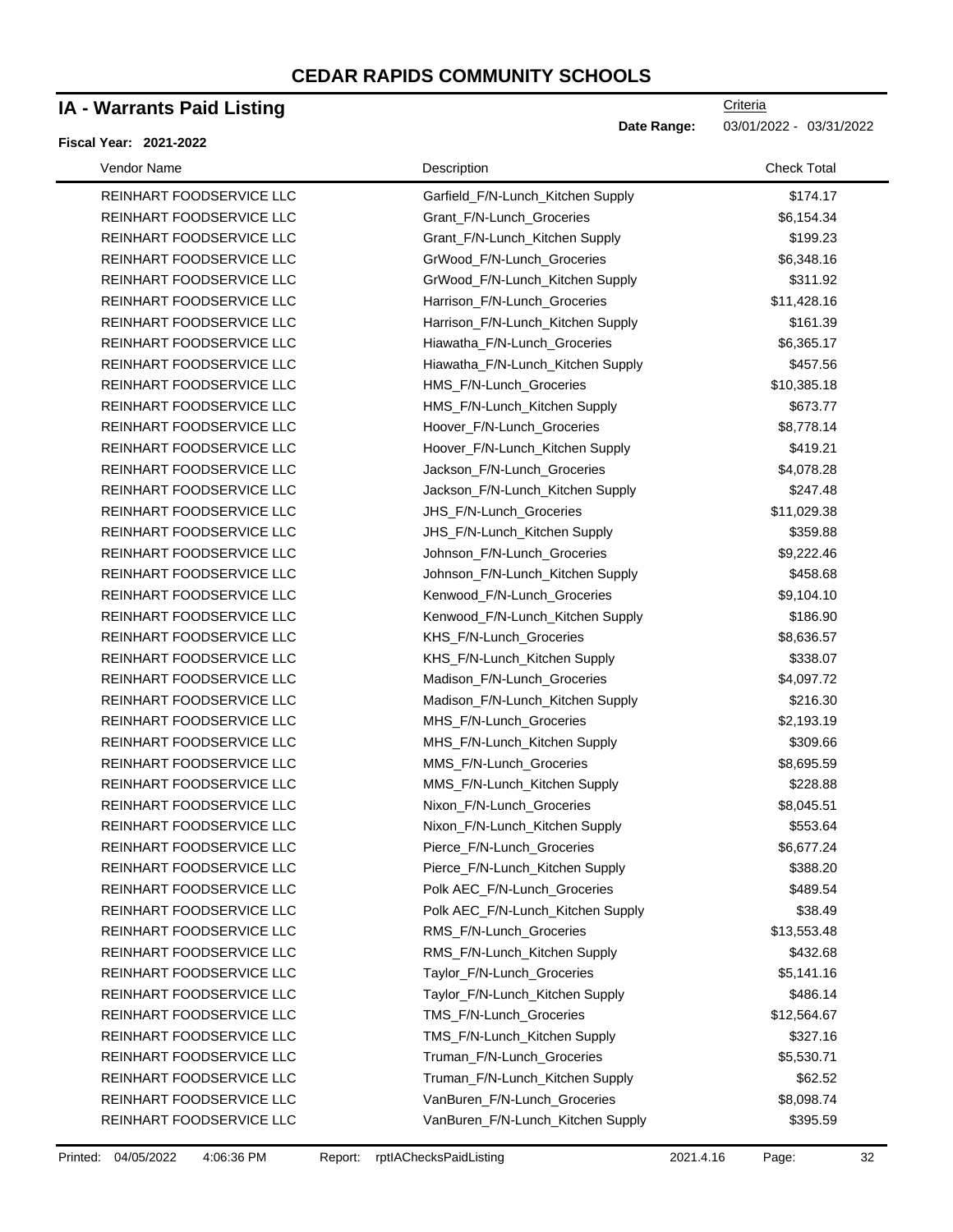### **IA - Warrants Paid Listing**

#### **Fiscal Year: 2021-2022**

| Vendor Name                        | Description                                         | <b>Check Total</b> |
|------------------------------------|-----------------------------------------------------|--------------------|
| REINHART FOODSERVICE LLC           | ViolaG_F/N-Lunch_Groceries                          | \$14,752.17        |
| REINHART FOODSERVICE LLC           | ViolaG_F/N-Lunch_Kitchen Supply                     | \$865.83           |
| REINHART FOODSERVICE LLC           | WHS_F/N-Lunch_Groceries                             | \$12,216.49        |
| REINHART FOODSERVICE LLC           | WHS_F/N-Lunch_Kitchen Supply                        | \$485.42           |
| REINHART FOODSERVICE LLC           | WMS_F/N-Lunch_Groceries                             | \$7,958.75         |
| REINHART FOODSERVICE LLC           | WMS_F/N-Lunch_Kitchen Supply                        | \$283.01           |
| REINHART FOODSERVICE LLC           | Wright_F/N-Lunch_Groceries                          | \$4,304.84         |
| REINHART FOODSERVICE LLC           | Wright_F/N-Lunch_Kitchen Supply                     | \$216.78           |
| REINHART FOODSERVICE LLC           | WWillow_F/N-Lunch_Grocery                           | \$7,285.18         |
| REINHART FOODSERVICE LLC           | WWillow_F/N-Lunch_Kitchen Supply                    | \$765.62           |
| <b>RELIANCE STANDARD</b>           | Life Insurance                                      | \$482.26           |
| <b>RELIANCE STANDARD</b>           | Voluntary Life Insurance                            | \$192.76           |
| SCHOOL NUTRITION ASSOCIATION       | ELSC_F/N-Admin_Dues/Membership                      | \$148.00           |
| Seeman, Nova L                     | Cleveland_F/N-Lunch_USDA FruitVeg_Groceries         | \$75.96            |
| Seeman, Nova L                     | Cleveland_F/N-Lunch_USDA FruitVeg_Kitchen<br>Suppl  | \$8.52             |
| TREASURER-STATE OF IOWA            | State Income Tax                                    | \$8,590.10         |
| US BANK NATIONAL ASSOCIATION       | District_F/N-Lunch_Groceries                        | \$29.82            |
| US BANK NATIONAL ASSOCIATION       | District_F/N-Lunch_Kitchen Supply                   | \$5,045.92         |
| US BANK NATIONAL ASSOCIATION       | ELSC_StaDevNon-Ins_Wksp/RegisFee                    | \$100.00           |
| <b>VOYA FINANCIAL</b>              | <b>TSA/Retirement</b>                               | \$777.48           |
|                                    | <b>Fund Total:</b>                                  | \$760,922.26       |
| <b>Fund: Student Activity Fund</b> |                                                     |                    |
| AARON MALEC                        | JHS_Cocurr Instruct_Show Choir_Other Prof Srvc      | \$801.66           |
| AARON MIDDENDORF                   | KHS_Cocurr Instruct_Boys BaskB_Non-Emp<br>Official  | \$100.00           |
| Abram, Kimberly                    | JHS_Cocurr Instruct_Guidance_Other Supply           | \$133.34           |
| <b>ALAINA ALLEN</b>                | KHS_Cocurr Instruct_Speech_Non-Emp Official         | \$100.00           |
| Amazon Capital Services Inc.       | FMS_Cocurr Instruct_Drama_Other Supply              | \$431.50           |
| Amazon Capital Services Inc.       | FMS_Cocurr Instruct_School Store_Other Supply       | \$204.85           |
| Amazon Capital Services Inc.       | FMS_Cocurr Instruct_Show Choir_Other Supply         | \$233.61           |
| Amazon Capital Services Inc.       | HMS_Cocurr Instruct_Show Choir_Other Supply         | (\$191.65)         |
| Amazon Capital Services Inc.       | MMS_Cocurr Instruct_Admin_Other Supply              | \$685.62           |
| Amazon Capital Services Inc.       | MMS_Cocurr Instruct_General_Other Supply            | \$647.86           |
| Amazon Capital Services Inc.       | MMS_Cocurr Instruct_School Store_Other Supply       | \$772.79           |
| ANDREA LYNN COOPER                 | JHS_Cocurr Instruct_Show Choir_Other Prof Srvc      | \$496.46           |
| ANN MARIE OSBORNE                  | KHS_Cocurr Instruct_Orchestra_Non-Emp Official      | \$300.00           |
| ANNE MARIE OHRT                    | HMS_Cocurr Instruct_Show Choir_Other Supply         | \$500.00           |
| <b>BENGT EKLUND</b>                | JHS_Cocurr Instruct_Show Choir_Other Prof Srvc      | \$917.30           |
| BEST BUDDIES INTERNATIONAL INC     | KHS_Cocurr Inst_Special<br>Olympics_Dues/Membership | \$350.00           |
| <b>BRADLEY AFFOLTER</b>            | KHS_Cocurr Instruct_Orchestra_Purch Tech Srvc       | \$160.00           |
| BRADLEY JOHNSON                    | KHS_Cocurr Instruct_Girls BaskB_Non-Emp<br>Official | \$65.00            |
| <b>BRETT EPPERSON</b>              | JHS_Cocurr Instruct_Show Choir_Other Prof Srvc      | \$800.00           |
| <b>BSN SPORTS INC</b>              | KHS_Cocurr Instruct_Boys Soccer_Other Supply        | \$193.00           |
| <b>BSN SPORTS INC</b>              | KHS_Cocurr Instruct_Boys Track_Other Supply         | \$932.50           |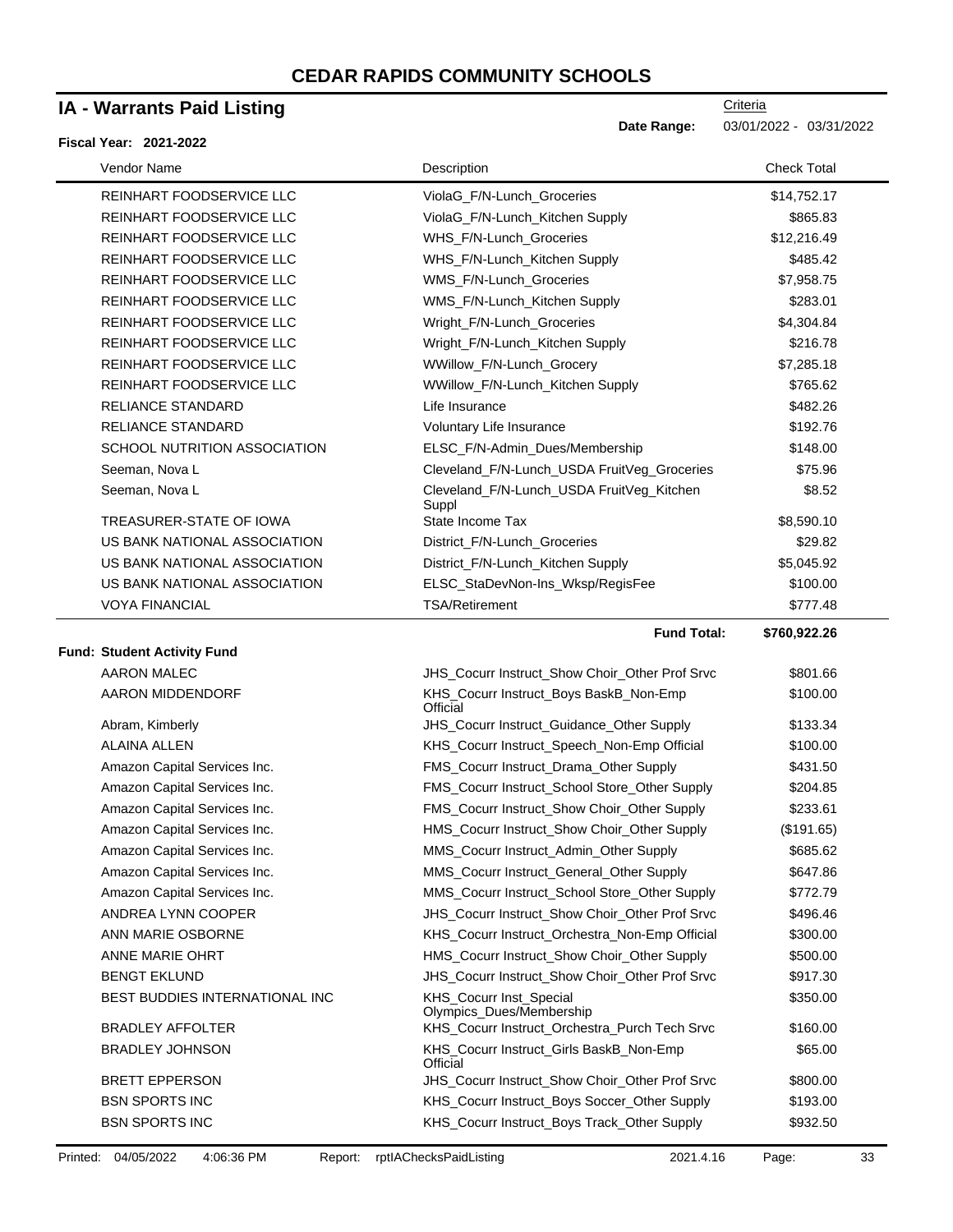# **IA - Warrants Paid Listing**

|  | Fiscal Year: 2021-2022 |
|--|------------------------|
|  |                        |

**Date Range:** 03/01/2022 - 03/31/2022

| Vendor Name                                 | Description                                           | <b>Check Total</b> |
|---------------------------------------------|-------------------------------------------------------|--------------------|
| <b>CASEY HOFFERT</b>                        | KHS_Cocurr Instruct_Boys BaskB_Non-Emp<br>Official    | \$137.26           |
| CASSILL MOTORS INC                          | KHS_Vehicle_Fine Arts_Vehicle                         | \$28,853.00        |
| CATHERINE RIDERKNECHT MORITZ                | KHS_Cocurr Instruct_Orchestra_Purch Tech Srvc         | \$160.00           |
| CEDAR FALLS COMMUNTIY SCHOOL DISTRICT       | JHS_Cocurr Inst_Athlete General_StdtEntryFee          | \$380.00           |
| CEDAR FALLS COMMUNTIY SCHOOL DISTRICT       | KHS_Cocurr Inst_Athlete General_StdtEntryFee          | \$380.00           |
| <b>CEDAR GRAPHICS</b>                       | JHS_Cocurr Instruct_Special Olympics_Other<br>Supply  | \$50.75            |
| CEDAR VALLEY WORLD TRAVEL                   | KHS_Cocurr Inst_StdntTrans_Athlete Gen_Private<br>Co  | \$2,570.00         |
| CHALLENGE USA, INC                          | KHS_Cocurr Instruct_Electric Car_Other Supply         | \$150.00           |
| CHALLENGE USA, INC                          | KHS_Cocurr Instruct_Electric Car_StdtEntryFee         | \$600.00           |
| CHILDRENS THEATER OF CEDAR RAPIDS           | KHS_Cocurr Instruct_Drama_Gate Receipts               | \$1,000.00         |
| Cichoski, Victoria A                        | TMS_Cocurr Instruct_Show Choir_Other Supply           | \$166.24           |
| CMC NEPTUNE LLC                             | WHS_Cocurr Instruct_Athlete General_Other<br>Supply   | \$100.00           |
| <b>COE COLLEGE</b>                          | HMS_Cocurr Instruct_Band_StdtEntryFee                 | \$100.00           |
| COE COLLEGE                                 | JHS_Cocurr Instruct_Band_StdtEntryFee                 | \$240.00           |
| COE COLLEGE                                 | KHS_Cocurr Inst_Athlete General_StdtEntryFee          | \$200.00           |
| <b>COLLECTION SERVICE CENTER</b>            | Garnishment                                           | \$9.51             |
| COLLEGE COMMUNITY SCHOOLS                   | JHS_Cocurr Inst_Athlete General_StdtEntryFee          | \$120.00           |
| <b>COMFORT SUITES</b>                       | WHS_Cocurr Instruct_Band_Other Supply                 | \$645.12           |
| COOPERSVILLE PUBLIC SCHOOLS                 | KHS_Cocurr Instruct_Electric Car_StdtEntryFee         | \$240.00           |
| <b>COTTON GALLERY</b>                       | JHS_Cocurr Instruct_Girls SoftB_Other Supply          | \$188.00           |
| COURTYARD BY MARRIOTT - ANKENY              | KHS_Cocurr Instruct_Cocurr Activity_Other Supply      | \$3,296.16         |
| DANIEL R GRAWE                              | KHS_Cocurr Instruct_Girls BaskB_Non-Emp<br>Official   | \$55.00            |
| <b>DANNCO INC</b>                           | JHS_Cocurr Instruct_Boys Wrestle_Other Supply         | \$314.35           |
| Dena Aretz                                  | FMS_Cocurr Instruct_Show Choir_Other Activity         | \$24.00            |
| DES MOINES INDEPENDENT COMMUNITY            | JHS_Cocurr Inst_Athlete General_StdtEntryFee          | \$100.00           |
| DES MOINES INDEPENDENT COMMUNITY            | KHS_Cocurr Instruct_Debate_StdtEntryFee               | \$15.00            |
| <b>ELSMORE SWIM SHOP</b>                    | KHS_Cocurr Instruct_Girls Swim_Other Supply           | \$805.00           |
| Farley, Amy L                               | WHS_Cocurr Instruct_Vocal Music_Other Supply          | \$120.00           |
| <b>GATEWAY HOTEL &amp; CONFERENCE CENTE</b> | WHS_Cocurr Instruct_Speech_Other Supply               | \$3,027.36         |
| <b>GHYAS ZEIDIEH</b>                        | KHS_Cocurr Instruct_Orchestra_Purch Tech Srvc         | \$80.00            |
| GOLF TEAM PRODUCTS INC                      | WHS_Cocurr Instruct_Girls Golf_Other Supply           | \$438.00           |
| <b>GRAPHIC EDGE</b>                         | WHS_Cocurr Instruct_Girls SoftB_Other Supply          | \$1,503.29         |
| Griffin, David W                            | FMS_Cocurr Instruct_Show Choir_Rental of<br>Equip/Veh | \$189.81           |
| <b>HOLLY J ROBE</b>                         | HMS_Cocurr Instruct_Show Choir_Other Supply           | \$676.10           |
| <b>INES KURTOVIC CRING</b>                  | JHS_Cocurr Instruct_Show Choir_Other Prof Srvc        | \$800.00           |
| INTERNAL REVENUE SERVICE                    | Federal Income Tax                                    | \$222.05           |
| <b>INTERNAL REVENUE SERVICE</b>             | <b>FICA Tax</b>                                       | \$438.56           |
| IOWA CHEER COACHES ASSN (ICCA)              | KHS_Cocurr Instruct_Cheerleading_Other Supply         | \$420.00           |
| <b>IOWA GIRLS HIGH SCHOOL ATHLETIC</b>      | KHS_Cocurr Instruct_Athlete General_Gate<br>Receipts  | \$1,410.00         |
| IOWA HIGH SCHOOL ATHLETIC ASSOCIATION       | KHS_Cocurr Instruct_Cocurr Activity_Other Supply      | \$192.00           |
| IOWA HIGH SCHOOL ATHLETIC ASSOCIATION       | WHS_Cocurr Instruct_Athlete General_Other<br>Supply   | \$308.00           |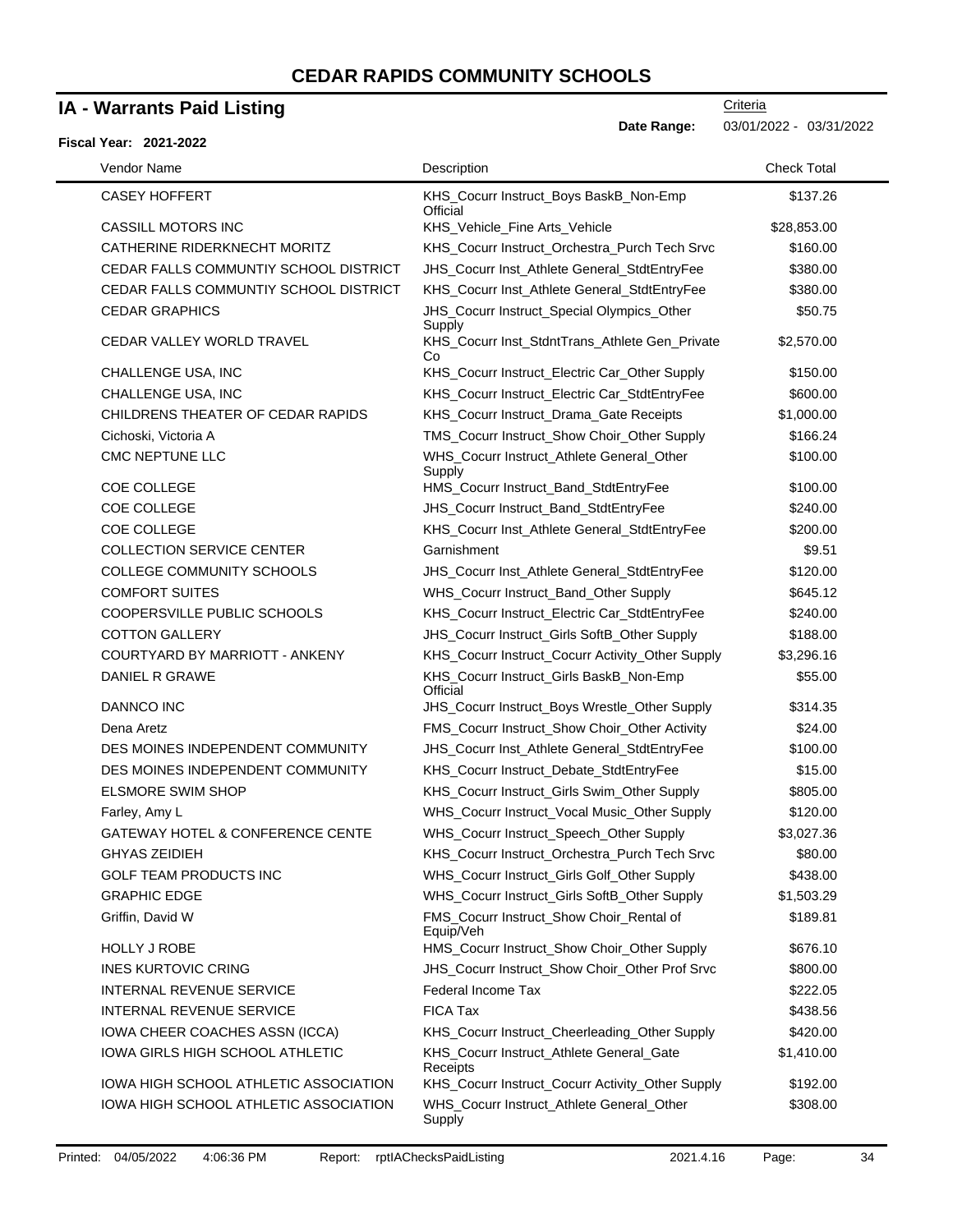### **IA - Warrants Paid Listing**

#### **Fiscal Year: 2021-2022**

| Vendor Name                                | Description                                          | <b>Check Total</b> |
|--------------------------------------------|------------------------------------------------------|--------------------|
| <b>IOWA HIGH SCHOOL MUSIC ASSOCIATION</b>  | JHS_Cocurr Instruct_Vocal Music_StdtEntryFee         | \$260.00           |
| IOWA HIGH SCHOOL MUSIC ASSOCIATION         | KHS_Cocurr Instruct_Vocal Music_StdtEntryFee         | \$130.00           |
| <b>IOWA HIGH SCHOOL MUSIC ASSOCIATION</b>  | WHS_Cocurr Instruct_Vocal Music_StdtEntryFee         | \$91.00            |
| IOWA HIGH SCHOOL SPEECH ASSOCIAT           | WHS_Cocurr Instruct_Speech_StdtEntryFee              | \$484.00           |
| IOWA JAZZ CHAMPIONSHIPS, INC.              | WHS_Cocurr Instruct_Band_StdtEntryFee                | \$200.00           |
| <b>IOWA PUBLIC EMPLOYEES RETIREMENT</b>    | <b>IPERS</b>                                         | \$343.74           |
| <b>IPROMOTEU</b>                           | KHS_Cocurr Instruct_Girls Swim_Other Supply          | \$384.00           |
| <b>ISAAC M DAVIS</b>                       | KHS_Cocurr Instruct_Girls BaskB_Non-Emp<br>Official  | \$65.00            |
| J.W. PEPPER & SON, INC.                    | KHS_Cocurr Instruct_Band_Other Supply                | \$184.99           |
| J.W. PEPPER & SON, INC.                    | TMS_Cocurr Instruct_Band_Other Supply                | \$111.50           |
| <b>JEFFREY ROEN</b>                        | KHS_Cocurr Instruct_Boys BaskB_Non-Emp<br>Official   | \$100.00           |
| <b>JEREMY S FOX</b>                        | WHS_Cocurr Instruct_Voc Music_Other Prof Srvc        | \$150.00           |
| JOSEPH T GATTO                             | JHS_Cocurr Inst_Athlete General_Non-Emp Official     | \$100.00           |
| <b>JULIE SPORE</b>                         | KHS_Cocurr Instruct_Show Choir_Other Supply          | \$994.75           |
| KATHERINE LYSAGHT SEAMAN                   | KHS_Cocurr Instruct_Orchestra_Purch Tech Srvc        | \$300.00           |
| <b>KENNEDY BOOSTERS</b>                    | KHS_Cocurr Instruct_Speech_Other Supply              | \$959.66           |
| <b>KEVIN F FLOOD</b>                       | JHS_Cocurr Instruct_Boys BaskB_Non-Emp<br>Official   | \$100.00           |
| KLK HOLDINGS INC DBA: LEVEL 10             | HMS_Cocurr Instruct_Athlete General_Other<br>Supply  | \$2,245.00         |
| KLK HOLDINGS INC DBA: LEVEL 10             | TMS_Cocurr Instruct_Band_Other Supply                | \$412.00           |
| <b>LANCER LANES</b>                        | WHS_Cocurr Instruct_Boys Bowling_Other Supply        | \$800.00           |
| Leclere, Nicholas A                        | KHS_Cocurr Instruct_Cocurr Activity_Other Supply     | \$80.00            |
| Logeman, Isaac D                           | WHS_Cocurr Instruct_Student Gov't_Other Supply       | \$51.31            |
| <b>LORAS DIGMANN</b>                       | KHS_Cocurr Instruct_Boys BaskB_Non-Emp<br>Official   | \$100.00           |
| <b>LOREN WOOD</b>                          | KHS_Cocurr Instruct_Girls BaskB_Non-Emp<br>Official  | \$55.00            |
| <b>M&amp;T ENTERPRISES LLC DBA: LETTER</b> | KHS_Cocurr Instruct_Dance Team_Other Supply          | \$217.70           |
| MAN-HOW INC DBA STYLE PLUS BAND            | JHS_Cocurr Instruct_Band Camp_Other Supply           | \$273.87           |
| <b>MARK J GASSMANN</b>                     | WHS_Cocurr Inst_Athlete General_Non-Emp<br>Official  | \$100.00           |
| <b>MATTHEW JACOB MILLER</b>                | KHS_Cocurr Instruct_Boys BaskB_Non-Emp<br>Official   | \$55.00            |
| <b>MATTHEW NICHOLSON</b>                   | JHS_Cocurr Instruct_Show Choir_Other Prof Srvc       | \$313.30           |
| <b>MAXIMILIAN MATTHIAS</b>                 | KHS_Cocurr Instruct_Boys BaskB_Non-Emp<br>Official   | \$55.00            |
| MAY CITY BOWL                              | WHS_Cocurr Inst_Athlete General_StdtEntryFee         | \$100.00           |
| MCDONALD IMAGING SOLUTIONS                 | JHS_Cocurr Instruct_Special Olympics_Other<br>Supply | \$304.20           |
| McGrew, Robert K Jr                        | JHS_Cocurr Instruct_Girls Golf_Other Supply          | \$267.88           |
| McKowen, Jon M                             | KHS_Cocurr Instruct_Cocurr Activity_Other Supply     | \$828.00           |
| MEGAN ELIZABETH STUCKY-SWANSON             | KHS_Cocurr Instruct_Orchestra_Non-Emp Official       | \$300.00           |
| <b>MENARDS</b>                             | KHS_Cocurr Instruct_Drama_Other Supply               | \$5.97             |
| <b>MENARDS WEST</b>                        | KHS_Cocurr Instruct_Drama_Other Supply               | \$181.29           |
| MICHAEL D BONWELL                          | KHS_Cocurr Instruct_Girls BaskB_Non-Emp<br>Official  | \$55.00            |
| MID-WEST 3D SOLUTIONS LLC                  | KHS_Cocurr Instruct_Electric Car_Other Supply        | \$1,663.00         |
| MINNTEX CITRUS INC                         | KHS_Cocurr Instruct_Band_Other Supply                | \$75.35            |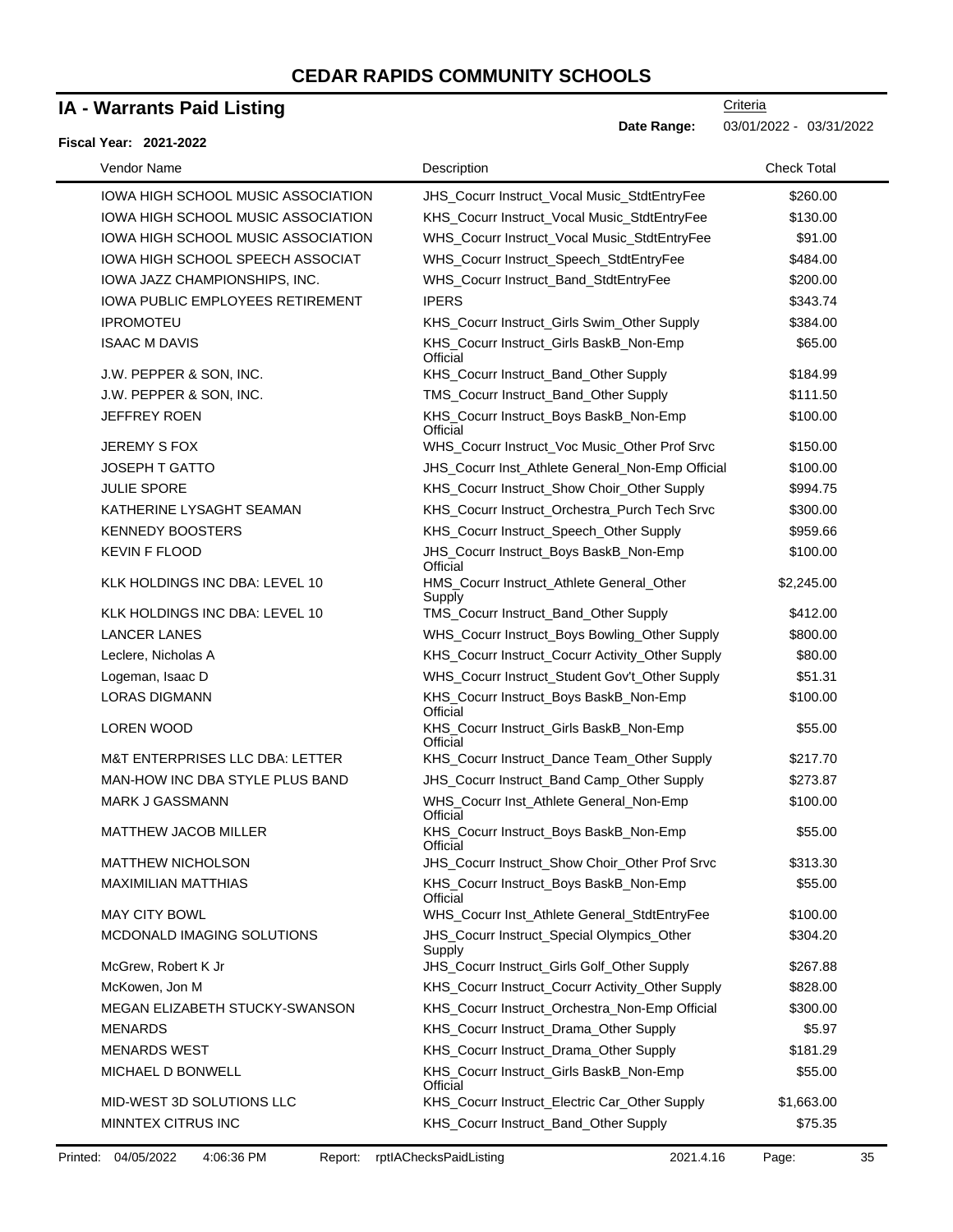### **IA - Warrants Paid Listing**

#### **Fiscal Year: 2021-2022**

**Date Range:** 03/01/2022 - 03/31/2022

| Vendor Name                                      | Description                                                                                     | <b>Check Total</b> |
|--------------------------------------------------|-------------------------------------------------------------------------------------------------|--------------------|
| <b>MORRISON SCREENPRINTING DBA: APPAREL 1</b>    | JHS_Cocurr Instruct_Cheerleading_Other Supply                                                   | \$85.50            |
| <b>MORRISON SCREENPRINTING DBA: APPAREL 1</b>    | JHS_Cocurr Instruct_Drama_Other Supply                                                          | \$248.25           |
| <b>MORRISON SCREENPRINTING DBA: APPAREL 1</b>    | KHS_Cocurr Instruct_Cultural Group_Other Supply                                                 | \$316.00           |
| <b>MORRISON SCREENPRINTING DBA: APPAREL 1</b>    | TMS_Cocurr Instruct_Band_Other Supply                                                           | \$362.50           |
| <b>MTI DISTRIBUTING</b>                          | JHS_Cocurr Inst_Boys BaseB_Equip<br>\$500-\$4999/unit                                           | \$2,270.93         |
| <b>MTI DISTRIBUTING</b>                          | JHS_Cocurr Inst_Boys BaseB_Equip > \$4999/unit                                                  | \$11,236.56        |
| <b>NATE STEGE</b>                                | KHS_Cocurr Instruct_Boys BaskB_Non-Emp<br>Official                                              | \$100.00           |
| ORCHESTRA IOWA INC                               | KHS_Cocurr Instruct_Orchestra_Purch Tech Srvc                                                   | \$378.00           |
| PALU, KEVIN DBA PALU TABULATIONS                 | JHS_Cocurr Instruct_Show Choir_Other Prof Srvc                                                  | \$500.00           |
| PATRICK JOSEPH KNOBBE                            | KHS_Cocurr Instruct_Girls BaskB_Non-Emp<br>Official                                             | \$100.00           |
| PAUL REVERE'S PIZZA                              | KHS_Cocurr Instruct_Drama_Other Supply                                                          | \$134.58           |
| PAUL REVERE'S PIZZA                              | KHS_Cocurr Instruct_General_Other Supplies                                                      | \$135.00           |
| PAUL REVERE'S PIZZA                              | KHS_Cocurr Instruct_Orchestra_Other Supply                                                      | \$283.00           |
| Payroll Vendor                                   | Direct Deposit Payable                                                                          | \$2,273.79         |
| PERFECT GAME USA                                 | WHS_Cocurr Instruct_Girls BaskB_Other Supply                                                    | \$1,800.00         |
| PETER TRIMBLE                                    | JHS_Cocurr Instruct_Band Camp_Other Supply                                                      | \$239.30           |
| PIERSON'S FLOWER SHOP                            | KHS_Cocurr Instruct_Boys BaskB_Other Supply                                                     | \$26.55            |
| PIERSON'S FLOWER SHOP                            | KHS_Cocurr Instruct_Boys Bowling_Other Supply                                                   | \$12.80            |
| PIERSON'S FLOWER SHOP                            | KHS_Cocurr Instruct_Cheerleading_Other Supply                                                   | \$1.95             |
| PIERSON'S FLOWER SHOP                            | KHS_Cocurr Instruct_Dance Team_Other Supply                                                     | \$2.95             |
| PIERSON'S FLOWER SHOP                            | KHS_Cocurr Instruct_Girls BaskB_Other Supply                                                    | \$23.65            |
| PIERSON'S FLOWER SHOP                            | KHS_Cocurr Instruct_Girls Bowl_Other Supply                                                     | \$12.80            |
| PRINCE ALBERT TUXEDOS                            | WMS_Cocurr Instruct_Show Choir_Other Supply                                                     | \$188.00           |
| RAPIDS REPRODUCTIONS INC                         | MHS_Cocurr Instruct_Activities-Genera_Other<br>Supply                                           | \$116.00           |
| <b>RAYCE ROUSE</b>                               | WHS_Cocurr Inst_Athlete General_Non-Emp<br>Official                                             | \$25.00            |
| ROBERT BARTA                                     | KHS_Cocurr Instruct_Boys BaskB_Non-Emp<br>Official                                              | \$55.00            |
| ROBERT J HOJKA JR                                | HMS Cocurr Instruct Robotics Other Supply                                                       | \$837.56           |
| ROBERT J SAUNDERS                                | KHS_Cocurr Instruct_Girls BaskB_Non-Emp<br>Official                                             | \$114.26           |
| ROBERT K DEMAREE                                 | JHS_Cocurr Instruct_Show Choir_Other Prof Srvc                                                  | \$845.50           |
| <b>RON MAJOR</b>                                 | KHS_Cocurr Instruct_Boys BaskB_Non-Emp<br>Official                                              | \$55.00            |
| ROSE BOWL<br>SARA YARBROUGH DBA: CRAFTER'S CHAOS | JHS_Cocurr Inst_Athlete General_StdtEntryFee<br>KHS_Cocurr Instruct_Class of 21-22_Other Supply | \$100.00           |
|                                                  | KHS_Cocurr Instruct_Trap Club_Other Supply                                                      | \$1,466.00         |
| SCHEELS ALL SPORTS<br>SCHULTZ STRINGS INC        | KHS_Cocurr Instruct_Orchestra_Other Supply                                                      | \$4,495.00         |
| SCHULTZ STRINGS INC                              |                                                                                                 | \$165.25           |
|                                                  | MMS_Cocurr Instruct_Orchestra_Other Supply                                                      | \$574.21           |
| SHAWNDELL E YOUNG DBA: YOUNG CO LLC              | MMS_Cocurr Instruct_Show Choir_Other Prof<br>Services                                           | \$650.00           |
| SHERYL LYNN PAYTON DBA: DESIGNS                  | JHS_Cocurr Instruct_Show Choir_Other Prof Srvc                                                  | \$962.00           |
| <b>SHOW CHOIR NATIONALS</b>                      | KHS_Cocurr Instruct_Show Choir_Other Supply                                                     | \$11,780.00        |
| <b>SOCCER MASTER</b>                             | JHS_Cocurr Instruct_Boys Soccer_Other Supply                                                    | \$1,750.00         |
| SOUND CONCEPTS INC/IMAGES                        | JHS_Cocurr Instruct_Show Choir_Rental<br>Eq/Vehicle                                             | \$3,193.97         |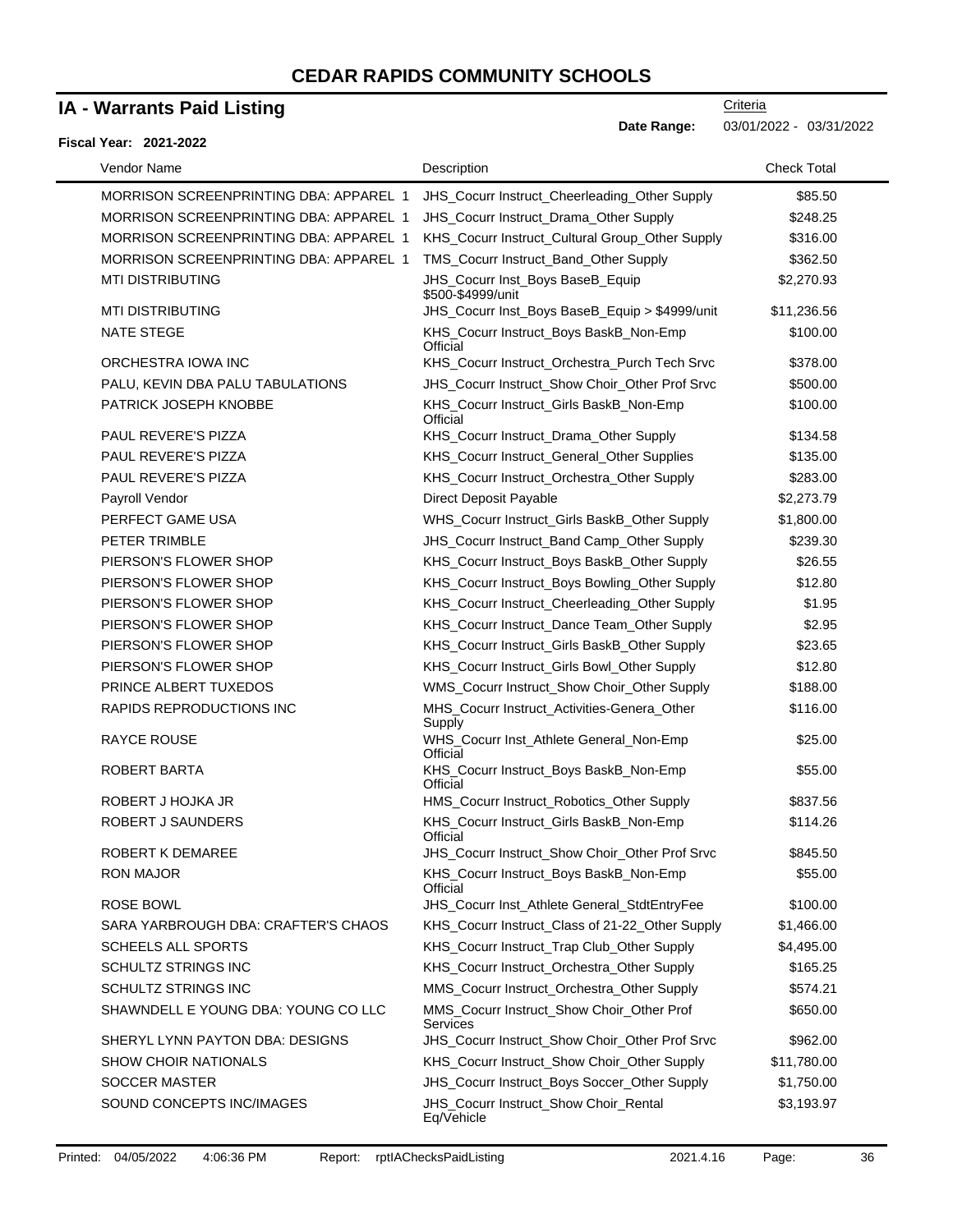# **IA - Warrants Paid Listing**

| <b>Fiscal Year: 2021-2022</b> |  |  |  |
|-------------------------------|--|--|--|
|-------------------------------|--|--|--|

Date Range: 03/01/2022 - 03/31/2022

| Vendor Name                                        | Description                                           | <b>Check Total</b> |
|----------------------------------------------------|-------------------------------------------------------|--------------------|
| SOUTHEAST POLK COMMUNITY SCHOOL<br><b>DISTRICT</b> | JHS_Cocurr Inst_Athlete General_StdtEntryFee          | \$100.00           |
| SUNDOWN MOUNTAIN                                   | FMS_Cocurr Instruct_8th Grade_Other Supply            | \$4,750.00         |
| SUNDOWN MOUNTAIN                                   | WHS_Cocurr Instruct_Class of 21-22_Other Supply       | \$1,397.00         |
| <b>TEAM CONNECTIONS INC</b>                        | JHS_Cocurr Instruct_Boys Tennis_Other Supply          | \$1,479.94         |
| <b>TENNIS EXPRESS LP</b>                           | JHS_Cocurr Instruct_Boys Tennis_Other Supply          | \$787.42           |
| <b>TENNIS EXPRESS LP</b>                           | JHS_Cocurr Instruct_Girls Tennis_Other Supply         | \$787.43           |
| Thomsen, Shawn M                                   | KHS_Cocurr Instruct_Cocurr Activity_Other Supply      | \$31.20            |
| TIM FRAZIER DBA: ENERGY WAVE<br><b>ENTERTAINME</b> | KHS_Cocurr Inst_Student Gov't_Other Prof<br>Services  | \$350.00           |
| <b>TOBI CRAWFORD</b>                               | WHS_Cocurr Instruct_Voc Music_Other Prof Srvc         | \$150.00           |
| <b>TODD AMBROSY</b>                                | KHS_Cocurr Instruct_Boys BaskB_Non-Emp<br>Official    | \$55.00            |
| TODD HUNT DBA: HUNT GRAPHIC INNO                   | JHS_Cocurr Instruct_Boys Soccer_Other Prof Srvc       | \$225.00           |
| TOP GEAR APPAREL & PROMOTIONS INC.                 | MMS_Cocurr Instruct_Show Choir_Other Supply           | \$138.00           |
| TREASURER-STATE OF IOWA                            | State Income Tax                                      | \$77.40            |
| <b>TROY GREENE</b>                                 | KHS_Cocurr Instruct_Girls BaskB_Non-Emp<br>Official   | \$100.00           |
| TROY WILLIAMS DBA: KNHB RADIO NE                   | WHS_Cocurr Instruct_Class of 21-22_Other Prof<br>Srvs | \$400.00           |
| <b>TYERA HESS</b>                                  | JHS_Cocurr Instruct_Show Choir_Other Supply           | \$3,845.06         |
| <b>TYERA HESS</b>                                  | KHS_Cocurr Instruct_Vocal Music_Purch Tech<br>Srvc    | \$1,652.80         |
| US BANK NATIONAL ASSOCIATION                       | Due to General Fund                                   | \$1,150.02         |
| US BANK NATIONAL ASSOCIATION                       | FMS_Cocurr Instruct_Comm Closet_Other Supply          | \$180.87           |
| US BANK NATIONAL ASSOCIATION                       | FMS_Cocurr Instruct_Drama_Other Supply                | \$96.35            |
| US BANK NATIONAL ASSOCIATION                       | FMS_Cocurr Instruct_Robotics_Other Supply             | \$514.20           |
| US BANK NATIONAL ASSOCIATION                       | FMS_Cocurr Instruct_School Store_Other Supply         | \$200.32           |
| US BANK NATIONAL ASSOCIATION                       | FMS_Cocurr Instruct_Show Choir_Other Supply           | \$936.06           |
| US BANK NATIONAL ASSOCIATION                       | HMS_Cocurr Instruct_Admin_Other Supply                | \$1,422.54         |
| US BANK NATIONAL ASSOCIATION                       | HMS_Cocurr Instruct_Show Choir_Other Supply           | (\$14.96)          |
| US BANK NATIONAL ASSOCIATION                       | HMS_Cocurr Instruct_Student Gov't_Other Supply        | \$286.08           |
| US BANK NATIONAL ASSOCIATION                       | JHS_Cocurr Instruct_Band_Other Supply                 | \$28.30            |
| US BANK NATIONAL ASSOCIATION                       | JHS_Cocurr Instruct_Boys BaskB_Other Supply           | \$12.60            |
| US BANK NATIONAL ASSOCIATION                       | JHS_Cocurr Instruct_Boys Soccer_Other Supply          | \$45.99            |
| US BANK NATIONAL ASSOCIATION                       | JHS_Cocurr Instruct_Boys Swim_Other Supply            | \$600.00           |
| US BANK NATIONAL ASSOCIATION                       | JHS_Cocurr Instruct_Boys Tennis_Other Supply          | \$509.90           |
| US BANK NATIONAL ASSOCIATION                       | JHS_Cocurr Instruct_Drama_Other Supply                | \$126.88           |
| US BANK NATIONAL ASSOCIATION                       | JHS_Cocurr Instruct_Girls Soccer_Other Supply         | \$362.63           |
| US BANK NATIONAL ASSOCIATION                       | JHS_Cocurr Instruct_Girls Tennis_Other Supply         | \$509.90           |
| US BANK NATIONAL ASSOCIATION                       | JHS_Cocurr Instruct_Show Choir_Other Supply           | \$1,791.50         |
| US BANK NATIONAL ASSOCIATION                       | JHS_Cocurr Instruct_Special Olympics_Other<br>Supply  | \$92.05            |
| US BANK NATIONAL ASSOCIATION                       | JHS_Cocurr Instruct_Student Gov't_Other Supply        | \$243.93           |
| US BANK NATIONAL ASSOCIATION                       | JHS_Cocurr Instruct_Weight Room_Other Supply          | \$214.68           |
| US BANK NATIONAL ASSOCIATION                       | JHS_Cocurr_Student Gov't_Licen/RenewSW                | \$119.40           |
| US BANK NATIONAL ASSOCIATION                       | KHS_Building_Leadership_Rent-Land/Building            | \$264.00           |
| US BANK NATIONAL ASSOCIATION                       | KHS_Cocurr Instruct_Acad Decat_Other Supply           | \$35.94            |
| US BANK NATIONAL ASSOCIATION                       | KHS_Cocurr Instruct_Art_Other Supply                  | \$197.56           |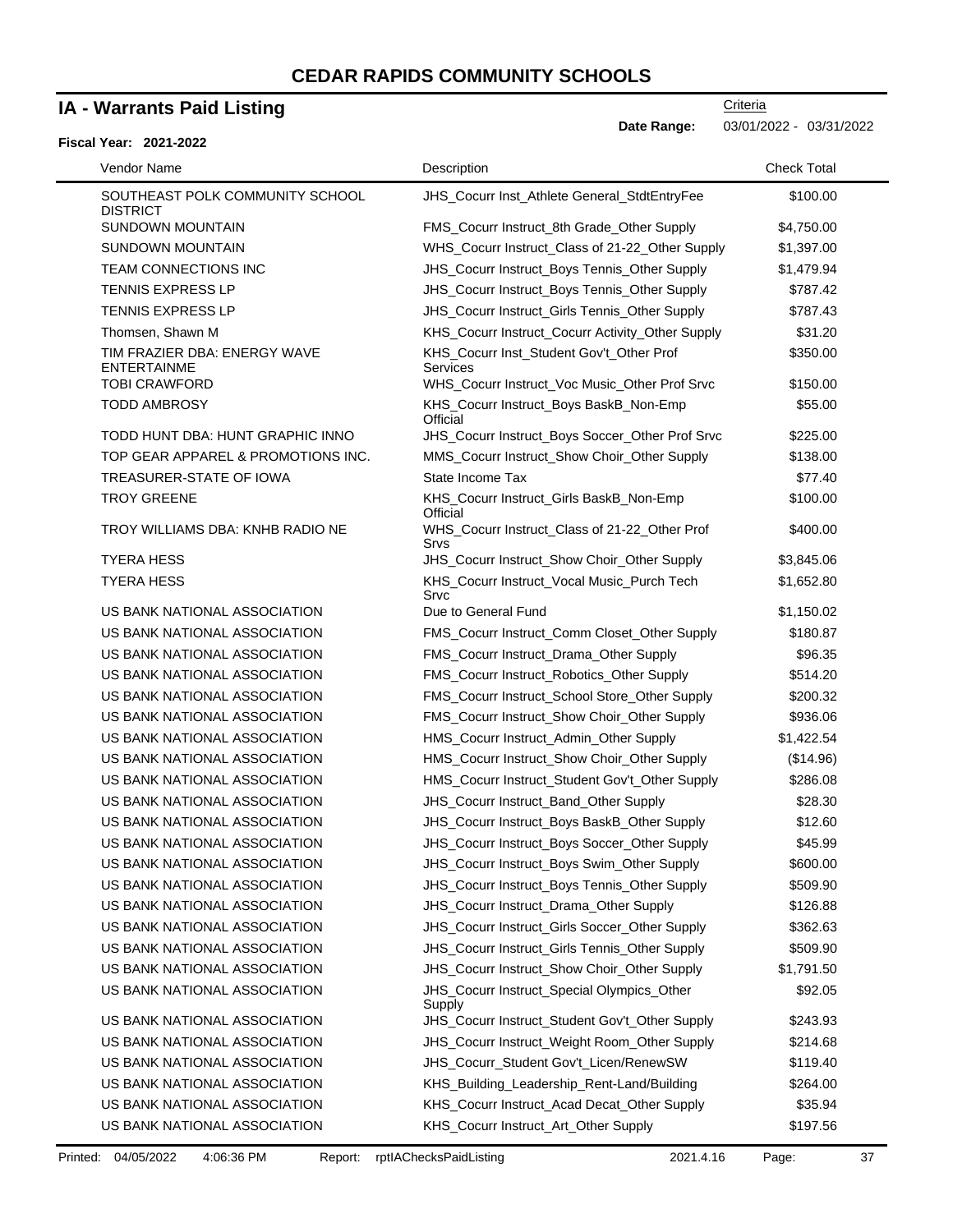## **IA - Warrants Paid Listing**

### **Fiscal Year: 2021-2022**

 $\blacksquare$ 

| Vendor Name                                      | Description                                           | <b>Check Total</b> |
|--------------------------------------------------|-------------------------------------------------------|--------------------|
|                                                  |                                                       |                    |
| US BANK NATIONAL ASSOCIATION                     | KHS_Cocurr Instruct_Athlete General_Other<br>Supply   | \$147.68           |
| US BANK NATIONAL ASSOCIATION                     | KHS_Cocurr Instruct_Band_Other Supply                 | \$2,272.36         |
| US BANK NATIONAL ASSOCIATION                     | KHS_Cocurr Instruct_Drama_Other Supply                | \$2,617.34         |
| US BANK NATIONAL ASSOCIATION                     | KHS_Cocurr Instruct_Orchestra_Other Supply            | \$83.27            |
| US BANK NATIONAL ASSOCIATION                     | KHS_Cocurr Instruct_Special Olympics_Other<br>Supply  | \$143.46           |
| US BANK NATIONAL ASSOCIATION                     | KHS_Cocurr Instruct_Speech_Other Supply               | \$1,853.72         |
| US BANK NATIONAL ASSOCIATION                     | KHS_Cocurr Instruct_Vocal Music_Other Supply          | \$484.17           |
| US BANK NATIONAL ASSOCIATION                     | MHS_Cocurr Instruct_Activities-Genera_Other<br>Supply | \$74.72            |
| US BANK NATIONAL ASSOCIATION                     | MHS_Cocurr Instruct_Robotics_Other Supply             | \$1,238.10         |
| US BANK NATIONAL ASSOCIATION                     | MMS_Cocurr Instruct_Admin_Other Supply                | \$79.35            |
| US BANK NATIONAL ASSOCIATION                     | MMS_Cocurr Instruct_Band_Other Supply                 | \$475.99           |
| US BANK NATIONAL ASSOCIATION                     | MMS_Cocurr Instruct_General_Other Supply              | \$917.85           |
| US BANK NATIONAL ASSOCIATION                     | MMS_Cocurr Instruct_School Store_Other Supply         | \$291.48           |
| US BANK NATIONAL ASSOCIATION                     | MMS_Cocurr Instruct_Show Choir_Other Supply           | \$503.72           |
| US BANK NATIONAL ASSOCIATION                     | MMS_Cocurr Instruct_Vocal Music_Other Supply          | \$49.99            |
| US BANK NATIONAL ASSOCIATION                     | TMS_Cocurr Inst_Explore/Elective_Other Supply         | \$584.33           |
| US BANK NATIONAL ASSOCIATION                     | TMS_Cocurr Instruct_Band_Other Supply                 | \$223.08           |
| US BANK NATIONAL ASSOCIATION                     | TMS_Cocurr Instruct_Show Choir_Other Supply           | \$155.69           |
| US BANK NATIONAL ASSOCIATION                     | TMS_Cocurr Instruct_Student Gov't_Other Supply        | \$409.88           |
| US BANK NATIONAL ASSOCIATION                     | WHS_Cocurr Instruct_Athlete General_Other<br>Supply   | \$916.55           |
| US BANK NATIONAL ASSOCIATION                     | WHS_Cocurr Instruct_AthleteTrainer_Other Supply       | \$4.99             |
| US BANK NATIONAL ASSOCIATION                     | WHS_Cocurr Instruct_Comm Closet_Other Supply          | \$40.79            |
| US BANK NATIONAL ASSOCIATION                     | WHS_Cocurr Instruct_Drama_Other Supply                | \$32.08            |
| US BANK NATIONAL ASSOCIATION                     | WHS_Cocurr Instruct_Speech_Other Supply               | \$968.70           |
| US BANK NATIONAL ASSOCIATION                     | WHS_Cocurr Instruct_Student Gov't_Other Supply        | \$475.63           |
| US BANK NATIONAL ASSOCIATION                     | WHS_Cocurr Instruct_Upstander Pledge_Other<br>Supply  | \$39.93            |
| US BANK NATIONAL ASSOCIATION                     | WHS_Cocurr Instruct_Vending Machine_Other<br>Supply   | \$250.29           |
| US BANK NATIONAL ASSOCIATION                     | WHS_Cocurr Instruct_Vocal Music_Other Supply          | \$485.92           |
| US BANK NATIONAL ASSOCIATION                     | WMS_Cocurr Instruct_Admin_Other Supply                | \$682.95           |
| <b>VAUGHN GRIMM</b>                              | KHS_Cocurr Instruct_Boys BaskB_Non-Emp<br>Official    | \$128.06           |
| <b>VOYA FINANCIAL</b>                            | <b>TSA/Retirement</b>                                 | \$4.84             |
| WEST DES MOINES COMMUNITY SCHOOL                 | KHS_Cocurr Instruct_Vocal Music_StdtEntryFee          | \$200.00           |
| WEST DES MOINES COMMUNITY SCHOOL                 | WHS_Cocurr Instruct_Vocal Music_Other Supply          | \$320.00           |
| WEST MUSIC COMPANY INC                           | HMS_Cocurr Instruct_Show Choir_Other Supply           | \$69.99            |
| WEST MUSIC COMPANY INC                           | JHS_Cocurr Instruct_Band Camp_Other Supply            | \$59.85            |
| WEST MUSIC COMPANY INC                           | KHS_Cocurr Instruct_Band_Other Supply                 | \$773.36           |
| WEST MUSIC COMPANY INC                           | KHS_Cocurr Instruct_Orchestra_Other Supply            | \$884.57           |
| <b>WEST MUSIC COMPANY INC</b>                    | MMS_Cocurr Instruct_Orchestra_Other Supply            | \$300.34           |
| WEST MUSIC COMPANY INC                           | WHS_Cocurr Instruct_Orchestra_Other Supply            | \$261.90           |
| WESTERN DUBUQUE CO. COMM. SCHOOL                 | WHS_Cocurr Inst_Athlete General_StdtEntryFee          | \$100.00           |
| WESTERN DUBUQUE VOCAL MUSIC<br><b>DEPARTMENT</b> | RMS_Cocurr Instruct_Show Choir_StdtEntryFee           | \$300.00           |